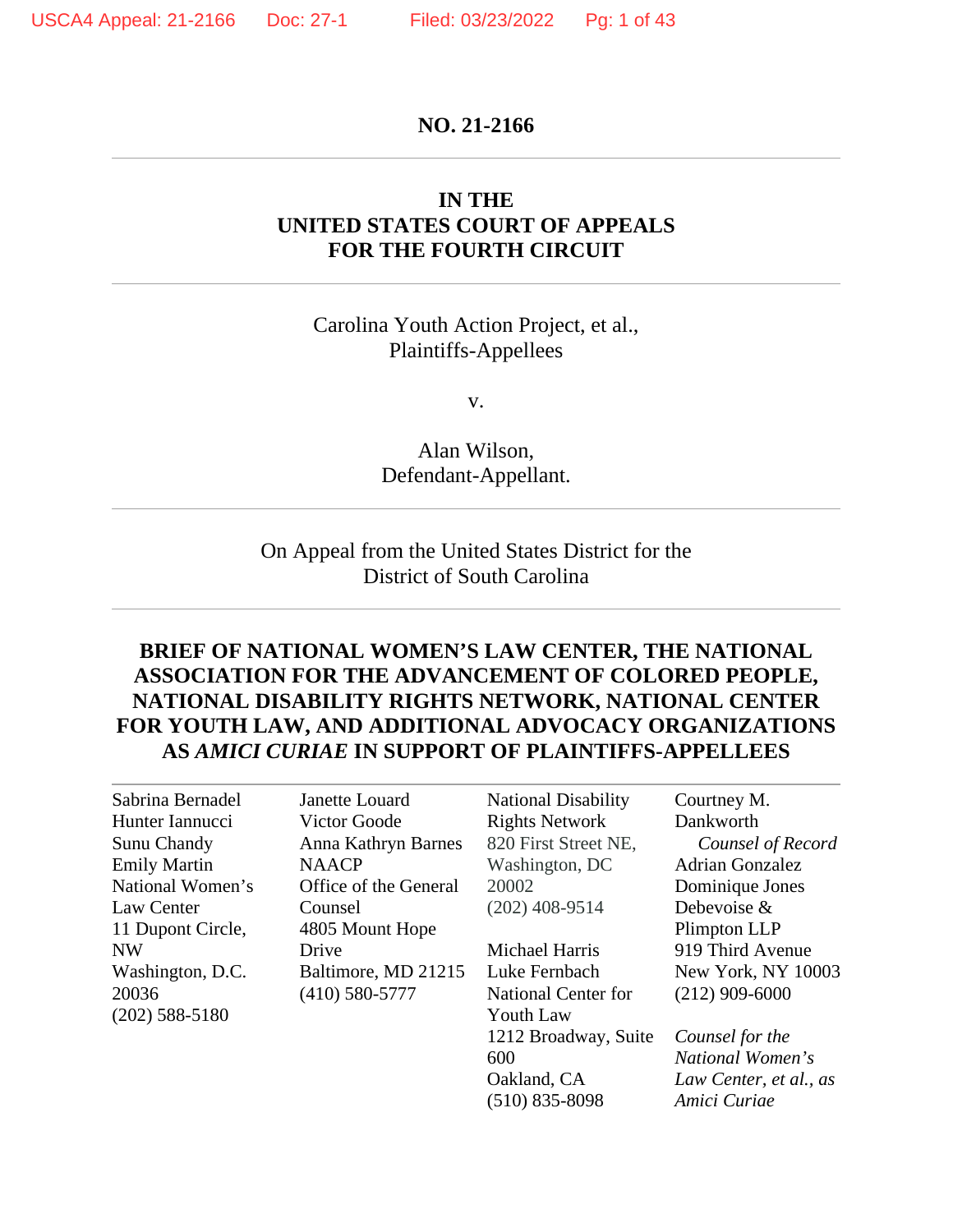# **ADDITIONAL** *AMICI CURIAE*

Advancement Project National Office Anti-Defamation League Atlanta Women for Equality Bazelon Center for Mental Health Law Birnbaum Women's Leadership Network at NYU School of Law Central Conference of American Rabbis Chicago Foundation for Women Disability Rights Advocates Family Equality Georgetown Law - Center on Poverty and Inequality's Initiative on Gender Justice & Opportunity Lawyers Club of San Diego Legal Aid at Work Men of Reform Judaism National Association of Social Workers National Network to End Domestic Violence The Women's Law Center of Maryland, Inc. Union for Reform Judaism Washington Lawyers' Committee for Civil Rights & Urban Affairs Women Lawyers on Guard Inc. Women of Reform Judaism Women's Bar Association of the District of Columbia Women's Bar Association of the State of New York Women's Law Project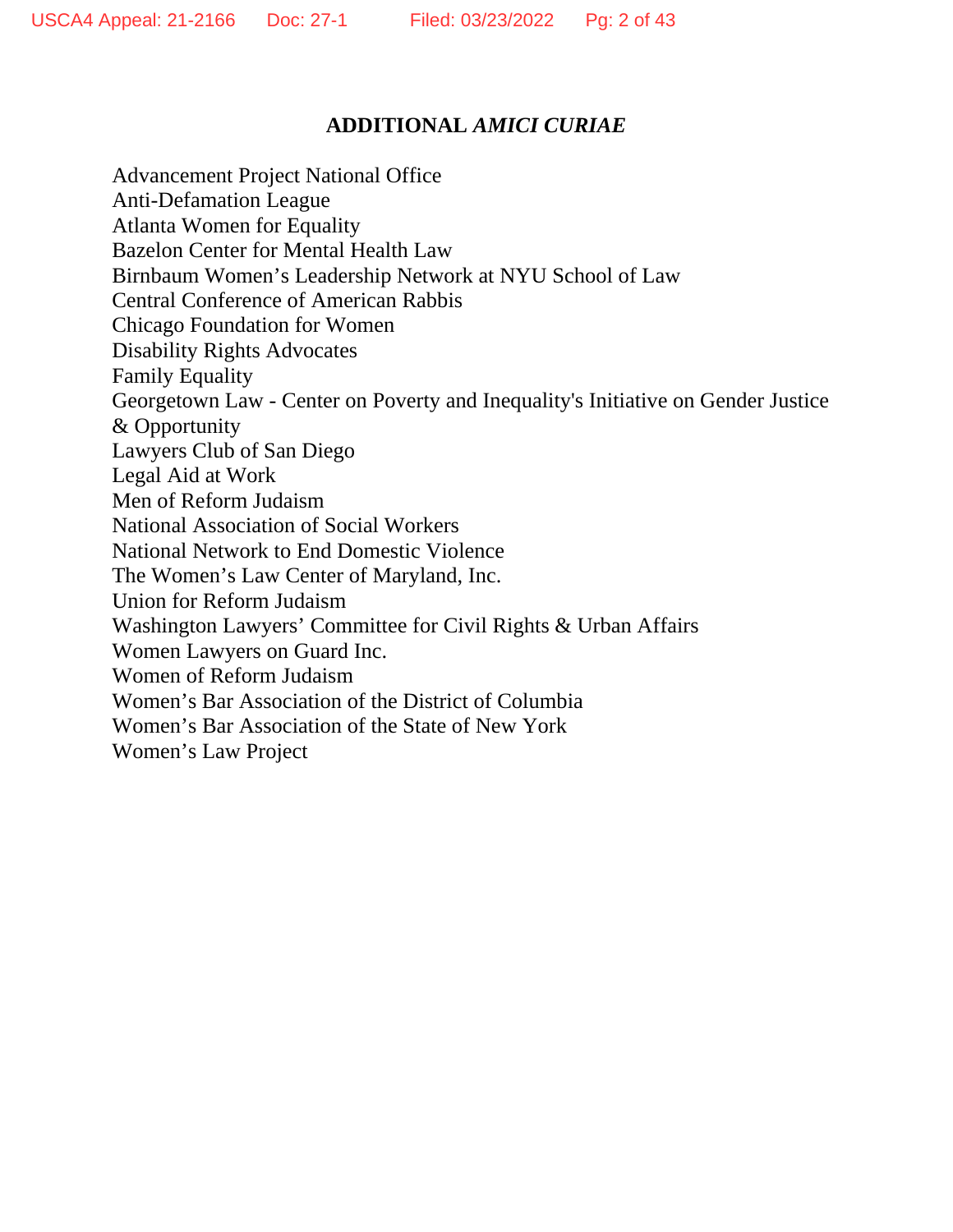## **CORPORATE DISCLOSURE STATEMENT**

Pursuant to Fed. R. App. P. 26.1, 29, and Local Rule 26.1, the undersigned counsel of record certifies that none of the *amici curiae* are a nongovernmental entity with a parent corporation or a publicly held corporation that owns 10 percent or more of its stock.

Dated: March 23, 2022

/s/ Courtney M. Dankworth COURTNEY M. DANKWORTH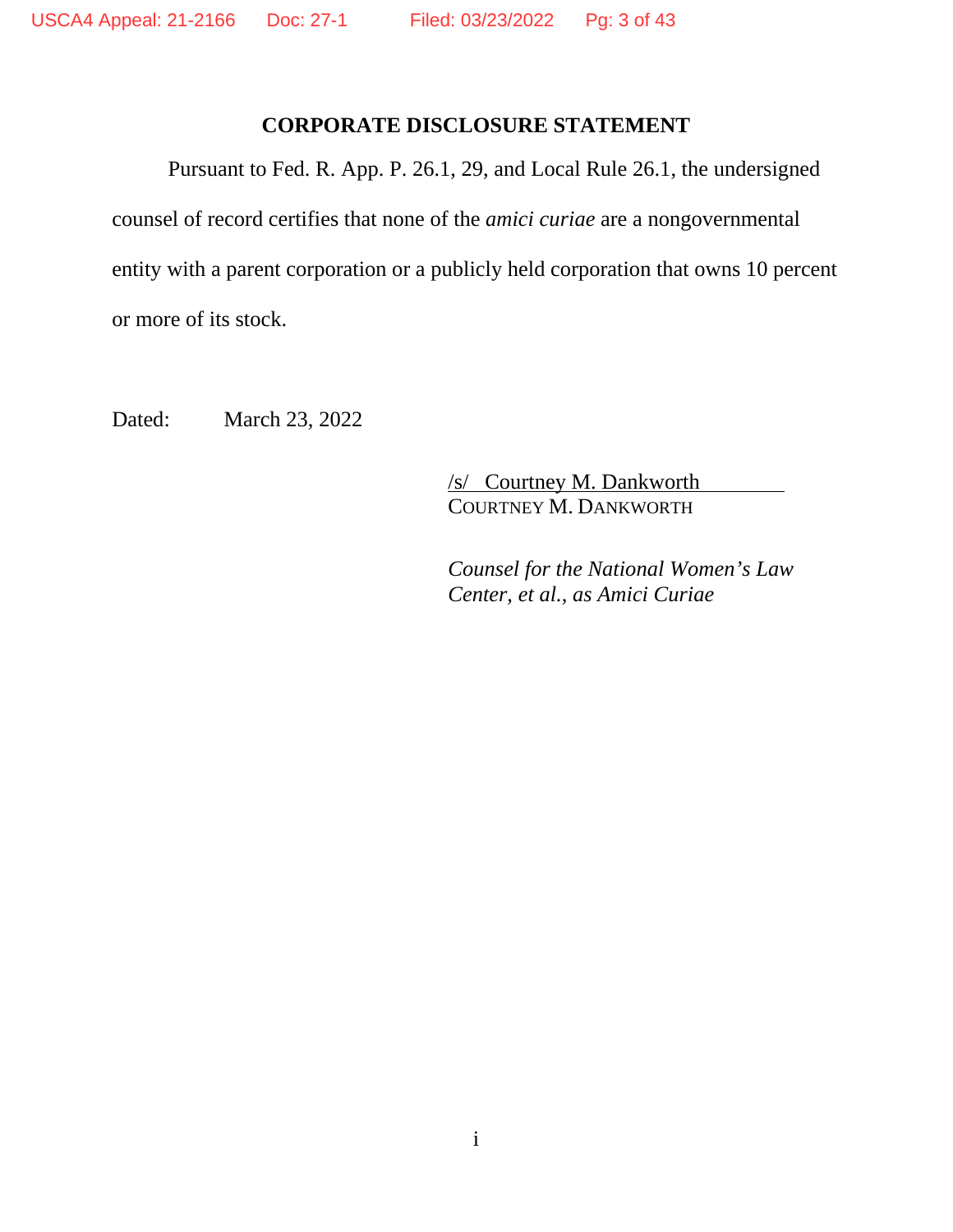# **TABLE OF CONTENTS**

# **Page**

| $\mathbf{I}$ . |     | Punitive and vague school disciplinary laws and school<br>policing push students out of school and perpetuate the                                                                                                                                                |  |
|----------------|-----|------------------------------------------------------------------------------------------------------------------------------------------------------------------------------------------------------------------------------------------------------------------|--|
| II.            |     | Black students and other students of color, LGBTQ students,<br>students with disabilities, and students at the intersections of<br>these identities are particularly harmed by school disciplinary<br>laws and school policing, resulting in a range of negative |  |
| A.             |     | Black students and other students of color, LGBTQ<br>students, students with disabilities, and students at the<br>intersections of these identities are disproportionately                                                                                       |  |
|                | (a) | Punitive and vague school disciplinary laws<br>significantly harm Black students and other                                                                                                                                                                       |  |
|                | (b) | Punitive and vague school disciplinary laws also<br>significantly harm LGBTQ students 21                                                                                                                                                                         |  |
|                | (c) | Punitive and vague school disciplinary laws also<br>significantly harm students with disabilities 22                                                                                                                                                             |  |
| <b>B.</b>      |     | The harms caused by school pushout and the school-to-<br>prison pipeline can lead to negative short- and long-<br>term academic, social-emotional, and economic                                                                                                  |  |
|                |     |                                                                                                                                                                                                                                                                  |  |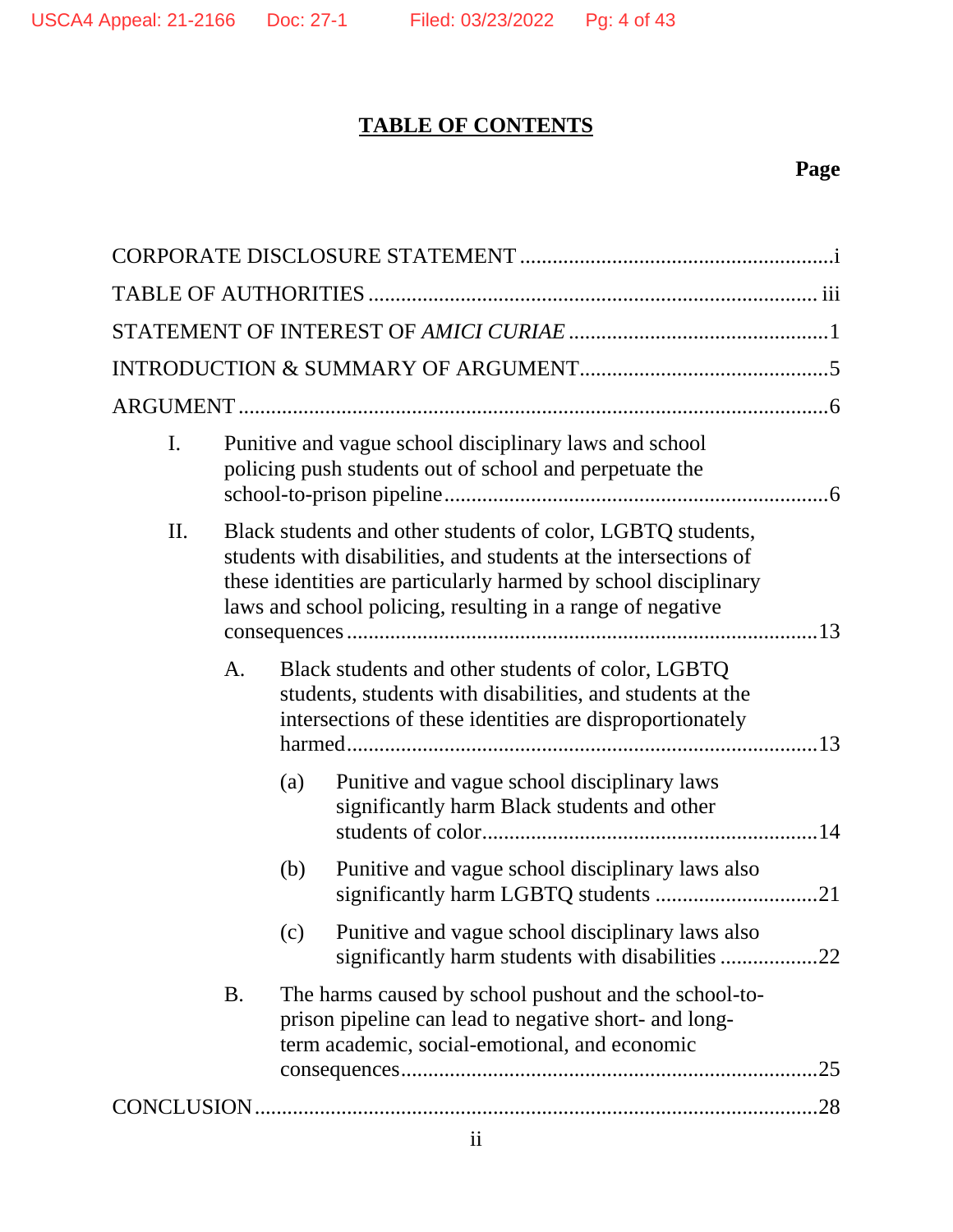# **TABLE OF AUTHORITIES**

| மு<br>s.<br>ш |
|---------------|
|---------------|

| <b>Cases:</b>                                                                                                                                                                                                                                                                            |
|------------------------------------------------------------------------------------------------------------------------------------------------------------------------------------------------------------------------------------------------------------------------------------------|
| Kenny v. Wilson,<br>No. 2:16-CV-2794-MBS, 2021 WL 4711450                                                                                                                                                                                                                                |
| <b>Statutes and Other Authorities:</b>                                                                                                                                                                                                                                                   |
|                                                                                                                                                                                                                                                                                          |
|                                                                                                                                                                                                                                                                                          |
|                                                                                                                                                                                                                                                                                          |
|                                                                                                                                                                                                                                                                                          |
|                                                                                                                                                                                                                                                                                          |
| ACLU & NAACP, Handcuffs on Success: The Extreme School Discipline                                                                                                                                                                                                                        |
| Adaku Onyeka-Crawford, Kayla Patrick & Neena Chaudhry, Let Her Learn:<br>Stopping School Pushout for Girls of Color, Nat'l Women's Law Ctr.                                                                                                                                              |
| Adam Poulisse & Q McCray, School Resource Officer Who Used Taser on<br>Eustis High School Student Not Facing Discipline, Student Arrested,                                                                                                                                               |
| Adora Obi Nweze, President, Florida NAACP, Statement at the Oversight of<br>State-Run Juvenile Correctional Facilities Known as "Boot Camps":<br>Hearing Before the Subcomm. on Crime, Terrorism, and Homeland<br>Security of the H. Comm. on the Judiciary, 110th Cong. 110-127 (2007)2 |
| Advancement Project & Alliance for Educational Justice, We Came to                                                                                                                                                                                                                       |
| Alisha Haridasani Gupta, 'No Time to Be a Child', N.Y. Times                                                                                                                                                                                                                             |
| Alliance for Girls, Uniting Isolated Voices: Girls and Gender-Expansive                                                                                                                                                                                                                  |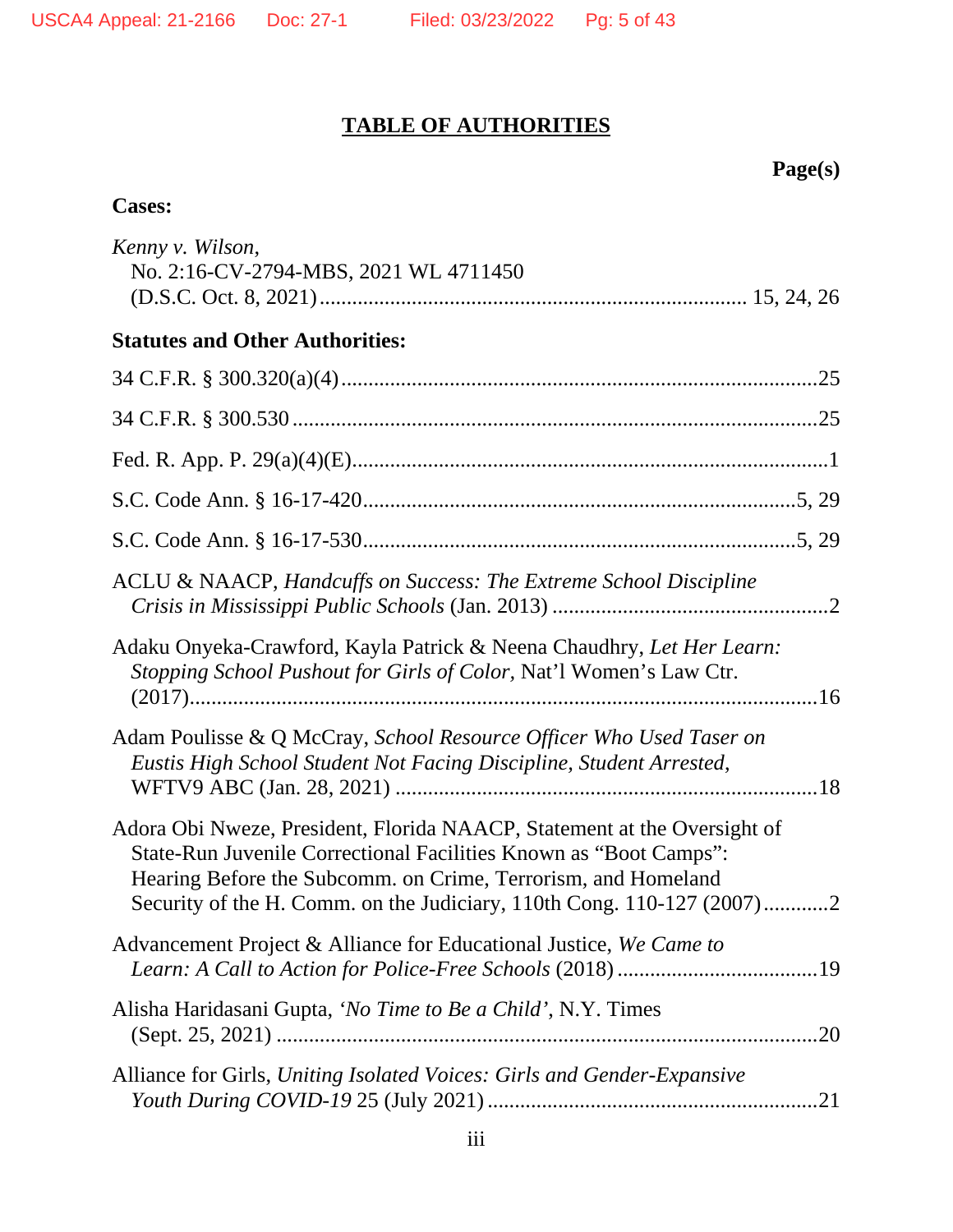| Alliyah Allen et al., Black Girls During the Pandemic and Protest,<br>.20                                                                                                                                               |
|-------------------------------------------------------------------------------------------------------------------------------------------------------------------------------------------------------------------------|
| Am. C. L. Union, Cops and No Counselors: How the Lack of School Mental                                                                                                                                                  |
| Amanda Merkwae, Schooling the Police: Race, Disability, and the Conduct<br>of School Resource Officers, 21 Mich. J. Race & Law 147 (2015)11                                                                             |
| American Civil Liberties Union, Bullies in Blue: The Origins and                                                                                                                                                        |
| " and they cared": How to create better, safer learning environments for<br>girls of color, Nat'l Women's L. Ctr. & The Educ. Trust (Aug. 2020)16, 17, 27                                                               |
| Better Solutions for Youth with Mental Health Needs in the Juvenile Justice<br>System, The Mental Health and Juvenile Just. Collaborative for Change<br>.23                                                             |
| Chelsea Cirruzzo, Nearly 40,000 Children Have Lost a Parent to Covid-19,<br>.20                                                                                                                                         |
|                                                                                                                                                                                                                         |
| Clifton B. Parker, Teachers More Likely to Label Black Students as<br>Troublemakers, Stanford Research Shows, Stanford News (Apr. 15, 2015)14                                                                           |
| Coshandra Dillard, The Weaponization of Whiteness in Schools,                                                                                                                                                           |
| Crosse et al., Are Effects of School Resource Officers Moderated by Student                                                                                                                                             |
| Daniel J. Losen & Paul Martinez, Lost Opportunities: How Disparate<br>School Discipline Continues to Drive Differences in the Opportunity to<br>Learn, The Center for Civil Rights Remedies & Learning Policy Institute |
| Daniel J. Losen, Paul Martinez & Grace Hae Rim Shin, Disabling Inequity:<br>The Urgent Need for Race-Conscious Resource Remedies, Civil Rights<br>Project, The Center for Civil Rights Remedies, UCLA 6                 |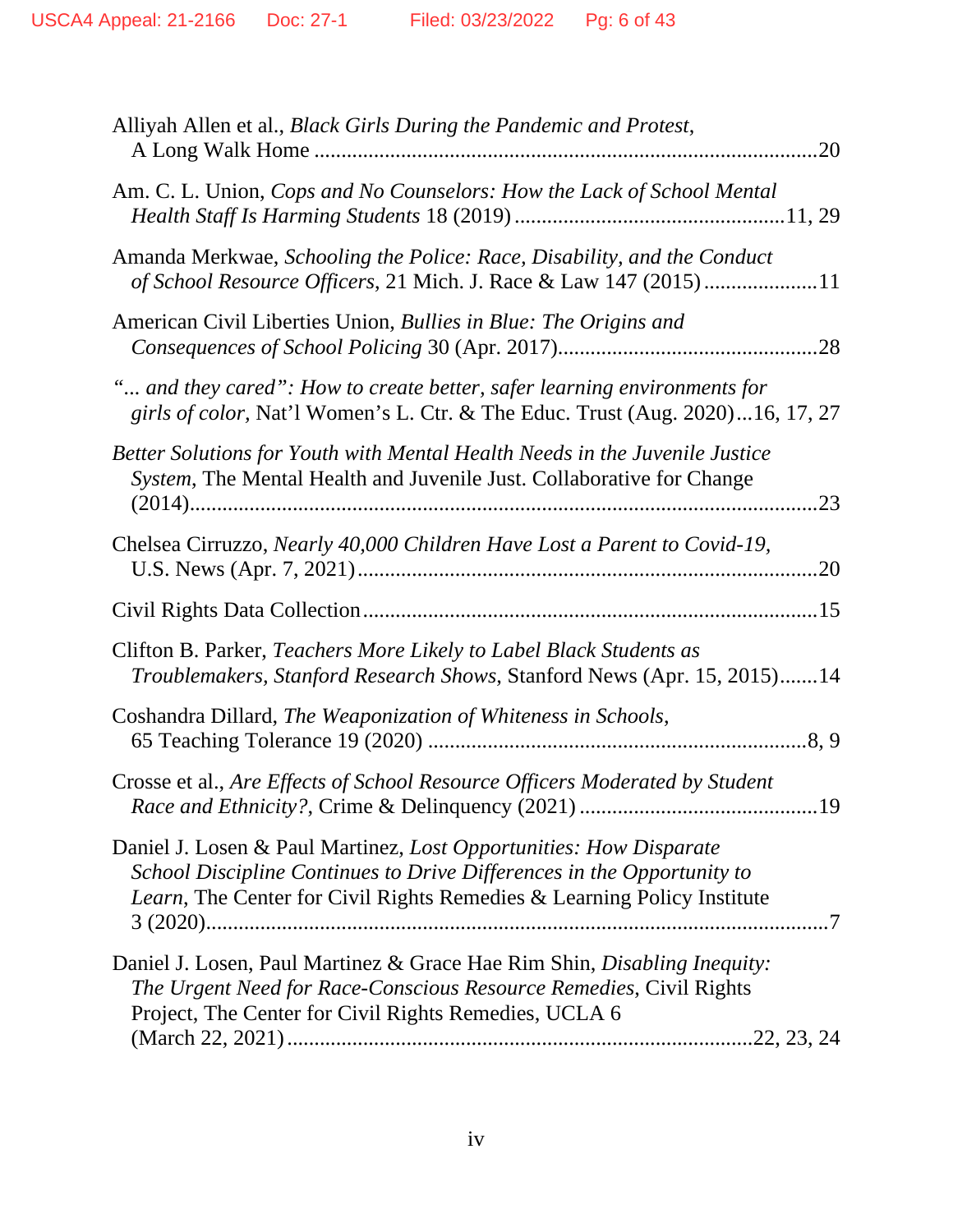| Education - Juvenile Services Education System - Establishment, Powers,<br>and Duties (S.B. 497), Maryland House of Delegates Judicial Proceedings  |     |
|-----------------------------------------------------------------------------------------------------------------------------------------------------|-----|
| Elizabeth Pufall Jones et al., Discipline and Disconnected: How Students<br>Experience Exclusionary Discipline in Minnesota and the Promise of      |     |
| Emily K. Weisburst, Patrolling Public Schools: The Impact of Funding for<br>School Police on Student Discipline and Long-Term Education Outcomes    | 26  |
| Emily Shugerman, After 12-Year-Old Black Girls Say They Were Strip-<br>Searched, Turmoil in N.Y. School District, The Daily Beast (Jan. 30, 2019)17 |     |
| Erica L. Green, NAACP requests federal investigation into juvenile justice                                                                          |     |
| Gillian R. Chadwick, Reorienting the Rules of Evidence,                                                                                             |     |
| Girls Inc., What You Need to Know About School Pushout and How to                                                                                   |     |
| Hamida Labi, Monique Lin Luse & Kesha Moore, <i>Position on Reopening</i><br>and Operating Schools During the COVID-19 Pandemic, NAACP Legal        |     |
| Heather Steed et al., By Using Vague Language to Define Misconduct,<br>Many States Put Children at Risk for Unfair Disciplinary Action,             |     |
| Jasmine Tucker & Kayla Patrick, What Happens When Girls Don't                                                                                       |     |
| Jason A. Okonofua et al., When Policy and Psychology Meet: Mitigating the<br>Consequences of Bias in Schools, Science Mag (Oct. 16, 2020)14         |     |
| Jason P. Nance, Student Surveillance, Racial Inequalities, and Implicit                                                                             |     |
| Jen Weiss, Scan This: Examining Student Resistance to School Surveillance,<br>in Schools Under Surveillance 213 (Torin Monahan & Rodolfo D. Torres  | .26 |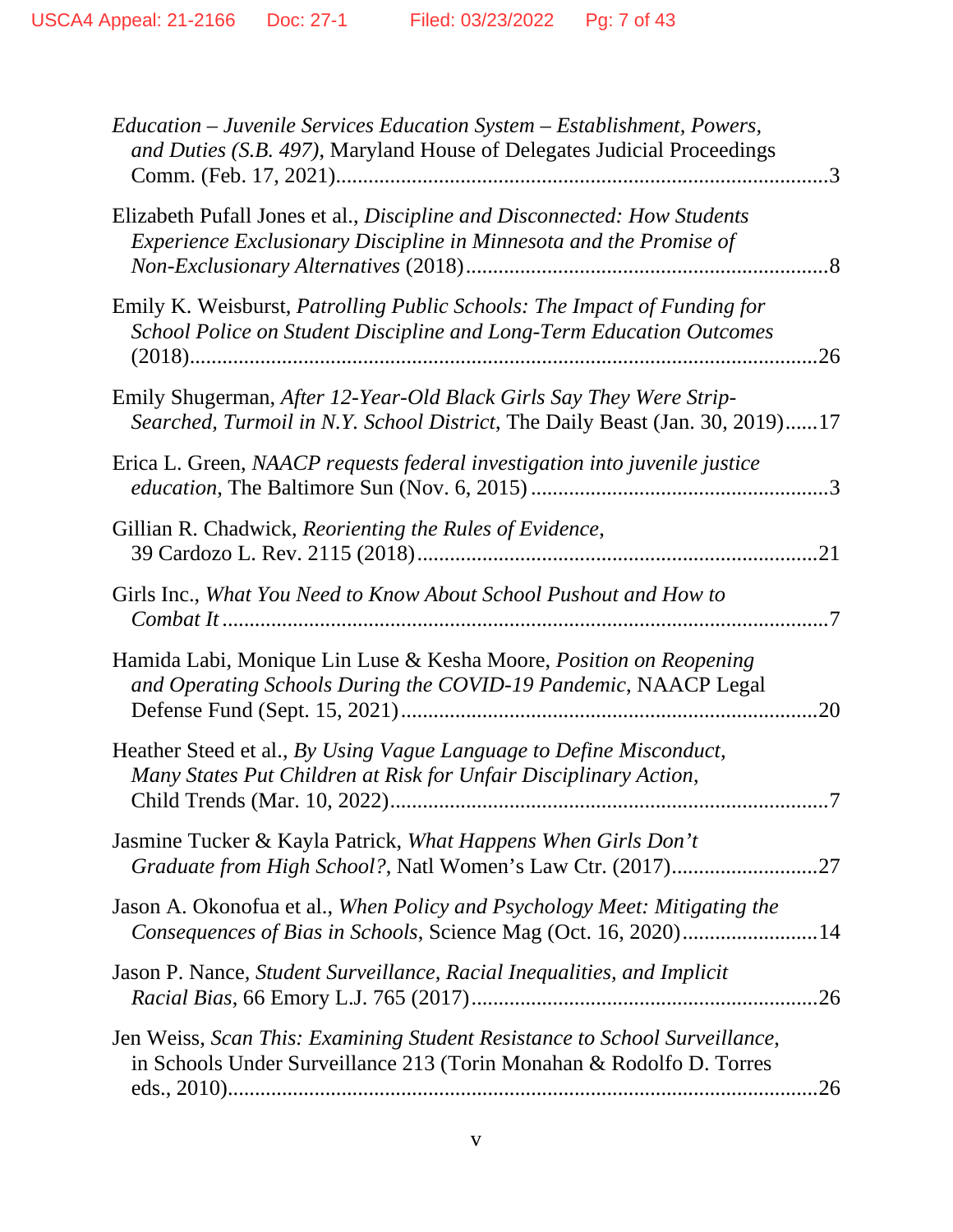| Jonathan Edwards, A school safety officer shot a fleeing teen. He has been<br>fired and police have opened a homicide investigation, Wash. Post (Oct. 8,                                                           |
|--------------------------------------------------------------------------------------------------------------------------------------------------------------------------------------------------------------------|
| Joy Radice, The Juvenile Record Myth, 106 Georgetown L. J. 365 (2018)27                                                                                                                                            |
| Justice Policy Institute, Education Under Arrest: The Case Against Police                                                                                                                                          |
| Kalyn Belsha, Stress and Short Tempers: Schools Struggle with Behavior                                                                                                                                             |
| Katie Shepherd, 'She was just mouthing off': 13-Year-Old Who Pointed a<br>Finger Gun at Four Classmates Faces Felony Charge, Wash. Post                                                                            |
| Katy Steinmetz, She Coined the Term 'Intersectionality' Over 30 Years Ago.                                                                                                                                         |
| Ken Downey Jr., Black children disproportionately affected by parental                                                                                                                                             |
| L. Kate Mitchell, We Can't Tolerate That Behavior in This School:<br>The Consequences of Excluding Children with Behavioral Health<br>Conditions and the Limits of the Law, 41 N.Y.U. Rev. L. & Soc. Change<br>.23 |
| Laura Dorwart, The Hidden #MeToo Epidemic: Sexual Assault Against                                                                                                                                                  |
| Lauren de Valle, Michigan School Resource Office Sentenced to 1 Year in<br>Jail for Sexually Assaulting 3 High School Students, CNN (Oct. 3 2019) 17                                                               |
| Leigh Ann Davis, People with Intellectual Disabilities and Sexual Violence,                                                                                                                                        |
| Maria Abenes, Teens in America: How the COVID-19 Pandemic Is Shaping<br>the Next Generation, Psychiatric Times (Nov. 12, 2021) 12                                                                                  |
| Marilyn Elias, The School-to-Prison Pipeline, 43 Teaching Tolerance Mag.                                                                                                                                           |
| Mary Ellen Flannery, The School-to-Prison Pipeline: Time to Shut It Down,                                                                                                                                          |
|                                                                                                                                                                                                                    |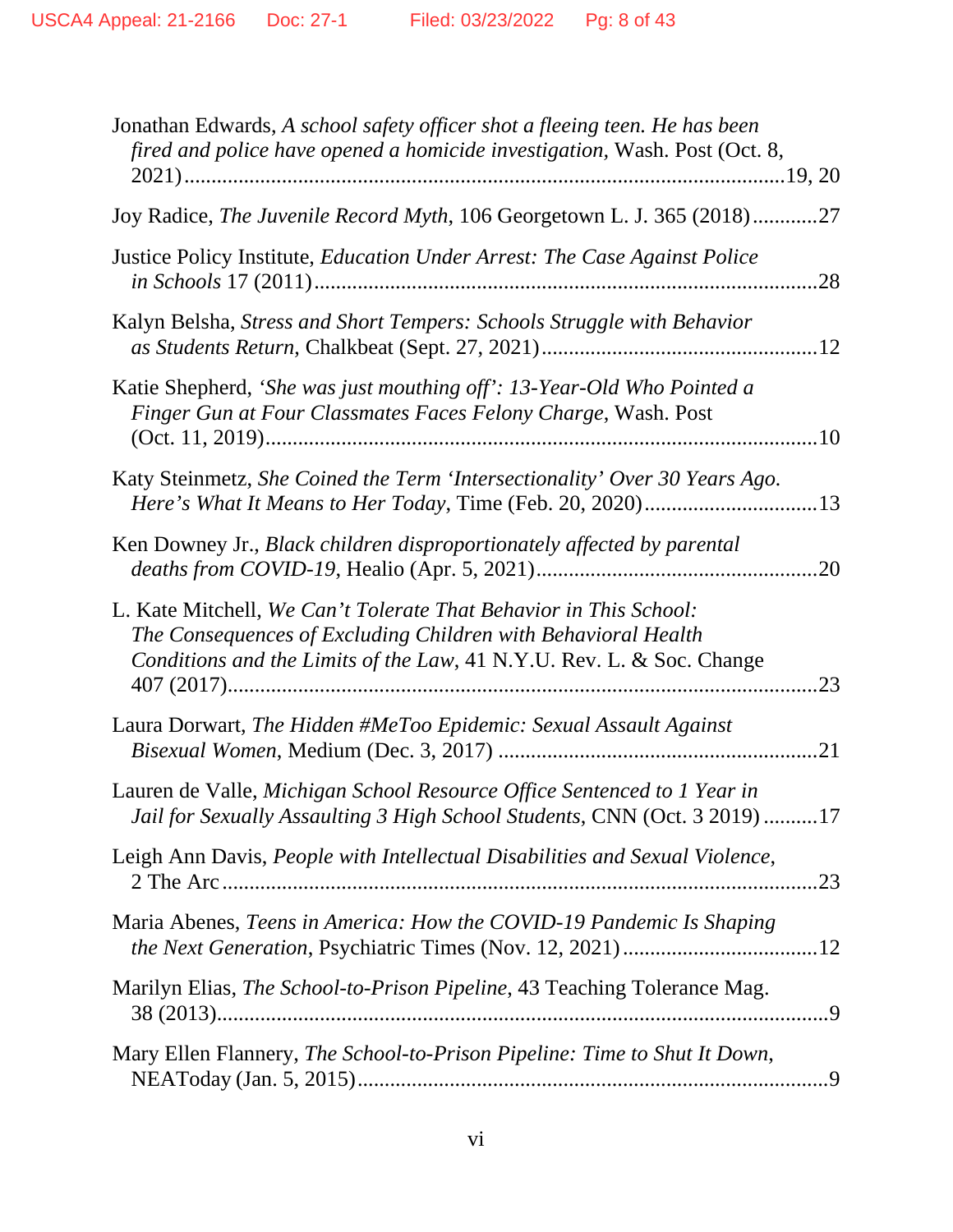| Maura McInerney & Amy McKlindon, Unlocking the Door to Learning:<br>Trauma-Informed Classrooms and Transformational Schools 5-6 (2014)  11-12                                                                        |
|----------------------------------------------------------------------------------------------------------------------------------------------------------------------------------------------------------------------|
| Meredith Deliso, Florida Teen Body-Slammed by School Resource Officer                                                                                                                                                |
| Mihir Zaveri, Body Camera Footage Shows Arrest by Orlando Police of                                                                                                                                                  |
| Milwaukee Community J., NAACP Critical of Sen. Marco Rubio's Attempt<br>to Disparage Broward County PROMISE Program (Mar. 12, 2018) 2                                                                                |
|                                                                                                                                                                                                                      |
| NAACP, NAACP Blast Texas High School Banning Deandre Arnold                                                                                                                                                          |
| Nat'l Disability Rights Network, School is Not Supposed to Hurt                                                                                                                                                      |
| Nat'l Women's L. Ctr. & Girls for Gender Equity, 100 School Districts:<br>A Call to Action for School Districts Across the Country to Address Sexual<br>Harassment Through Inclusive Policies and Practices (2021)17 |
| Nat'l Women's L. Ctr. & NAACP Legal Defense & Educ. Fund, Unlocking<br>Opportunities for African American Girls: A Call to Action for                                                                                |
| Neal A. Palmer, Emily A Greytak & Joseph G. Kosciw,                                                                                                                                                                  |
| Phillip Atiba Goff et al., The Essence of Innocence: Consequences of<br>Dehumanizing Black Children, 106 J. of Personality & Soc. Psych. 526                                                                         |
| Rebecca Epstein, et al., Data Snapshot: 2017-2018 National Data on<br>School Discipline by Race and Gender, Georgetown Ctr. for Poverty                                                                              |
| Rebecca Epstein, Jamilia J. Blake & Thalia González, Girlhood Interrupted:<br>The Erasure of Black Girls' Childhood, Georgetown Law Ctr. on Poverty                                                                  |
| Reis Thebault, Video Shows Police Officer Tackling an 11-Year-Old Girl He<br>Accused of Being 'Disruptive' at School, Wash. Post (Oct. 23, 2019) 10                                                                  |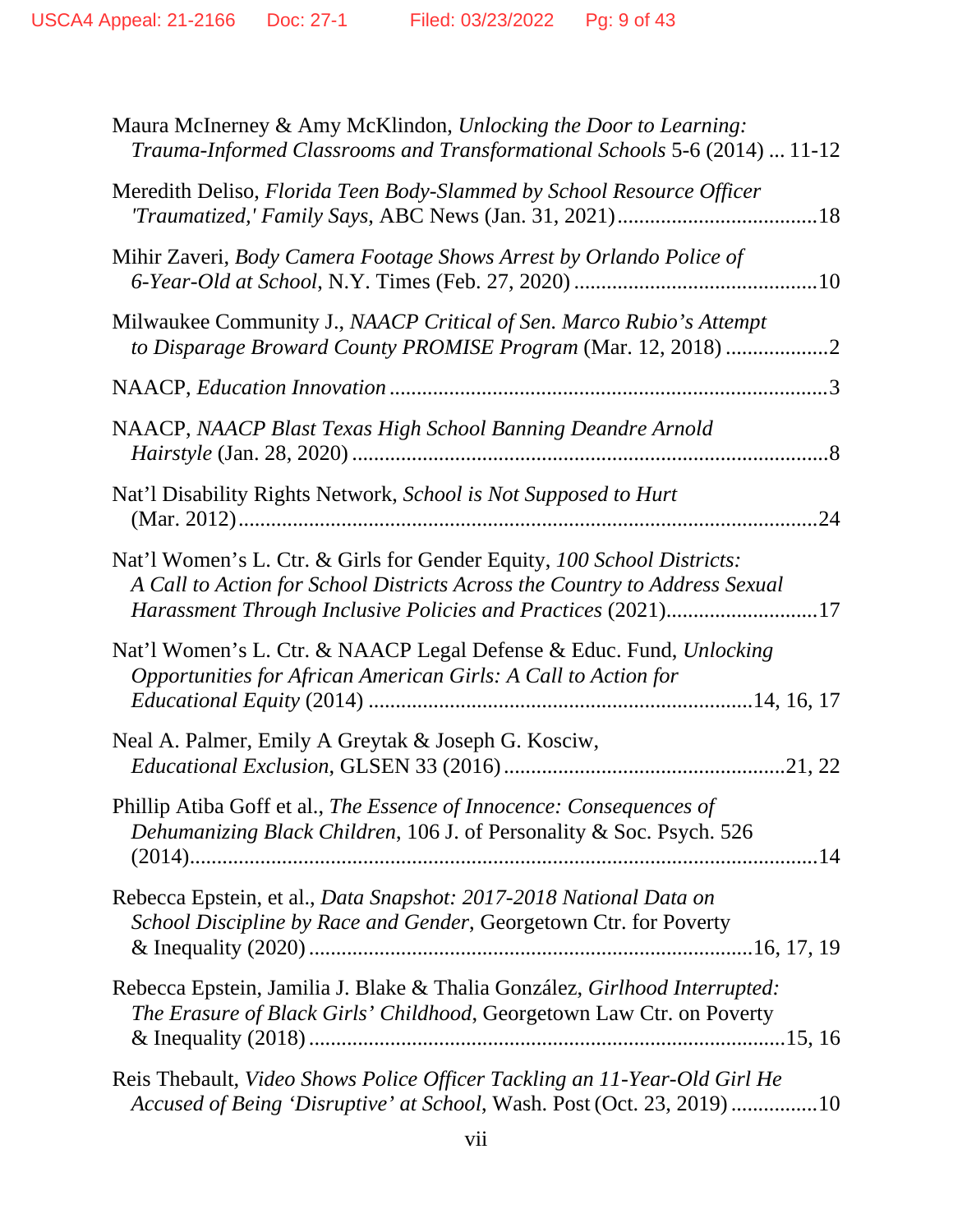| Riya Saha Shah & Jean Strout, Future Interrupted: The Collateral Damage<br>Caused by Proliferation of Juvenile Records, Juvenile L. Ctr. 9<br>28                                                                                 |
|----------------------------------------------------------------------------------------------------------------------------------------------------------------------------------------------------------------------------------|
| Robert Balfanz et al., Sent Home and Put Off-Track: The Antecedents,<br>Disproportionalities, and Consequences of Being Suspended in the Ninth<br>Grade (Dec. 12, 2012) (prepared for the National Conference on Race and<br>.27 |
| Robert Balfanz, Vaughn Byrnes & Joanna Fox, Sent Home and Put Off<br>Track: The Antecedents, Disproportionalities, and Consequences of Being<br>Suspended in the 9th Grade, in CLOSING THE SCHOOL DISCIPLINE GAP 17<br>24        |
| Roni Caryn Rabin, How the Virus Unraveled Hispanic American Families,<br>20                                                                                                                                                      |
| Russell J. Skiba et al., More Than a Metaphor: The Contribution of<br>Exclusionary Discipline to a School-to-Prison Pipeline, 47 Equity<br>27                                                                                    |
| Sarah Aarthun and Holly Yan, Student's violent arrest caught on video;                                                                                                                                                           |
| Shefali Luthra, Suicide Attempts Among Teen Girls Were Already High.<br>The Pandemic Might Have Made It Worse., The 19th (Jun. 15, 2021) 29                                                                                      |
| Skowyra & Cocozza, Blueprint for Change: A Comprehensive Model for<br>the Identification and Treatment of Youth with Mental Health Needs in<br>Contact with the Juvenile Justice System, Nat'l Center for Mental Health<br>23    |
| Tara García Mathewson, Some kids have returned to in-person learning only<br>to be kicked right back out, The Hechinger Report (Jan. 20, 2022) 12                                                                                |
| The Ctr. for Civil Rights Remedies & The Am. Civil Liberties Union,<br>11 Million Days Lost: Race, Discipline, and Safety at U.S. Public Schools,                                                                                |
| The Ending PUSHOUT Act: Fostering Safe Supportive, and Inclusive<br>Schools for Girls of Color, Nat'l Women's L. Ctr. (Nov. 2021) 12                                                                                             |
|                                                                                                                                                                                                                                  |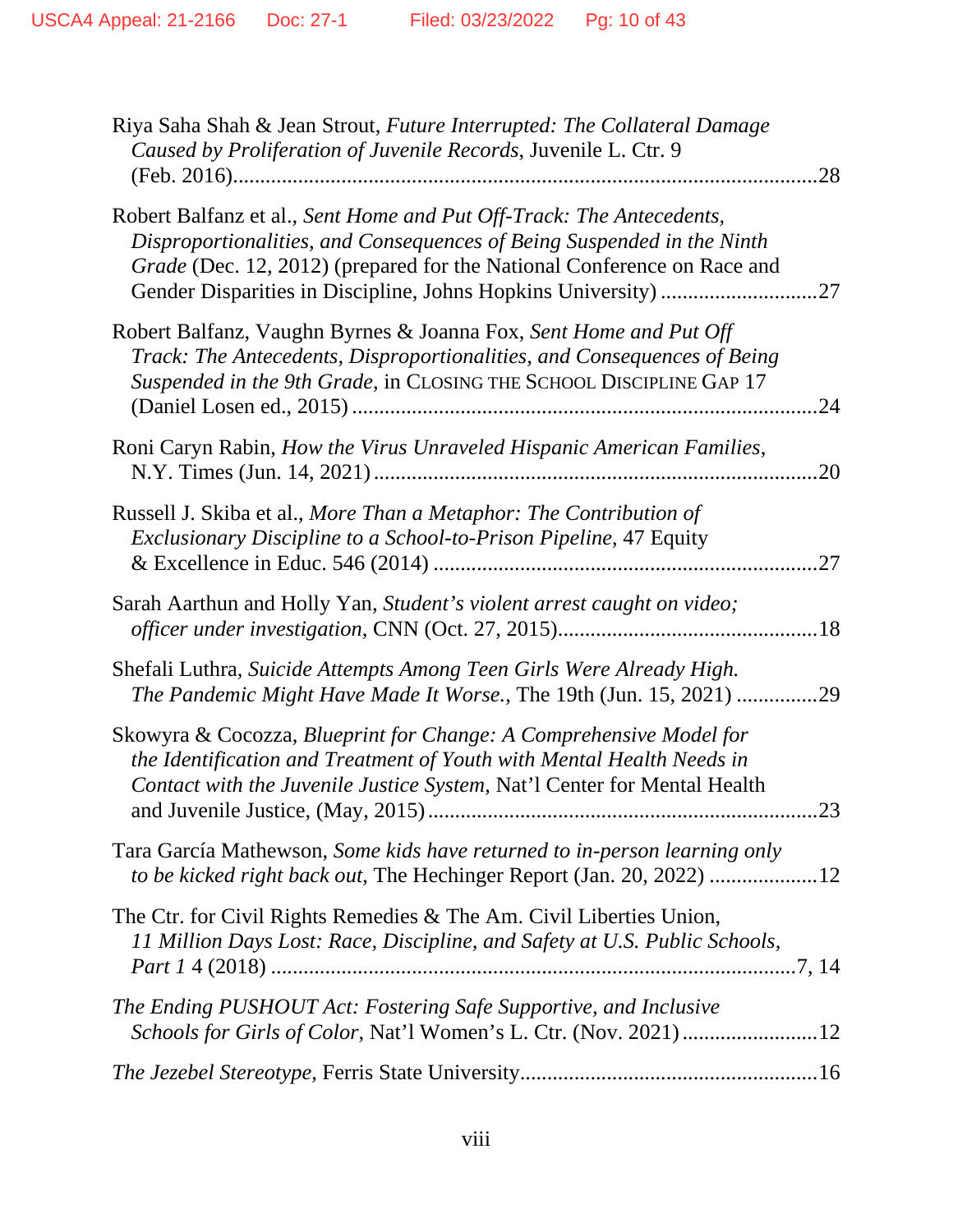| Tom Jones, Video Shows School Officer Slam Girl into Wall While Breaking                                                                                  |  |
|-----------------------------------------------------------------------------------------------------------------------------------------------------------|--|
|                                                                                                                                                           |  |
| U.S. Comm'n on Civil Rights, <i>Collateral Consequences: The Crossroads of</i><br>Punishment, Redemption, and the Effects on Communities 26 (2019) 27, 28 |  |
| U.S. Dep't of Educ., Office for Civil Rights, 2017-2018 Civil Rights Data<br>Collection: The Use of Restraint and Seclusion on Children with              |  |
| <i>Which Students Are Arrested the Most?</i> Policing America's Schools:                                                                                  |  |
| Yoji Cole, Shaquanda Cotton, 14, is Sentenced in Texas to 7 Years in Prison<br>for Pushing a Hall Monitor at Paris High School, Parent Advocates2         |  |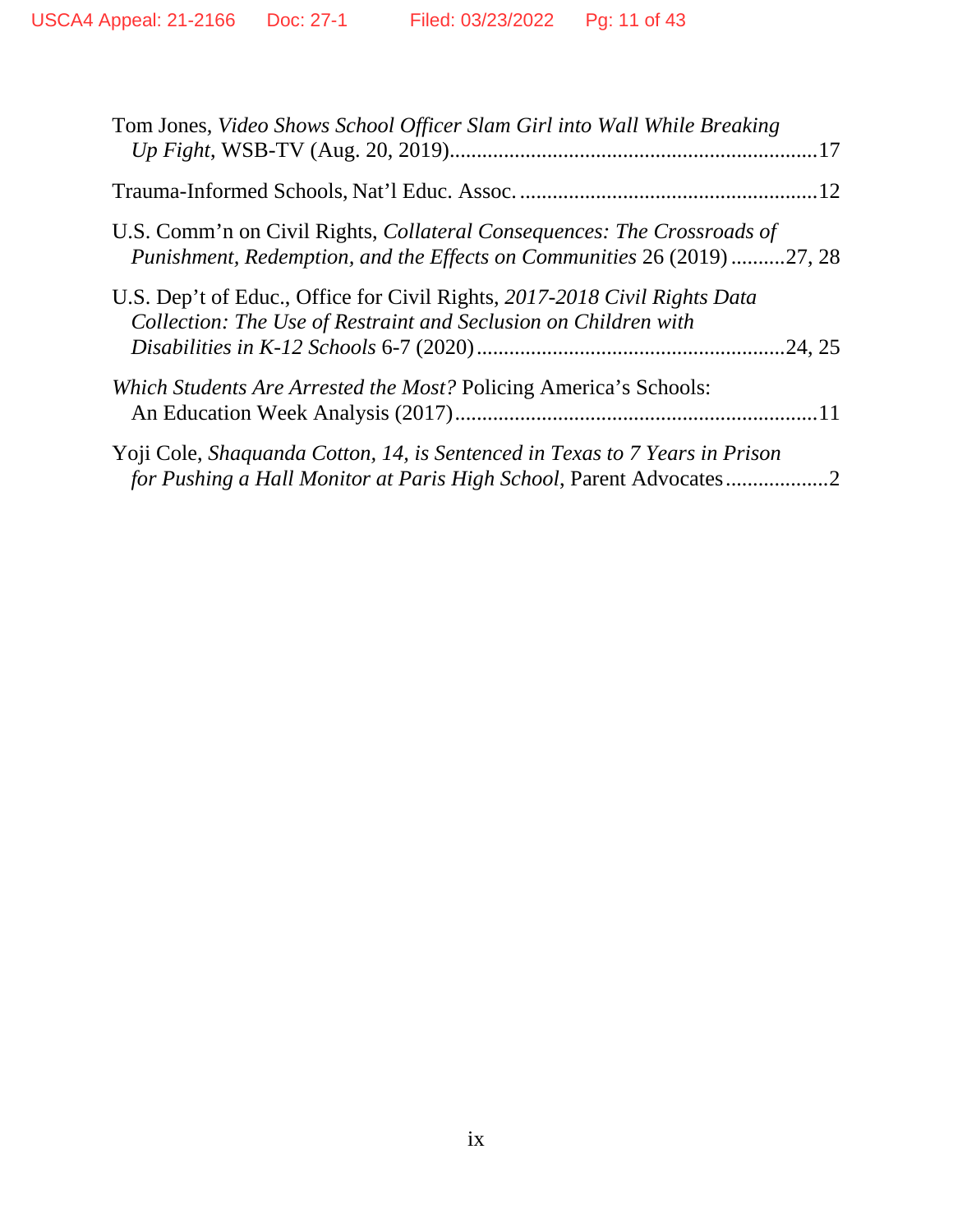#### **STATEMENT OF INTEREST OF** *AMICI CURIAE*

The National Women's Law Center ("NWLC") fights for gender justice—in the courts, in public policy, and in society—working across issues that are central to the lives of women and girls. NWLC uses the law in all its forms to change culture and drive solutions to gender inequity. Since 1972, NWLC has worked to advance workplace justice, income security, educational opportunities, and health and reproductive rights for women and girls and has participated in a range of cases, including before this Court. [1](#page-11-0) NWLC is committed to advocating for Black students and other students of color, LGBTQ students, students with disabilities, and students at the intersection of these identities.

The NAACP was founded in 1909 and is America's oldest and largest civil rights organization. The principal objectives of the NAACP are to ensure the political, educational, social, and economic equality of all citizens; to achieve equality of rights and eliminate race prejudice among the citizens of the United States; and to remove all barriers of racial discrimination through the enactment and enforcement of federal, state, and local laws securing civil rights. NAACP has employed myriad strategies to address racially disparate discipline in and out of

<span id="page-11-0"></span><sup>1</sup> Pursuant to Fed. R. App. P. 29(a)(4)(E), counsel for *amici curiae* states that no counsel for a party authored the brief in whole or in part, and no person other than *amici curiae*, their members, or their counsel contributed money to fund the preparation or submission of this brief.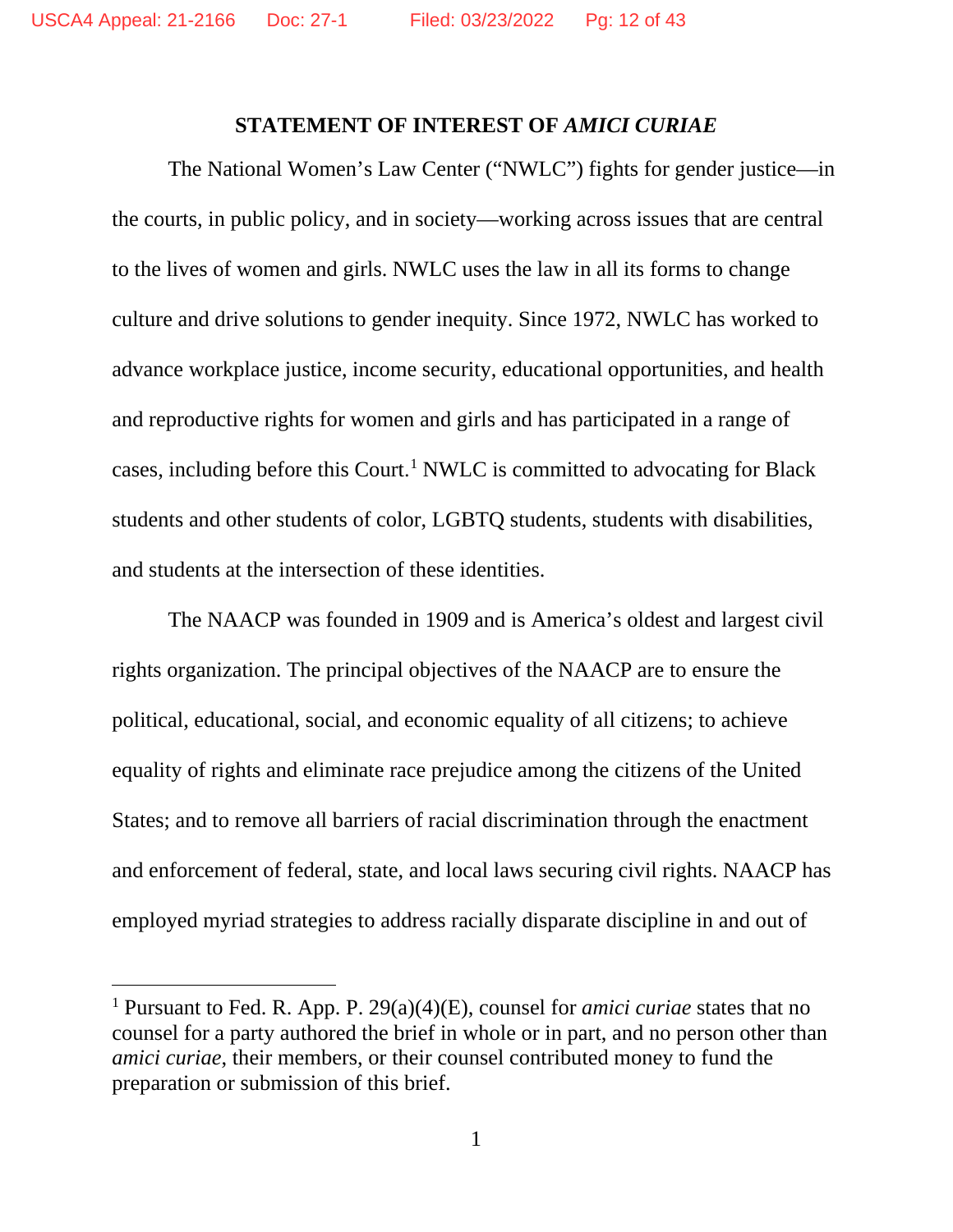schools. NAACP has worked with DOJ to convince DOJ to sue the Meridian, Mississippi school district, judges, county, and state agencies, alleging that these actors are "engaging in a pattern and practice of conduct in which they routinely and systematically arrest and incarcerate children, including for minor school infractions, without even the most basic procedural safeguards, and in violation of these children's constitutional rights."[2](#page-12-0) NAACP has also worked with Broward County Public Schools and partners to establish the Promise Program, [3](#page-12-1) urged Congress to address juvenile boot camps, [4](#page-12-2) spoken out against the disparate sentencing of a fourteen-year-old in Paris, Texas for pushing a hall monitor, [5](#page-12-3)

Project ACLU NAACP Jan2013.pdf.

<span id="page-12-0"></span><sup>2</sup> ACLU & NAACP, *Handcuffs on Success: The Extreme School Discipline Crisis in Mississippi Public Schools* (Jan. 2013), https://www.njjn.org/uploads/digitallibrary/Handcuffs-on-Success\_Advancement-

<span id="page-12-1"></span><sup>3</sup> Milwaukee Community J., *NAACP Critical of Sen. Marco Rubio's Attempt to Disparage Broward County PROMISE Program* (Mar. 12, 2018), [https://communityjournal.net/naacp-critical-of-sen-marco-rubios-attempt-to](https://communityjournal.net/naacp-critical-of-sen-marco-rubios-attempt-to-disparage-broward-county-promise-program/)[disparage-broward-county-promise-program/.](https://communityjournal.net/naacp-critical-of-sen-marco-rubios-attempt-to-disparage-broward-county-promise-program/)

<span id="page-12-2"></span><sup>4</sup> Adora Obi Nweze, President, Florida NAACP, Statement at the Oversight of State-Run Juvenile Correctional Facilities Known as "Boot Camps": Hearing Before the Subcomm. on Crime, Terrorism, and Homeland Security of the H. Comm. on the Judiciary, 110th Cong. 110-127 (2007).

<span id="page-12-3"></span><sup>5</sup> Yoji Cole, *Shaquanda Cotton, 14, is Sentenced in Texas to 7 Years in Prison for Pushing a Hall Monitor at Paris High School*, Parent Advocates,

http://www.parentadvocates.org/nicecontent/dsp\_printable.cfm?articleID=7303 (last visited March 18, 2022).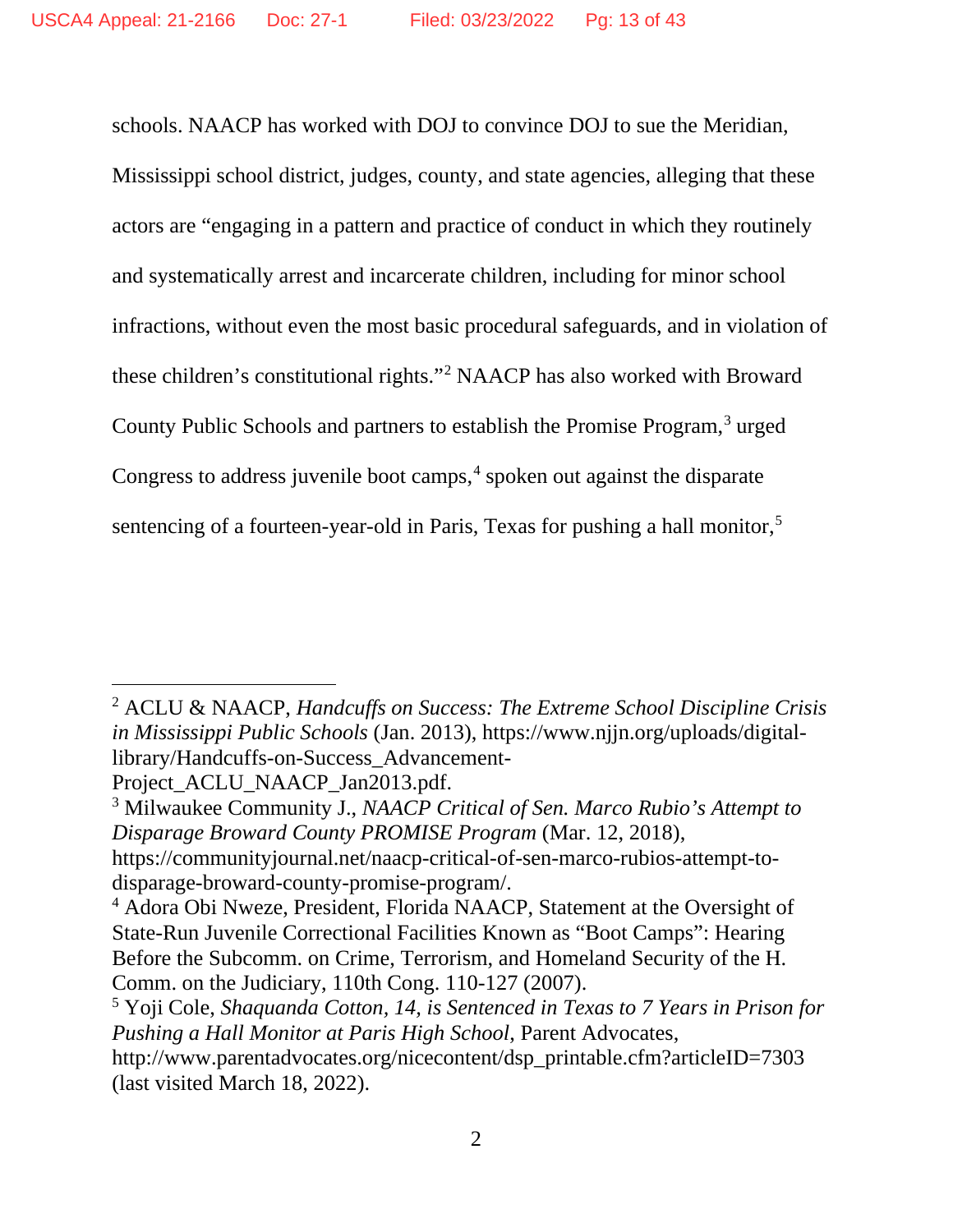advocated for an end to the school-to-prison pipeline, [6](#page-13-0) and demanded that required education services be provided to juveniles in secure State facilities.<sup>[7](#page-13-1)</sup>

The National Disability Rights Network ("NDRN") is the non-profit membership organization for the federally mandated Protection and Advocacy ("P&A") and Client Assistance Program ("CAP") agencies for individuals with disabilities. The P&A and CAP agencies were established by the United States Congress to protect the rights of people with disabilities and their families through legal support, advocacy, referral, and education. There are P&As and CAPs in all 50 states, the District of Columbia, Puerto Rico, and the U.S. Territories (American Samoa, Guam, Northern Mariana Islands, and the U.S. Virgin Islands), and there is a P&A and CAP affiliated with the Native American Consortium which includes the Hopi, Navajo, and San Juan Southern Paiute Nations in the Four Corners region of the Southwest. Collectively, the P&A and CAP agencies are the largest

<span id="page-13-1"></span><span id="page-13-0"></span><sup>6</sup> NAACP, *Education Innovation*, https://naacp.org/issues/education-innovation. <sup>7</sup> Erica L. Green, *NAACP requests federal investigation into juvenile justice education*, The Baltimore Sun (Nov. 6, 2015),

https://www.baltimoresun.com/maryland/bs-md-ci-juvenile-education-complaint-20151106-story.html; *see Education – Juvenile Services Education System – Establishment, Powers, and Duties (S.B. 497)*, Maryland House of Delegates Judicial Proceedings Comm. (Feb. 17, 2021),

https://mgaleg.maryland.gov/cmte\_testimony/2021/jpr/1YCBqFOf1JII6OcPBaYb XH5iMcoY2k1dY.pdf.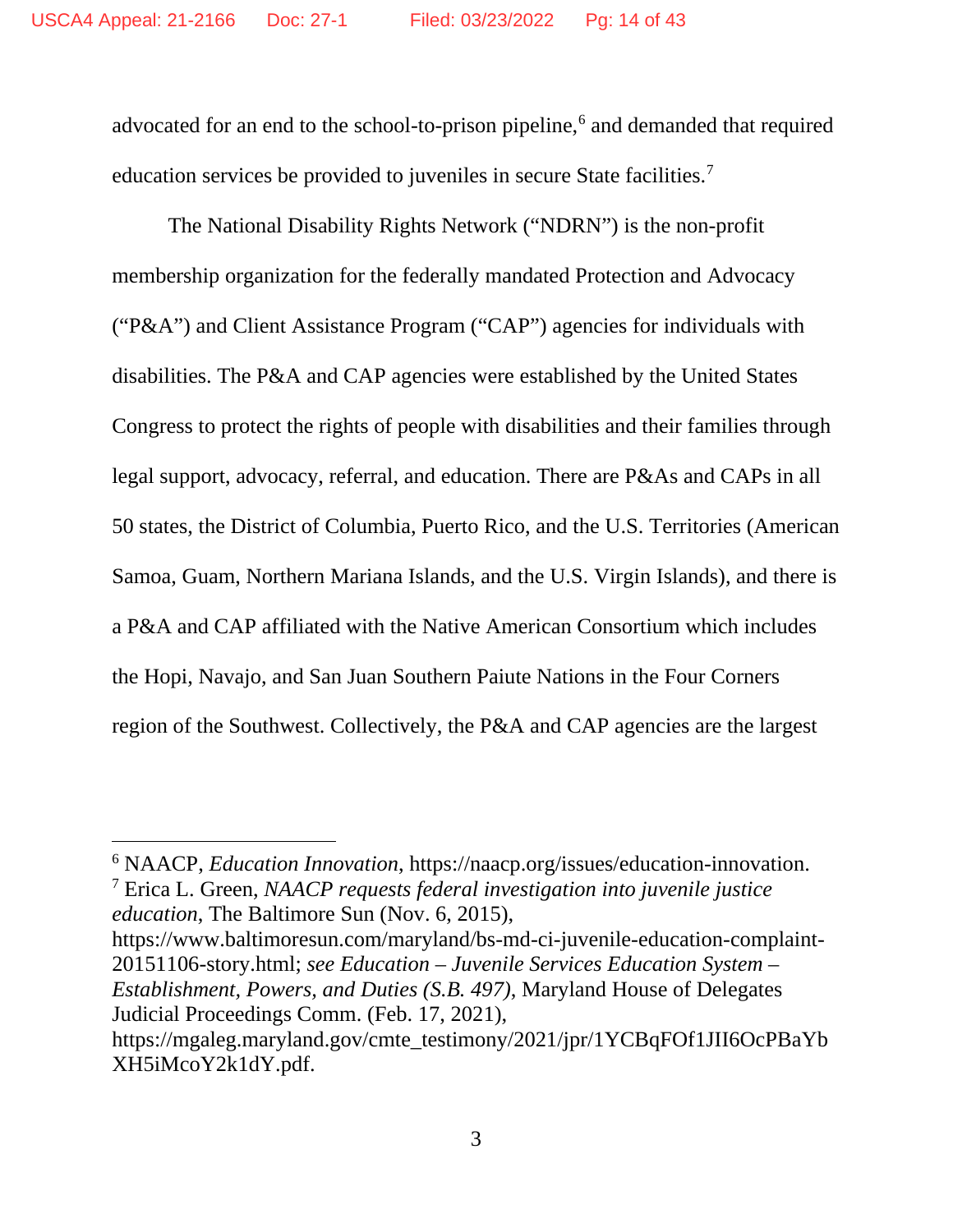provider of legally based advocacy services to people with disabilities in the United States.

The National Center for Youth Law ("NCYL") is a non-profit law firm that works to build a future in which every child thrives and has a full and fair opportunity to achieve the future they envision for themselves. For five decades, NCYL has worked to protect the rights of low-income children to ensure they have the resources, support, and opportunities they need. One of NCYL's priorities is to reduce the number of youth subjected to harmful practices of the juvenile legal system by disrupting the school-to-prison pipeline. NCYL has litigated to end unnecessary referrals to the juvenile legal system in numerous states and advocated at the federal, state, and local levels to reduce reliance on the juvenile and adult legal systems to address the needs of youth, including eliminating fines and fees, decriminalizing normal adolescent behavior, and improving children's access to adequate developmentally-appropriate treatment. NCYL's youth justice advocacy seeks to ensure that youth in trouble with the law are treated as adolescents—not as adults—and in a manner consistent with their developmental stage.

Given the above missions, NWLC, NAACP, NDRN, and NCYL, along with twenty-three additional *amici*, **submit this brief with the consent of all parties** in support of Plaintiffs-Appellees to underscore the severe harms South Carolina's unconstitutional school disciplinary statutes have on its children, including on

4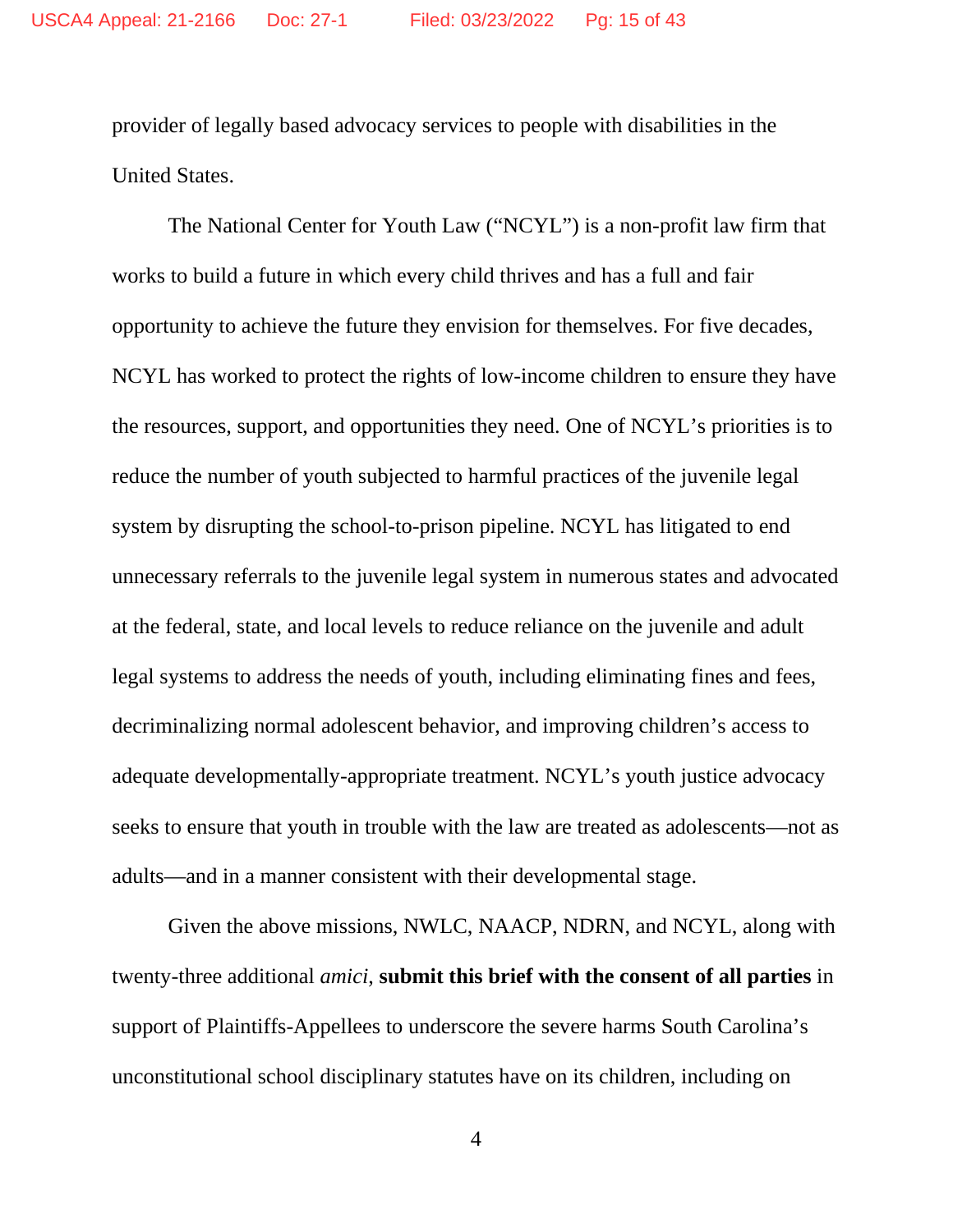particular groups of students as detailed herein. *Amici*'s collective knowledge on these issues will assist the Court in deciding this matter, and we urge the Court to uphold the district court's decision.

#### **INTRODUCTION & SUMMARY OF ARGUMENT**

South Carolina's Disorderly Conduct Law, S.C. Code Ann. §16-17-530, and Disturbing Schools Law, S.C. Code Ann. §16-17-420<sup>[8](#page-15-0)</sup> (the "challenged school disciplinary laws") criminalize children for behaving "in a disorderly or boisterous manner"<sup>[9](#page-15-1)</sup> and being "obnoxious."<sup>[10](#page-15-2)</sup> These disciplinary statutes with their highly subjective terms, funnel students into the criminal legal system, often for typical youth behavior, and leave children with criminal records. These statutes are enforced in discriminatory ways and, as detailed by Plaintiffs, disproportionately harm certain students including Black students and students with disabilities.

Plaintiffs-Appellees D.S., S.P. and the Carolina Youth Action Project ("CYAP"), and other students charged under the school disciplinary laws, filed suit against Alan Wilson, the Attorney General of South Carolina, claiming that the

<span id="page-15-2"></span><span id="page-15-1"></span><span id="page-15-0"></span><sup>8</sup> Although, in 2018, the South Carolina legislature amended the Disturbing Schools law to no longer apply to students, the statute remains in this case because Plaintiffs seek to clear the records of students charged under both laws. Notably, Black students in South Carolina were charged over six times more than white students with disorderly conduct and four times more than white students with disturbing schools. Pl. Resp. Br. 13, citing JA 656 ¶ 19, JA 673 ¶ 19. <sup>9</sup> S.C. Code Ann. §16-17-530 (2019). <sup>10</sup> S.C. Code Ann. §16-17-420 (2019).

<sup>5</sup>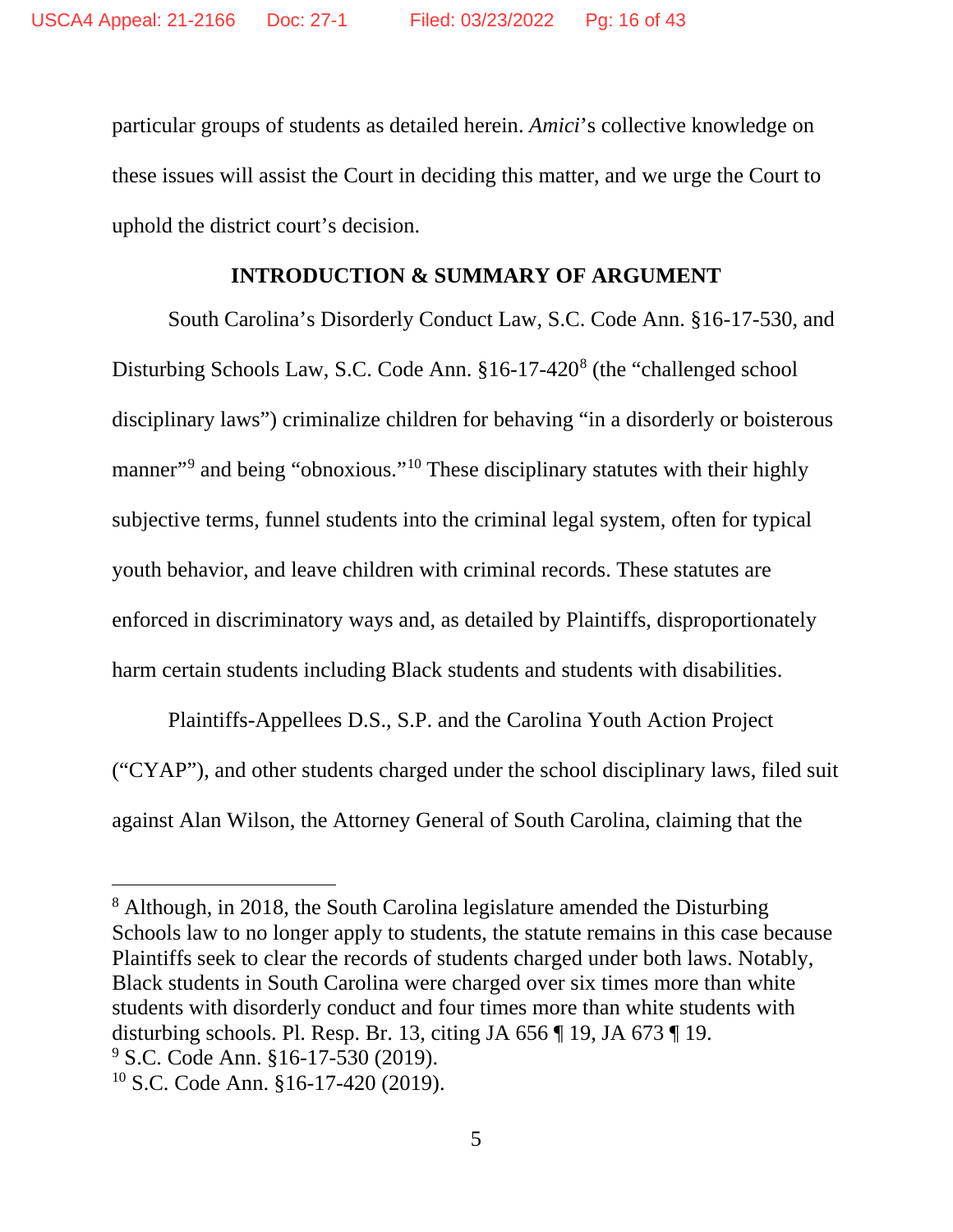laws' vagueness rendered the laws unconstitutional. The District Court ruled for the students and among other relief, permanently enjoined the enforcement of the Disorderly Conduct law as applied to current students and permanently enjoined South Carolina from retaining juvenile records for students charged under the two laws. On February 11, 2022, the Defendant-Appellant appealed to the Fourth Circuit.

*Amici* submit this brief to highlight how these challenged school disciplinary laws criminalize schoolchildren's behavior, contribute to school pushout, and perpetuate the school-to-prison pipeline. *Amici* specifically highlight herein the ways these laws particularly harm Black students and other students of color, LGBTQ students, students with disabilities, and students at the intersections of these identities. The criminalization of children that is tied to these laws leads to a range of harmful consequences across students' lives. Instead of providing students with trauma-informed responses and addressing their social-emotional needs, these laws push students out of schools and into the criminal legal system.

#### **ARGUMENT**

## **I. Punitive and vague school disciplinary laws and school policing push students out of school and perpetuate the school-to-prison pipeline.**

School disciplinary laws lead to school pushout and perpetuate the schoolto-prison pipeline ("STPP"). School pushout refers to punitive discipline practices

6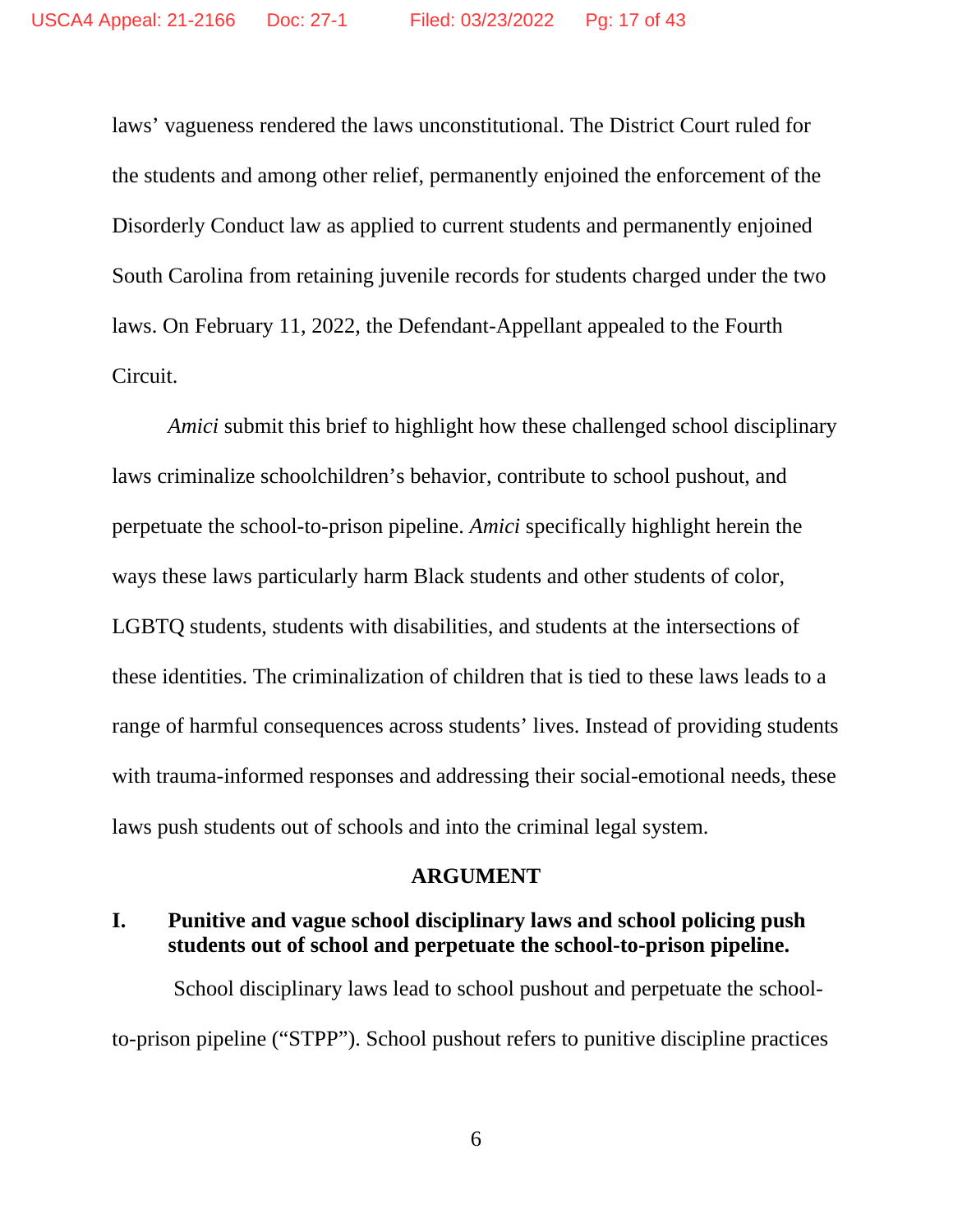<span id="page-17-4"></span>that exclude students from class and push them out of school altogether. [11](#page-17-0) School pushout is often caused by disciplinary practices, often known as "exclusionary discipline," which include suspensions, expulsions, and arrests. Students lost over eleven million days of instruction in the 2015-2016 school year from out-of-school suspensions. [12](#page-17-1) This exclusionary discipline was typically imposed for conduct like "disruption" or "disobedience."<sup>[13](#page-17-2)</sup> School disciplinary laws, particularly vague ones, and the consequences for their violation are incredibly subjective and provide enormous discretion for officials to determine violations. [14](#page-17-3) These determinations

<span id="page-17-0"></span><sup>11</sup> Girls Inc., *What You Need to Know About School Pushout and How to Combat It*, https://girlsinc.org/school-pushout-and-how-to-combat-it/ (last visited Feb. 25, 2022).

<span id="page-17-1"></span><sup>12</sup> The Ctr. for Civil Rights Remedies & The Am. Civil Liberties Union, *11 Million Days Lost: Race, Discipline, and Safety at U.S. Public Schools, Part 1* 4 (2018), https://www.aclu.org/sites/default/files/field\_document/final\_11-milliondays\_ucla\_aclu.pdf [hereinafter *11 Million Days Lost*]. This number of lost instruction days is under-inclusive, accounting only for out-of-school suspensions and not in-school suspensions, expulsions, disciplinary transfers, or informal classroom removals.

<span id="page-17-3"></span><span id="page-17-2"></span><sup>13</sup> Daniel J. Losen & Paul Martinez, *Lost Opportunities: How Disparate School Discipline Continues to Drive Differences in the Opportunity to Learn*, The Center for Civil Rights Remedies & Learning Policy Institute 3 (2020), https://www.civilrightsproject.ucla.edu/research/k-12-education/schooldiscipline/lost-opportunities-how-disparate-school-discipline-continues-to-drivedifferences-in-the-opportunity-to-learn/Lost-Opportunities-REPORT-v17.pdf. <sup>14</sup> Even when states attempt to define behavioral expectations under school disciplinary laws, students still may not understand when their behavior will be disciplined, and school officials maintain broad enforcement discretion. Heather Steed et al., *By Using Vague Language to Define Misconduct, Many States Put Children at Risk for Unfair Disciplinary Action*, Child Trends (Mar. 10, 2022), https://www.childtrends.org/publications/by-using-vague-language-to-define-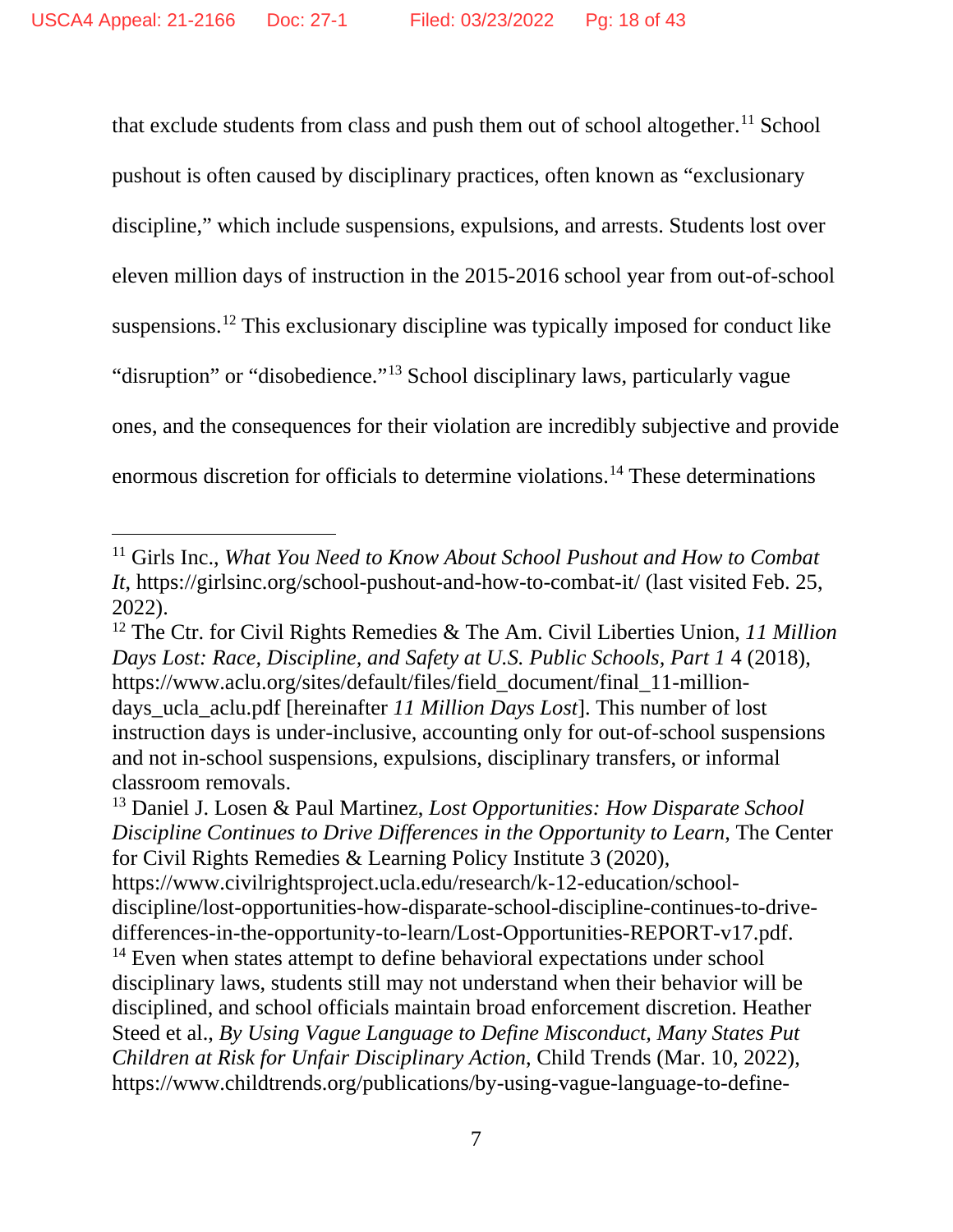<span id="page-18-4"></span>are often based on white cultural norms and typically harm Black students and other students of color. [15](#page-18-0)

Schools that rely on exclusionary discipline do not experience decreased violent incidents, and the same behavior that was punished is often reinforced. [16](#page-18-1) Excessive exclusionary discipline interferes with students' education and wellbeing, leading to social isolation and not allowing students to learn from mistakes. [17](#page-18-2) Such exclusion erodes the trust between students and educators that is crucial to learning. [18](#page-18-3) Student disciplinary records are also cumulative; thus, students who face discipline for issues like tardiness that might be tied to challenges such as lacking reliable transportation or housing, may then face

misconduct-many-states-put-children-at-risk-for-unfair-disciplinary-action. The enormous discretion emerges in a variety of contexts. For example, Black students have been punished for wearing hairstyles that white school officials are uncomfortable with. *See* NAACP, *NAACP Blast Texas High School Banning Deandre Arnold Hairstyle* (Jan. 28, 2020), https://naacp.org/articles/naacp-blasttexas-high-school-banning-deandre-arnold-hairstyle.

<span id="page-18-0"></span><sup>15</sup> *See* Coshandra Dillard, *The Weaponization of Whiteness in Schools*, 65 Teaching Tolerance 19 (2020), https://www.learningforjustice.org/sites/default/files/2020- 09/Teaching-Tolerance-Magazine-65-Fall-2020\_1.pdf [hereinafter *Weaponization of Whiteness*].

<span id="page-18-1"></span><sup>16</sup> Elizabeth Pufall Jones et al., *Discipline and Disconnected: How Students Experience Exclusionary Discipline in Minnesota and the Promise of Non-Exclusionary Alternatives* 3 (2018),

<span id="page-18-3"></span><sup>18</sup> *Id.* at 2-3.

https://gradnation.americaspromise.org/sites/default/files/d8/2018-07/Disciplinedand-Disconnected-Final.pdf.

<span id="page-18-2"></span><sup>17</sup> *See id.* at 2.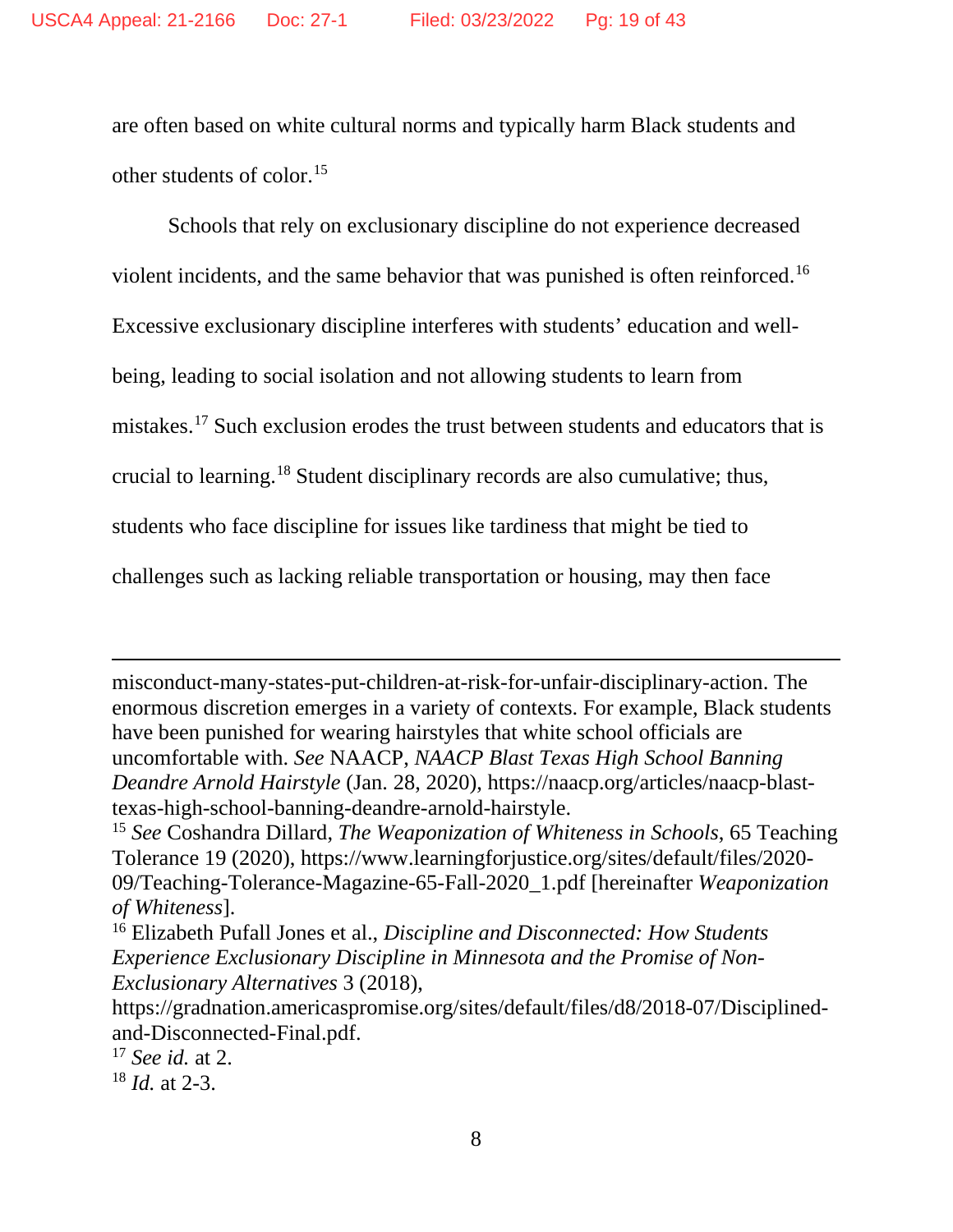harsher discipline for additional infractions like "disorderly conduct" or "disruption."<sup>[19](#page-19-0)</sup>

The South Carolina Disorderly Conduct and Disturbing Schools statutes are precisely the type of laws that can lead to excessive and punitive classroom exclusion, promote school pushout, and criminalize students. These laws are often enforced by school-based police—school resource officers ("SROs")—who then administer day-to-day discipline that is more appropriately handled by educators. This criminalizes expected student behavior, exacerbates discriminatory discipline, and perpetuates the STPP.

The STPP is the system of school policies and practices that funnel students into the criminal legal system.<sup>[20](#page-19-1)</sup> The proliferation of punitive, usually vague laws, such as those challenged here, has perpetuated the STPP through school policing and referrals to law enforcement. They do so by allowing SROs broad discretion to arrest students for typical youth behavior—including behavior that might be a manifestation of a student's disability. SROs in South Carolina have used that

<span id="page-19-0"></span><sup>19</sup> *See Weaponization of Whiteness*, *supra* note [15,](#page-18-4) at 20.

<span id="page-19-1"></span><sup>20</sup> *See, e.g.*, Mary Ellen Flannery, *The School-to-Prison Pipeline: Time to Shut It Down*, NEAToday (Jan. 5, 2015), https://www.nea.org/advocating-forchange/new-from-nea/school-prison-pipeline-time-shut-it-down; Marilyn Elias, *The School-to-Prison Pipeline*, 43 Teaching Tolerance Mag. 38, 39-40 (2013), https://www.learningforjustice.org/magazine/spring-2013/the-school-to-prisonpipeline.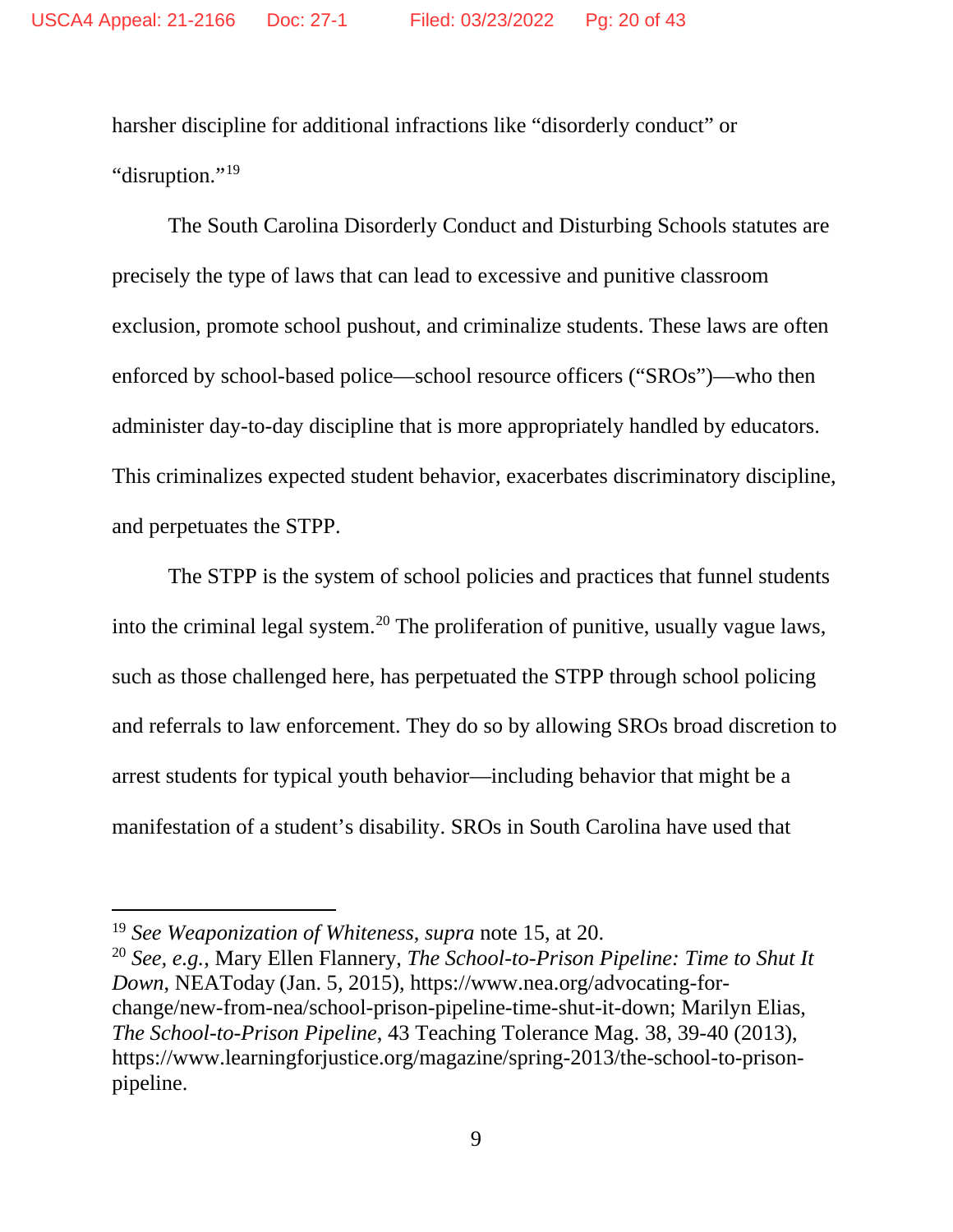broad discretion to criminally charge students for typical youth behaviors,<sup>[21](#page-20-0)</sup> such as not getting in the lunch line, Resp. Br. 10, and talking during a timeout, *id*. at 16.<sup>[22](#page-20-1)</sup> Similarly, law enforcement officers across the country have confronted or arrested students, particularly Black students,  $2<sup>3</sup>$  for childlike behaviors, such as pointing *fingers* in the shape of a gun at age thirteen,<sup>[24](#page-20-3)</sup> taking too much milk in the cafeteria at age eleven,<sup>[25](#page-20-4)</sup> and throwing a tantrum at age six.<sup>[26](#page-20-5)</sup> SROs have also criminally charged students for "wearing too much perfume, eating chicken nuggets from a classmate's lunch tray, throwing Skittles at another student on the

<span id="page-20-0"></span><sup>21</sup> As the district court highlighted, many behaviors that resulted in *criminal charges* under the challenged laws were among the *lowest level offenses* found in South Carolina schools' codes of conduct—offenses that warranted minor discipline such as a verbal reprimand. *See* Resp. Br. 10-11, 32.

<span id="page-20-1"></span> $22$  Consistent with the discriminatory patterns highlighted herein, the students in these examples were also Black students.

<span id="page-20-2"></span> $23$  As noted, we will address the harms suffered by Black students and other particular groups in more detail in Section II.

<span id="page-20-3"></span><sup>24</sup> Katie Shepherd, *'She was just mouthing off': 13-Year-Old Who Pointed a Finger Gun at Four Classmates Faces Felony Charge*, Wash. Post (Oct. 11, 2019), https://www.washingtonpost.com/nation/2019/10/11/year-old-finger-gun-felonycharges-kansas/.

<span id="page-20-4"></span><sup>25</sup> Reis Thebault, *Video Shows Police Officer Tackling an 11-Year-Old Girl He Accused of Being 'Disruptive' at School*, Wash. Post (Oct. 23, 2019),

https://www.washingtonpost.com/education/2019/10/23/video-shows-policeofficer-tackling-an-year-old-girl-he-accused-being-disruptive-school/.

<span id="page-20-5"></span><sup>26</sup> Mihir Zaveri, *Body Camera Footage Shows Arrest by Orlando Police of 6-Year-Old at School*, N.Y. Times (Feb. 27, 2020),

https://www.nytimes.com/2020/02/27/us/orlando-6-year-old-arrested.html.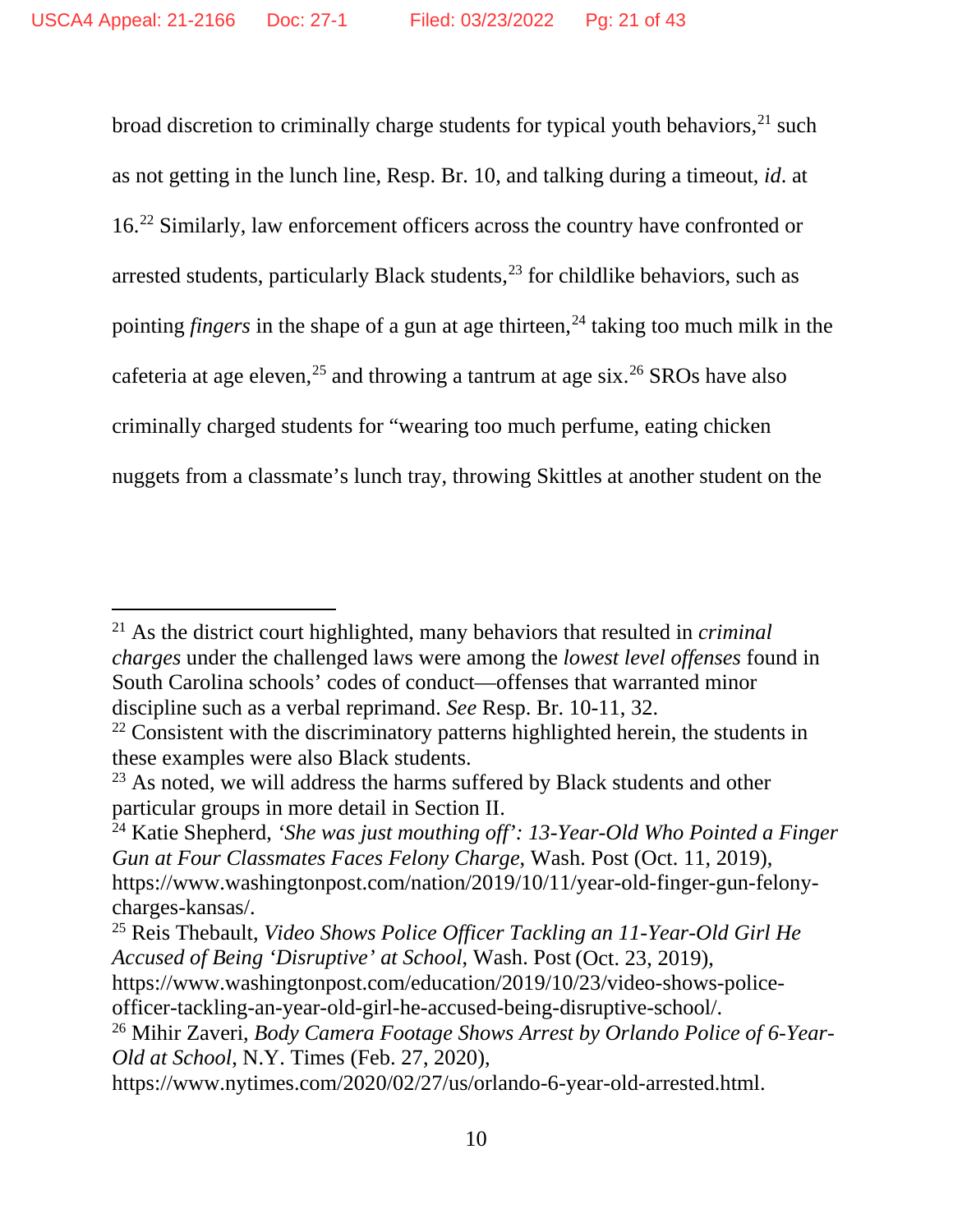school bus, doodling on a desk, and performing a science experiment without teacher approval."[27](#page-21-0)

The challenged school disciplinary laws have increased police presence in South Carolina schools, resulting in high rates of student arrests, particularly of Black students. During the 2013-2014 school year, there were 1,956 arrests in South Carolina schools, ranking ninth in the U.S. for highest number of arrests and eighth for highest percentage of arrests based on total student enrollment.<sup>[28](#page-21-1)</sup> To prevent students from being criminalized for youthful behavior, police must be kept out of schools<sup>[29](#page-21-2)</sup> and day-to-day discipline. Instead, schools should provide  $tramma$ -responsive<sup>[30](#page-21-3)</sup> resources in-house, including counselors, psychologists, and

<span id="page-21-2"></span><sup>29</sup> Evidence directly shows that student arrest rates increase by at least three and a half times (and as much as eight times in certain states) with the presence of SROs. Am. C. L. Union, *Cops and No Counselors: How the Lack of School Mental Health Staff Is Harming Students* 18 (2019),

https://www.aclu.org/sites/default/files/field\_document/030419-

<span id="page-21-4"></span><span id="page-21-0"></span><sup>27</sup> Amanda Merkwae, *Schooling the Police: Race, Disability, and the Conduct of School Resource Officers*, 21 Mich. J. Race & Law 147, 154 (2015).

<span id="page-21-1"></span><sup>28</sup> *Which Students Are Arrested the Most?* Policing America's Schools: An Education Week Analysis (2017), https://www.edweek.org/which-students-arearrested-most-in-school-u-s-data-by-school#/overview.

acluschooldisciplinereport.pdf [hereinafter *Cops and No Counselors*].

<span id="page-21-3"></span><sup>&</sup>lt;sup>30</sup> Being trauma-responsive includes adopting both "trauma-informed systems" approaches" (understanding what happened to a child and shaping school climate to be sensitive to students' needs) and "trauma-specific treatment interventions" (implementing evidence-based programs to promote trauma recovery). Maura McInerney & Amy McKlindon, *Unlocking the Door to Learning: Trauma-Informed Classrooms and Transformational Schools* 5-6, 11 (2014),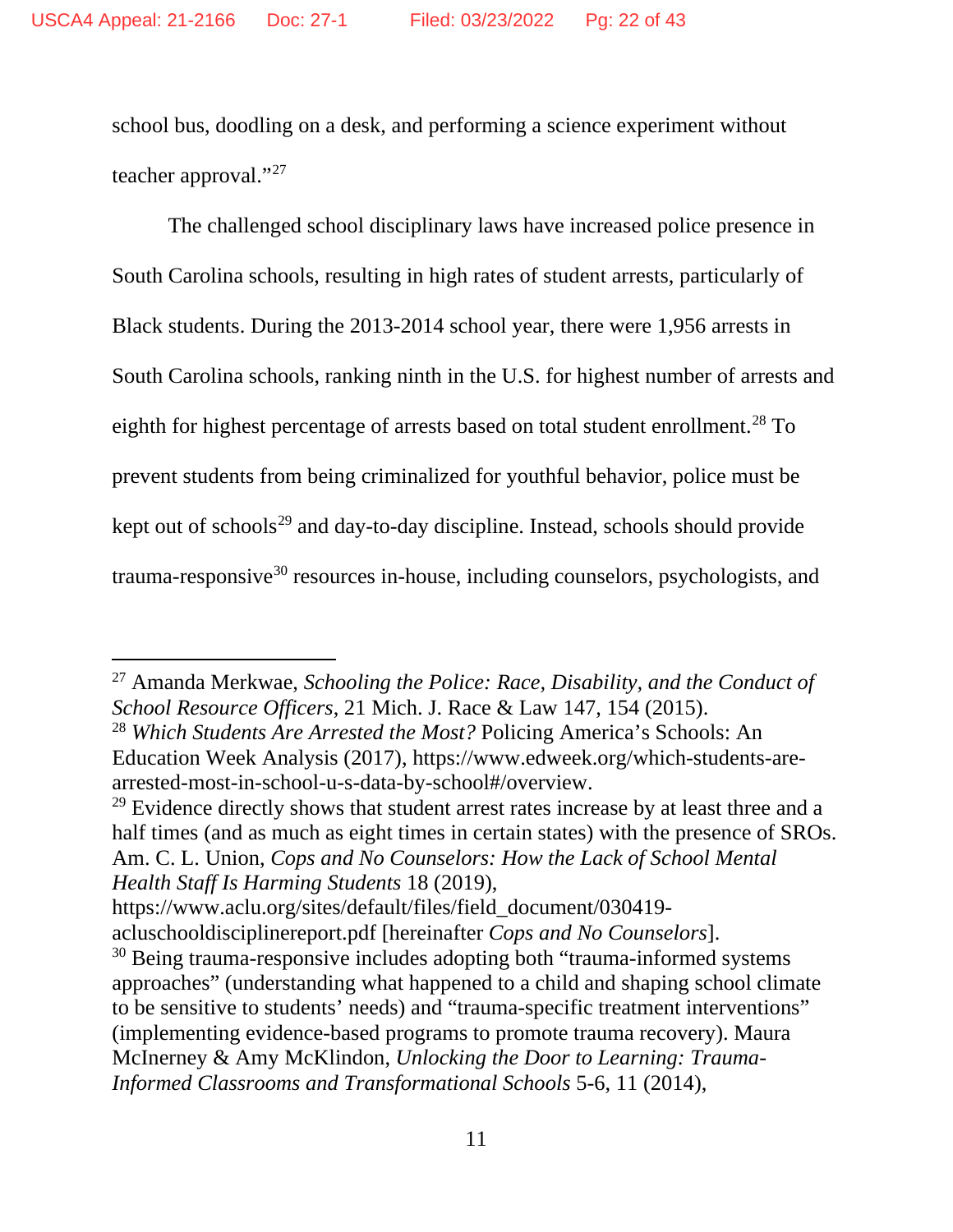social workers.<sup>[31](#page-22-0)</sup> This is especially true as students continue grappling with the impact of the COVID-19 pandemic.

The pandemic has caused students to experience compounded stresses and trauma. Students feel scared and are missing social interactions, including critical milestones. [32](#page-22-1) Unsurprisingly, these feelings can manifest in classroom misbehavior.<sup>[33](#page-22-2)</sup> Some schools have responded to pandemic-related misbehavior by increasing exclusionary discipline, in a more discriminatory manner than prepandemic levels.[34](#page-22-3) South Carolina saw similar punitive responses to misbehavior during the pandemic, as over 1,000 youth were referred for Disorderly Conduct in

https://www.elc-pa.org/wp-content/uploads/2015/06/Trauma-Informed-in-Schools-Classrooms-FINAL-December2014-2.pdf.

<span id="page-22-0"></span><sup>31</sup> *The Ending PUSHOUT Act: Fostering Safe Supportive, and Inclusive Schools for Girls of Color*, Nat'l Women's L. Ctr. (Nov. 2021), https://nwlc.org/wpcontent/uploads/2021/11/Ending-Pushout-FS.pdf. *See also* Maria Abenes, *Teens in America: How the COVID-19 Pandemic Is Shaping the Next Generation*, Psychiatric Times (Nov. 12, 2021), https://www.psychiatrictimes.com/view/teensin-america-how-the-covid-19-pandemic-is-shaping-the-next-generation. <sup>32</sup> *Id.*

<span id="page-22-2"></span><span id="page-22-1"></span><sup>33</sup> *See, e.g.*, Kalyn Belsha, *Stress and Short Tempers: Schools Struggle with Behavior as Students Return*, Chalkbeat (Sept. 27, 2021),

https://www.chalkbeat.org/2021/9/27/22691601/student-behavior-stress-traumareturn; Trauma-Informed Schools, Nat'l Educ. Assoc.,

https://www.nea.org/professional-excellence/student-engagement/traumainformed-schools (last visited Mar. 8, 2022).

<span id="page-22-3"></span><sup>34</sup> Tara García Mathewson, *Some kids have returned to in-person learning only to be kicked right back out*, The Hechinger Report (Jan. 20, 2022),

https://hechingerreport.org/some-kids-have-returned-to-in-person-learning-only-tobe-kicked-right-back-out/.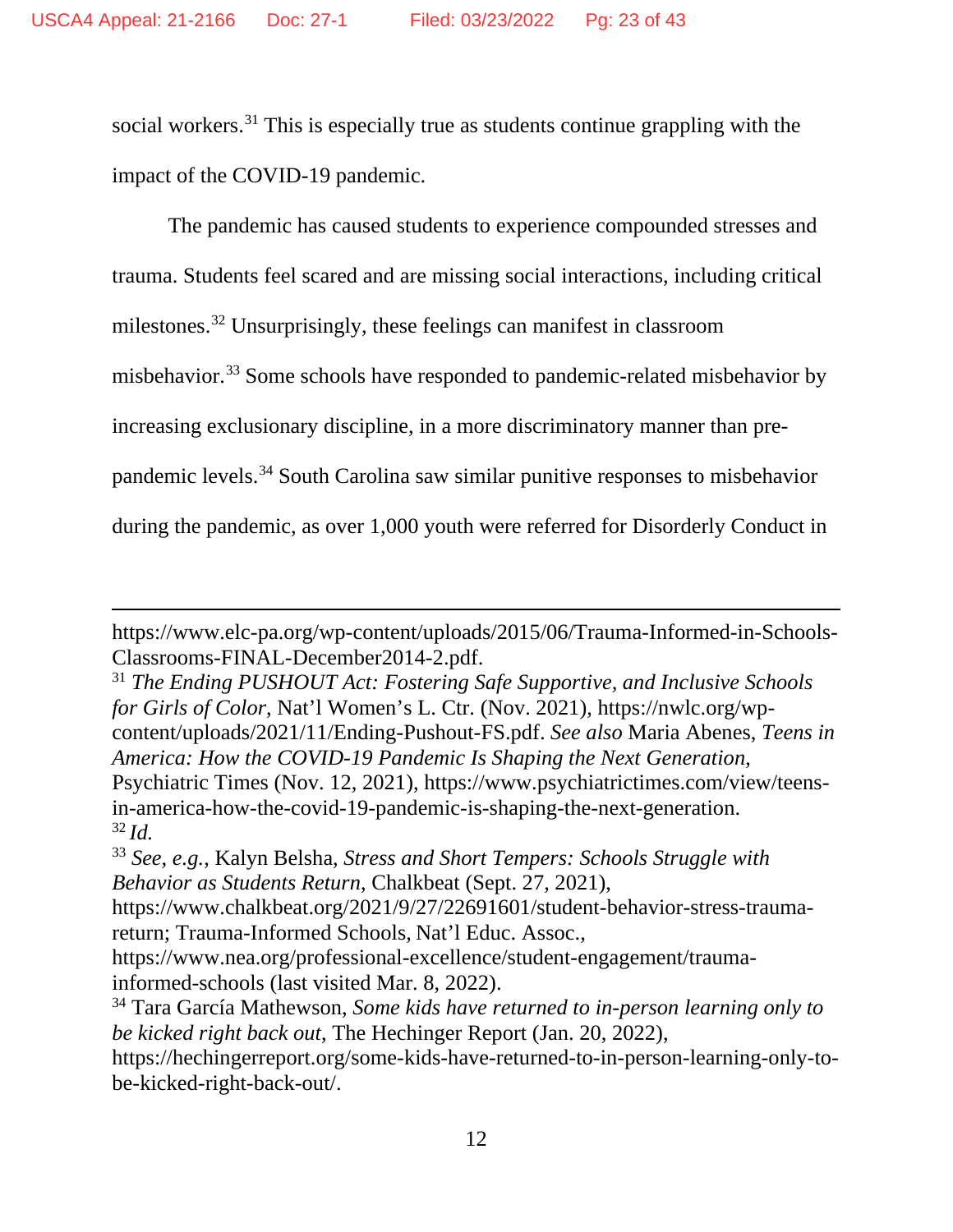the 2019-2020 fiscal year, even though schools were operating virtually for much of this period. JA 329.

**II. Black students and other students of color, LGBTQ students, students with disabilities, and students at the intersections of these identities are particularly harmed by school disciplinary laws and school policing, resulting in a range of negative consequences.**

Black students and other students of color, LGBTQ students, students with

disabilities, and students at the intersections<sup>[35](#page-23-0)</sup> of these identities are

disproportionately harmed by school disciplinary laws. The harms include both

disruption to short-term classroom instruction and longer-term academic, social,

and economic consequences throughout students' lives.

## *A. Black students and other students of color, LGBTQ students, students with disabilities, and students at the intersections of these identities are disproportionately harmed.*

Black students and other students of color, LGBTQ students, students with

disabilities, and students at the intersections of these identities are most targeted by

laws and school policing that cause school pushout and perpetuate the STPP. The

effects of explicit and implicit bias combined with broad disciplinary discretion

<span id="page-23-0"></span><sup>&</sup>lt;sup>35</sup> Intersectionality, coined by Kimberlé Crenshaw, is a lens for seeing how various forms of inequality often operate together and exacerbate each other. The concept acknowledges that race inequality is not separate from inequality based on gender, class, sexuality, or immigrant status. Rather, some people are subject to all of these forms of inequality, and the experience is not just the sum of its parts. Katy Steinmetz, *She Coined the Term 'Intersectionality' Over 30 Years Ago. Here's What It Means to Her Today*, Time (Feb. 20, 2020), https://time.com/5786710/kimberle-crenshaw-intersectionality/.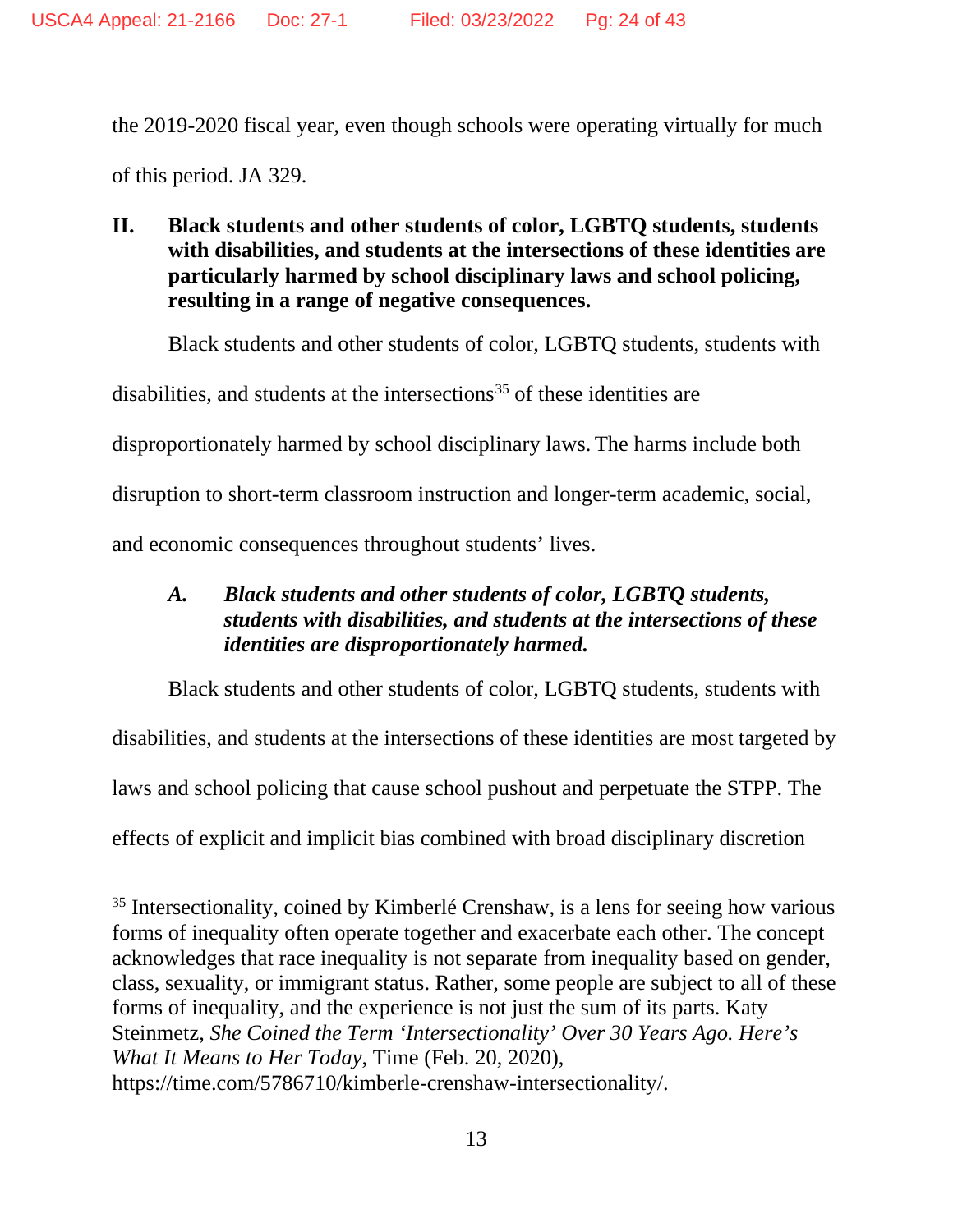result in discrimination and are compounded for students at the intersections of these identities.

## **(a) Punitive and vague school disciplinary laws significantly harm Black students and other students of color.**

<span id="page-24-0"></span>School officials often enforce disciplinary rules in ways that criminalize

Black students.[36](#page-24-1) For example, of the 11 million days of instruction students lost to

suspensions in the 2015-2016 school year, Black students lost about five times the

amount of instruction that white students lost.[37](#page-24-2) Systemic and individual biases

may lead an educator or SRO to see a particular behavior by Black students as

<span id="page-24-4"></span>disruptive.<sup>[38](#page-24-3)</sup> For example, during the 2014-2015 academic year, Black students in

South Carolina were charged with Disturbing Schools four times more than white

*Stanford Research Shows*, Stanford News (Apr. 15, 2015), https://news.stanford.edu/news/2015/april/discipline-black-students-041515.html;.

<span id="page-24-2"></span><sup>37</sup> *11 Million Days Lost*, *supra* note [12,](#page-17-4) at 5.

<span id="page-24-1"></span><sup>36</sup> *See, e.g.*, Jason A. Okonofua et al., *When Policy and Psychology Meet: Mitigating the Consequences of Bias in Schools*, Science Mag (Oct. 16, 2020), https://advances.sciencemag.org/content/advances/6/42/eaba9479.full.pdf; Clifton B. Parker, *Teachers More Likely to Label Black Students as Troublemakers,* 

<span id="page-24-3"></span><sup>38</sup> *See, e.g.*, Phillip Atiba Goff et al., *The Essence of Innocence: Consequences of Dehumanizing Black Children*, 106 J. of Personality & Soc. Psych. 526 (2014), https://www.apa.org/pubs/journals/releases/psp-a0035663.pdf; Nat'l Women's L. Ctr. & NAACP Legal Defense & Educ. Fund, *Unlocking Opportunities for African American Girls: A Call to Action for Educational Equity* 5, 15-18 (2014), https://nwlc.org/wp-

content/uploads/2015/08/unlocking\_opportunity\_for\_african\_american\_girls\_repor t.pdf [hereinafter *Unlocking Opportunities*]; *see also* Okonofua et al., *supra* note [36,](#page-24-0) at 2.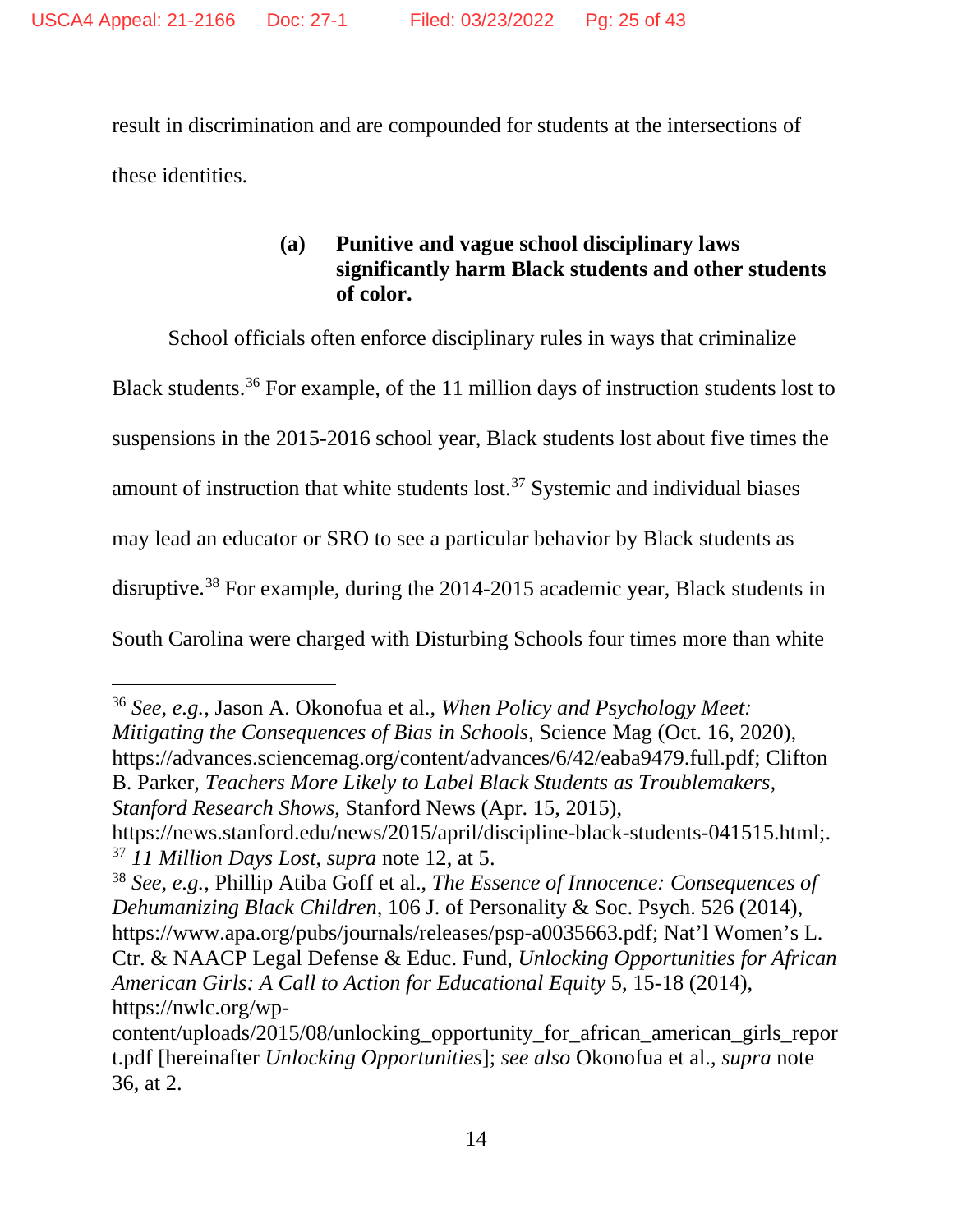<span id="page-25-3"></span>students. JA 49 ¶ 76. These numbers often result from an "adultification" bias that leads adults to see Black children as older and less innocent than their white peers.[39](#page-25-0) When paired with policies that enable broad discretion in judging acceptable behavior, adultification bias leads educators to disproportionately punish Black students for the same behaviors that go unnoticed in white students.

When Black boys are adultified, they are more likely to be viewed as guilty of suspected misconduct.[40](#page-25-1) Consequently, school officials punish Black boys more frequently or harshly for minor infractions.<sup>[41](#page-25-2)</sup> Plaintiff D.D., a Black boy, experienced this when he was presumed guilty and charged for making threatening statements on his social media accounts, despite school administrators presenting no evidence or conducting an investigation. *Kenny v. Wilson*, No. 2:16-CV-2794- MBS, 2021 WL 4711450, at \*3 (D.S.C. Oct. 8, 2021).

Despite also facing intense discrimination in enforcement of school disciplinary rules, the experiences of Black girls are often left out in conversations about school climate. School disciplinary rules are often embedded with and

<span id="page-25-0"></span><sup>39</sup> Rebecca Epstein, Jamilia J. Blake & Thalia González, *Girlhood Interrupted: The Erasure of Black Girls' Childhood*, Georgetown Law Ctr. on Poverty & Inequality (2018), https://www.law.georgetown.edu/poverty-inequality-center/wpcontent/uploads/sites/14/2017/08/girlhood-interrupted.pdf [hereinafter *Girlhood Interrupted*], at 1-6.

<span id="page-25-1"></span><sup>40</sup>*Id.* at 1.

<span id="page-25-2"></span><sup>&</sup>lt;sup>41</sup> For example, nearly one-in-five Black boys are suspended at least once each year, making them the most likely group to face suspensions. *See* Civil Rights Data Collection, https://ocrdata.ed.gov/ (last visited March 23, 2022).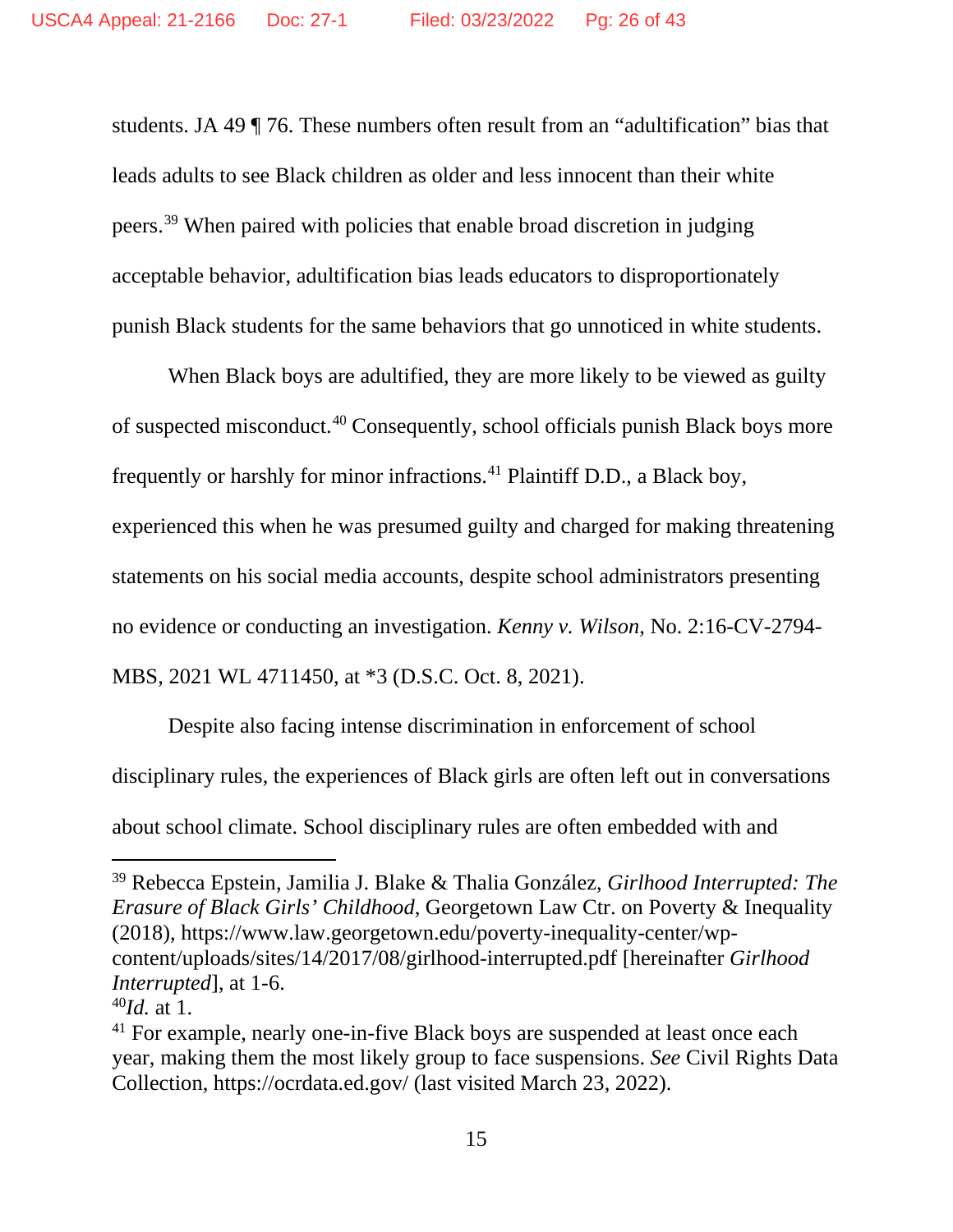<span id="page-26-0"></span>enforced in a manner that promotes both racial and gender biases.<sup>[42](#page-26-1)</sup> School officials often perceive Black girls as too "loud," "defiant," and "hypersexual"[43—](#page-26-2) whereas white girls are often associated with "docility" and "modesty."<sup>[44](#page-26-3)</sup> As such, many educators perceive Black girls as less deserving of protection and more deserving of punishment. Compared to white girls, Black girls are over four times more likely to be suspended or expelled and over five times more likely to be transferred for disciplinary reasons.[45](#page-26-4) When school officials act on adultification bias, they are more likely to discipline Black girls for minor, subjective offenses, <sup>[46](#page-26-5)</sup>

<span id="page-26-6"></span><span id="page-26-1"></span><sup>42</sup> *See "... and they cared": How to create better, safer learning environments for girls of color,* Nat'l Women's L. Ctr. & The Educ. Trust (Aug. 2020), https://nwlc.org/wp-content/uploads/2020/08/FINAL\_NWLC\_EDTrust\_Guide.pdf [hereinafter *"*…and they cared*"*].

<span id="page-26-2"></span><sup>43</sup> *Id*. at 1; *see also Girlhood Interrupted*, *supra* note [39,](#page-25-3) at 1 (finding educators adultify Black girls as young as age 5).

<span id="page-26-3"></span><sup>44</sup> *Girlhood Interrupted*, *supra* note 32, at 5-6; *see also The Jezebel Stereotype*, Ferris State University,

https://www.ferris.edu/HTMLS/news/jimcrow/jezebel/index.htm (last visited Mar. 14, 2022).

<span id="page-26-4"></span><sup>45</sup> Rebecca Epstein, et al., *Data Snapshot: 2017-2018 National Data on School Discipline by Race and Gender*, Georgetown Ctr. for Poverty & Inequality (2020), https://genderjusticeandopportunity.georgetown.edu/wp-

content/uploads/2020/12/National-Data-on-School-Discipline-by-Race-and-Gender.pdf [hereinafter Georgetown Data Snapshot]; *see also "*…and they cared*"*, *supra* note [42,](#page-26-0) at 2.

<span id="page-26-5"></span><sup>46</sup> *See "*…and they cared*"*, *supra* note [42,](#page-26-0) at 4; Adaku Onyeka-Crawford, Kayla Patrick & Neena Chaudhry, *Let Her Learn: Stopping School Pushout for Girls of Color,* Nat'l Women's Law Ctr., 13-15 (2017), https://nwlc.org/wpcontent/uploads/2017/04/final\_nwlc\_Gates\_GirlsofColor.pdf; *Unlocking Opportunities*, *supra* note [38,](#page-24-4) at 18.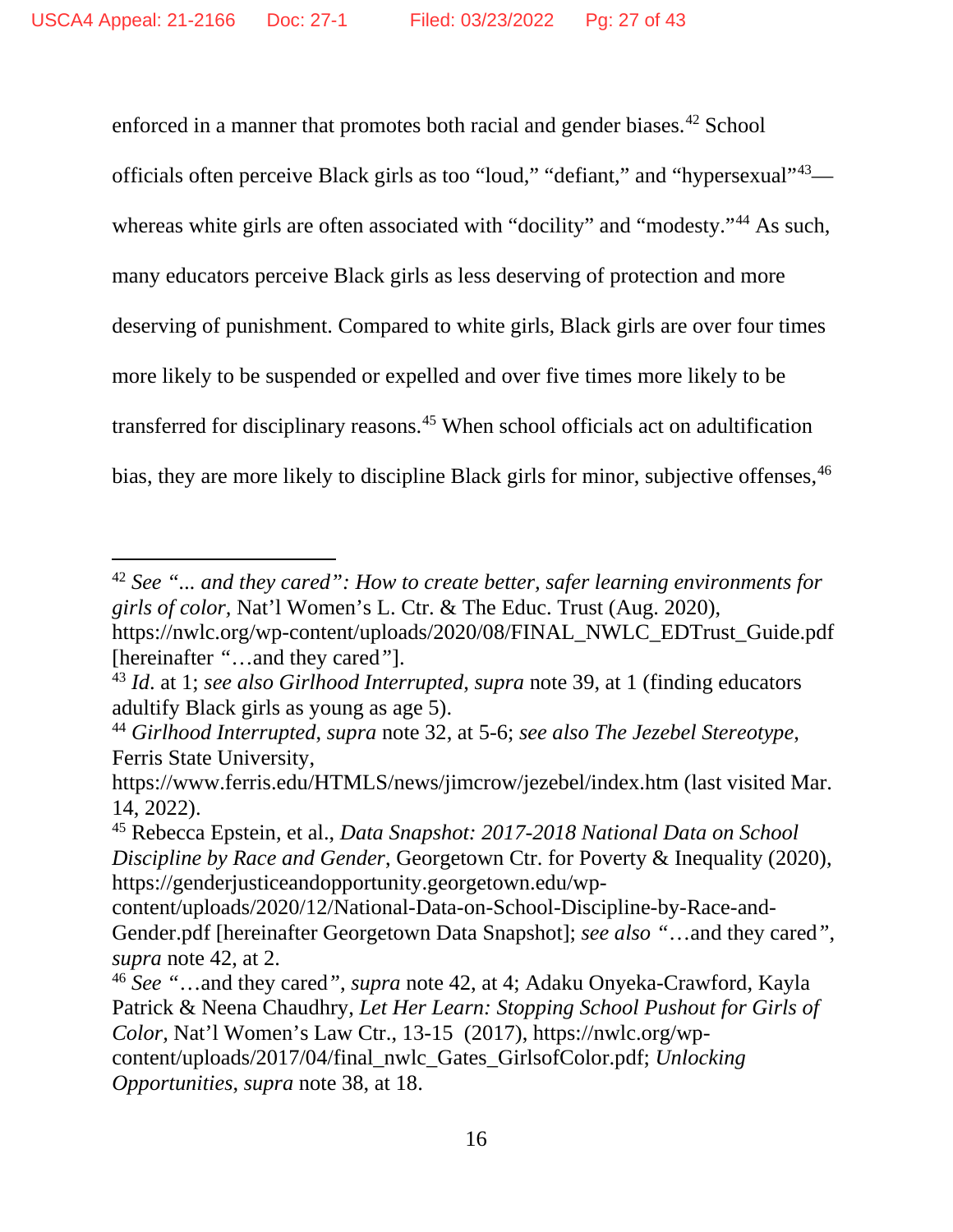such as defiance, "talking back," or for just acting like girls.<sup>[47](#page-27-0)</sup> School officials are also more likely to blame Black girls who experience harassment<sup>[48](#page-27-1)</sup> and punish them for defending themselves. For example, Plaintiff D.S., a Black girl, was charged with Disturbing Schools for defending herself against other students. Resp. Br. 9.

Black girls are also harmed at greater rates by police in schools. In the 2017- 2018 school year, Black girls were three times more likely to be referred to law enforcement and four times more likely to be arrested at school than white girls.<sup>[49](#page-27-2)</sup> Black girls are frequently targeted for physical and sexual abuse by  $SROs$ ,  $50$  such as when an SRO flipped a Black girl over in her desk and dragged her across the

<span id="page-27-1"></span><sup>48</sup> *See, e.g.*, *"*…and they cared*"*, *supra* note [42,](#page-26-0) at 11; *Unlocking Opportunities*, *supra* note [38,](#page-24-4) at 25; Nat'l Women's L. Ctr. & Girls for Gender Equity, *100 School Districts: A Call to Action for School Districts Across the Country to Address Sexual Harassment Through Inclusive Policies and Practices* 6-7 (2021), https://nwlc.org/wp-content/uploads/2021/01/100-school-districts-1.12.21-vF.pdf. <sup>49</sup> Georgetown Data Snapshot, *supra* note [45.](#page-26-6)

<span id="page-27-0"></span><sup>47</sup> *See* Emily Shugerman, *After 12-Year-Old Black Girls Say They Were Strip-Searched, Turmoil in N.Y. School District*, The Daily Beast (Jan. 30, 2019), https://www.thedailybeast.com/after-12-year-old-black-girls-say-they-were-stripsearched-turmoil-in-ny-school-district. (The girls alleged they were strip-searched for drugs for acting "hyper" and "giddy.")

<span id="page-27-3"></span><span id="page-27-2"></span><sup>50</sup> *See, e.g.*, Lauren de Valle, *Michigan School Resource Office Sentenced to 1 Year in Jail for Sexually Assaulting 3 High School Students*, CNN (Oct. 3 2019), https://www.cnn.com/2019/10/03/us/michigan-officer-sentenced-sexualassault/index.html; Tom Jones, *Video Shows School Officer Slam Girl into Wall While Breaking Up Fight*, WSB-TV (Aug. 20, 2019),

https://www.wsbtv.com/news/local/newton-county/video-shows-school-officerslam-girl-into-wall-while-breaking-up-fight/977763035/.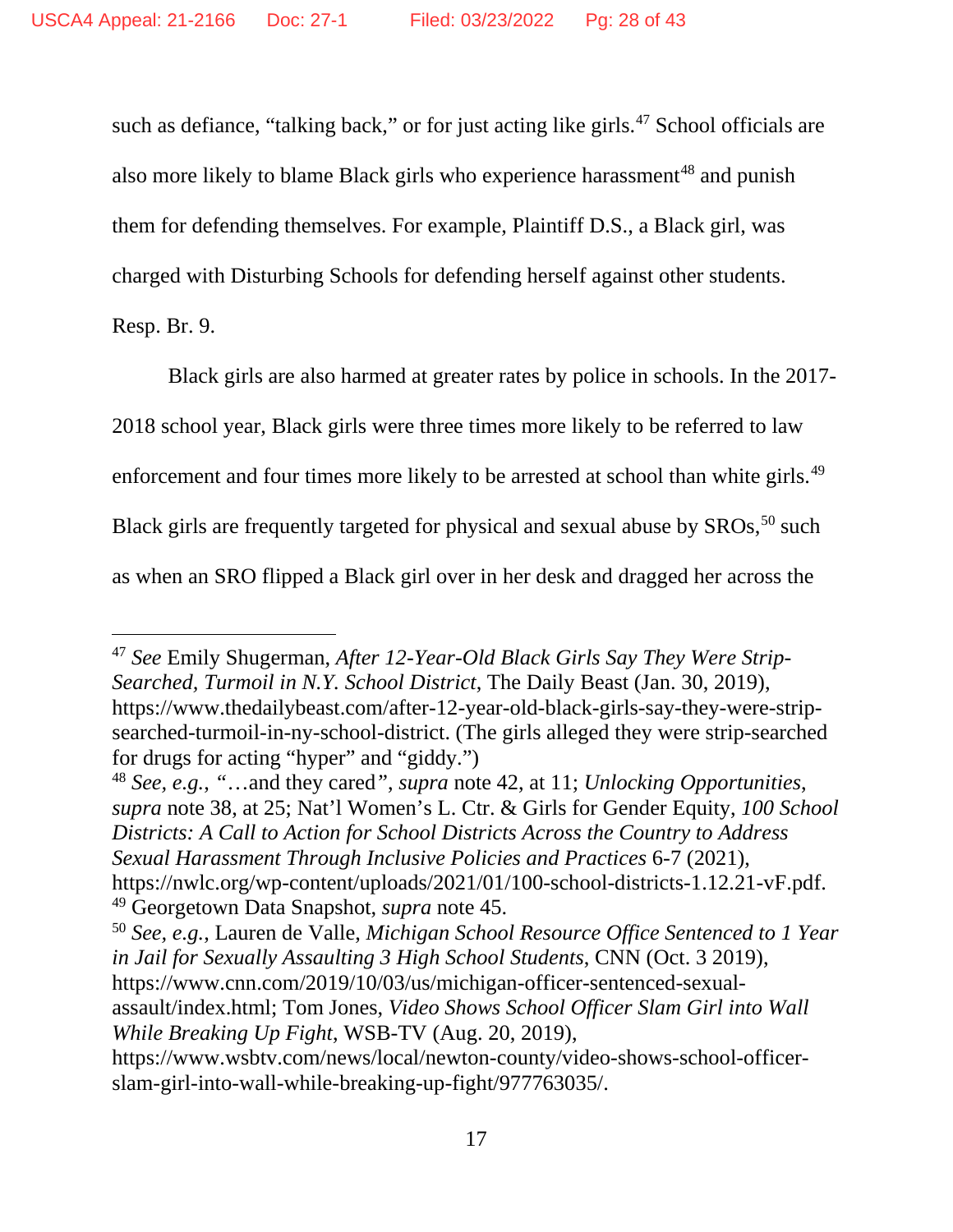classroom for not surrendering her phone at Spring Valley High School<sup>51</sup>—serving in many ways as an impetus for this case. In 2021, an SRO body-slammed Taylor Bracey, a 16-year-old Black girl, onto a concrete floor and knocked her unconscious. [52](#page-28-1) Days later, an SRO tased a fifteen-year-old Black girl at another school.<sup>[53](#page-28-2)</sup> If these are the incidents captured on video, one can only imagine the abuse that goes uncaptured. Black girls also report that when they speak out against school police abuse, they are punished. For example, former Plaintiff Niya Kenny was charged with Disturbing Schools for trying to document the SRO violently arresting the girl he flipped over at Spring Valley. Resp. Br. 14.

Other students of color are also harmed by punitive and vague school disciplinary laws. In the 2015-2016 school year, Black and Latinx students

<span id="page-28-0"></span><sup>51</sup> Sarah Aarthun and Holly Yan, *Student's violent arrest caught on video; officer under investigation*, CNN (Oct. 27, 2015),

https://www.cnn.com/2015/10/26/us/south-carolina-spring-valley-high-schoolstudent-video/index.html.

<span id="page-28-1"></span><sup>52</sup> Meredith Deliso, *Florida Teen Body-Slammed by School Resource Officer 'Traumatized,' Family Says*, ABC News (Jan. 31, 2021),

https://abc7ny.com/florida-teen-body-slammed-school-resource-officer-slams-girlpolice-slam-taylor-bracey/10183813/.

<span id="page-28-2"></span><sup>53</sup> Adam Poulisse & Q McCray, *School Resource Officer Who Used Taser on Eustis High School Student Not Facing Discipline, Student Arrested*, WFTV9 ABC (Jan. 28, 2021), https://www.wftv.com/news/video-school-resource-officer-whoused-taser-eustis-high-school-student-not-facing-discipline-studentarrested/1c766f6a-bc91-47bd-bc21-ff2598339eee/.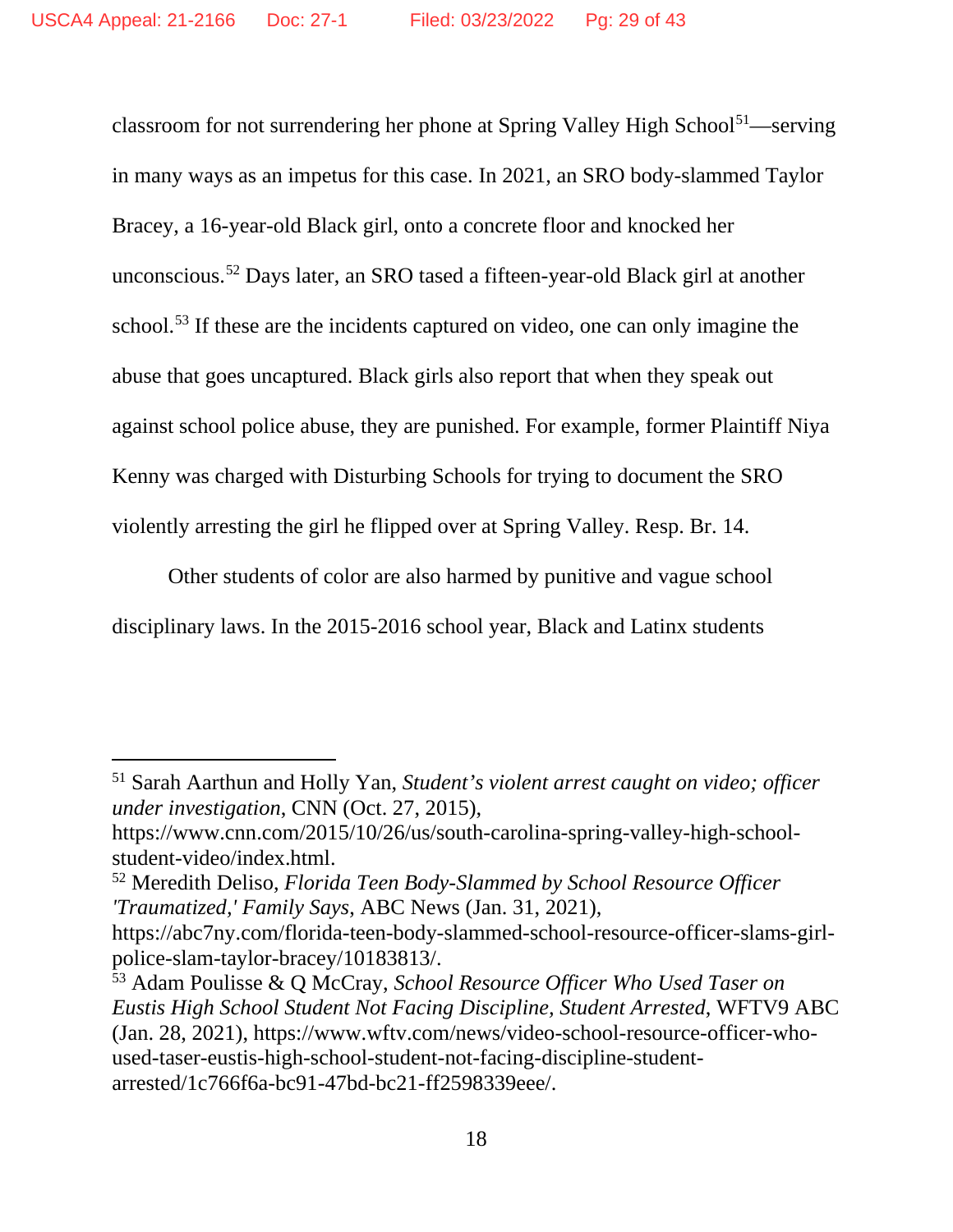comprised 40% of national school enrollment but 58% of school-based arrests.<sup>[54](#page-29-0)</sup> A 2021 study "found that increases in offenses and exclusionary reactions due to increased SRO presence were most evident for Black and Hispanic as opposed to [w]hite students."<sup>[55](#page-29-1)</sup>

Girls of color, including those of Hispanic, Asian, Native Hawaiian, Pacific Islander, and Native American backgrounds, also face discriminatory discipline<sup>[56](#page-29-2)</sup> and school policing, [57](#page-29-3) and this has resulted in devastating consequences, including death. In September 2021, a school safety officer<sup>[58](#page-29-4)</sup> in California shot at Manuela "Mona" Rodriguez, who had complied with the officer's directives.<sup>[59](#page-29-5)</sup> The shot left Mona brain-dead, and her family took the eighteen-year-old off life support days later.

<span id="page-29-0"></span><sup>54</sup> Advancement Project & Alliance for Educational Justice, *We Came to Learn: A Call to Action for Police-Free Schools* 40 (2018),

<span id="page-29-1"></span>http://advancementproject.org/wp-content/uploads/WCTLweb/index.html#page=1. <sup>55</sup> Crosse et al., *Are Effects of School Resource Officers Moderated by Student Race and Ethnicity?*, Crime & Delinquency (2021).

<span id="page-29-2"></span><sup>56</sup> Georgetown Data Snapshot, *supra* note [45.](#page-26-6)

<span id="page-29-3"></span><sup>57</sup> *Id*.

<span id="page-29-4"></span><sup>&</sup>lt;sup>58</sup> In some jurisdictions, "school safety officer" is used as another term for a school resource officer.

<span id="page-29-5"></span><sup>59</sup> Jonathan Edwards, *A school safety officer shot a fleeing teen. He has been fired and police have opened a homicide investigation,* Wash. Post (Oct. 8, 2021), https://www.washingtonpost.com/nation/2021/10/08/long-beach-schools-officershooting.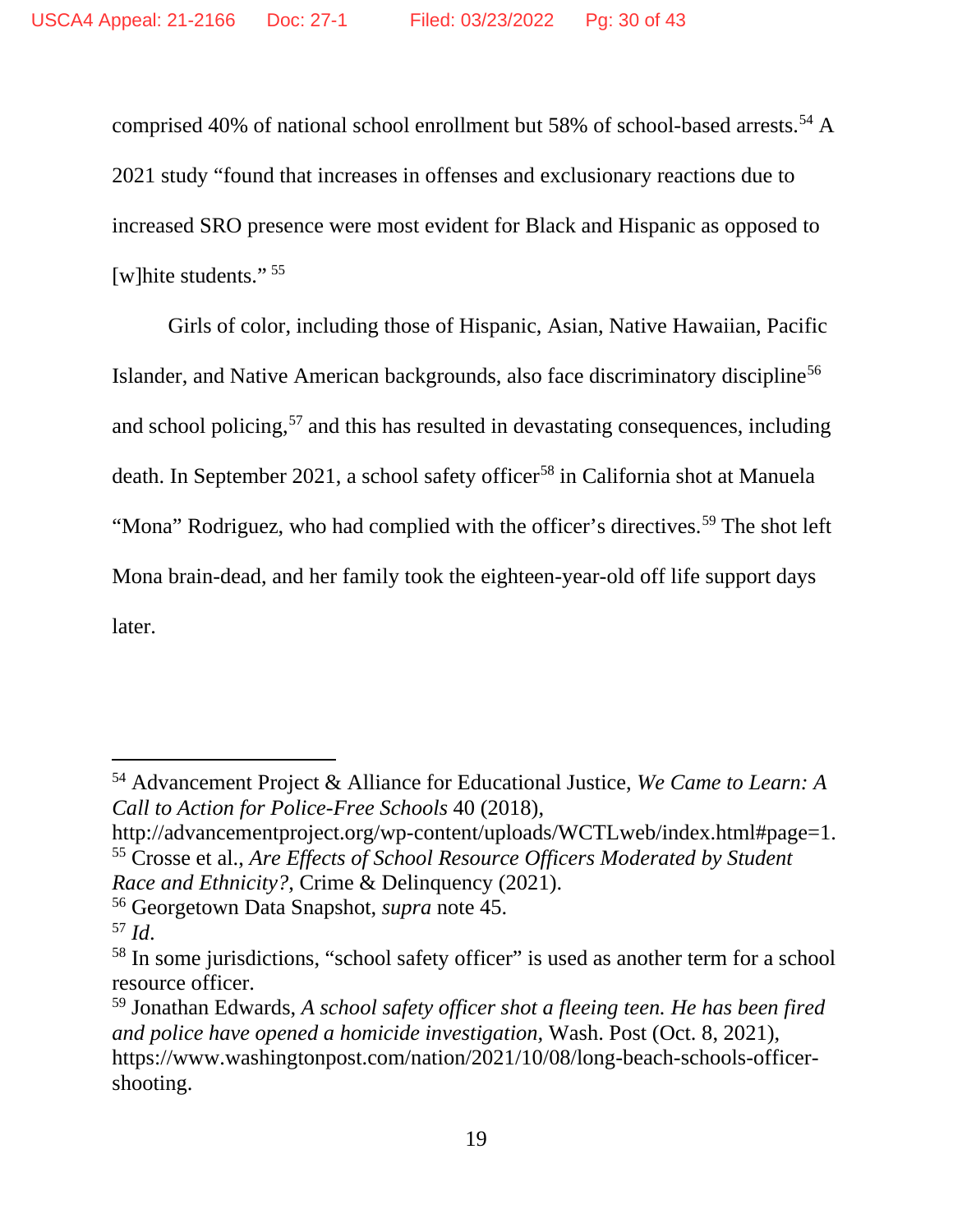<span id="page-30-0"></span>The harms faced by Black students and other students of color have only worsened following the pandemic.<sup>[60](#page-30-1)</sup> For example, "Black and Hispanic youth were more likely to have lost a parent or a family member to COVID-19."[61](#page-30-2) Black and Latina girls were more likely than white girls to take on caregiver responsibilities at home.[62](#page-30-3) Black girls took on additional responsibilities in their communities in connection with protest movements for racial equality during the pandemic.<sup>[63](#page-30-4)</sup> Students of color are also disproportionately impacted by pandemic-related

<span id="page-30-1"></span><sup>60</sup> *Id.*; *see also* Hamida Labi, Monique Lin Luse & Kesha Moore, *Position on Reopening and Operating Schools During the COVID-19 Pandemic*, NAACP Legal Defense Fund (Sept. 15, 2021), https://www.naacpldf.org/wpcontent/uploads/2021-09-15-Schools-Reopening-7.pdf.

<span id="page-30-2"></span><sup>61</sup> Alisha Haridasani Gupta, *'No Time to Be a Child'*, N.Y. Times (Sept. 25, 2021), https://www.nytimes.com/2021/09/25/us/young-girls-caregiving-covid.html; Ken Downey Jr., *Black children disproportionately affected by parental deaths from COVID-19*, Healio (Apr. 5, 2021), https://www.healio.com/news/primarycare/20210405/black-children-disproportionately-affected-by-parental-deathsfrom-covid19; Roni Caryn Rabin, *How the Virus Unraveled Hispanic American Families*, N.Y. Times (Jun. 14, 2021),

https://www.nytimes.com/2021/06/14/health/coronavirus-hispanic-california.html; Chelsea Cirruzzo, *Nearly 40,000 Children Have Lost a Parent to Covid-19,* U.S. News (Apr. 7, 2021), https://www.usnews.com/news/health-news/articles/2021-04- 07/nearly-40-000-children-have-lost-a-parent-to-covid-analysis-shows.

<span id="page-30-4"></span><span id="page-30-3"></span><sup>62</sup> *See* Gupta, *supra* note [61.](#page-30-0) 63 Alliyah Allen et al., *Black Girls During the Pandemic and Protest*, A Long Walk Home, https://www.alongwalkhome.org/covid-19-report (last visited Mar. 11, 2022).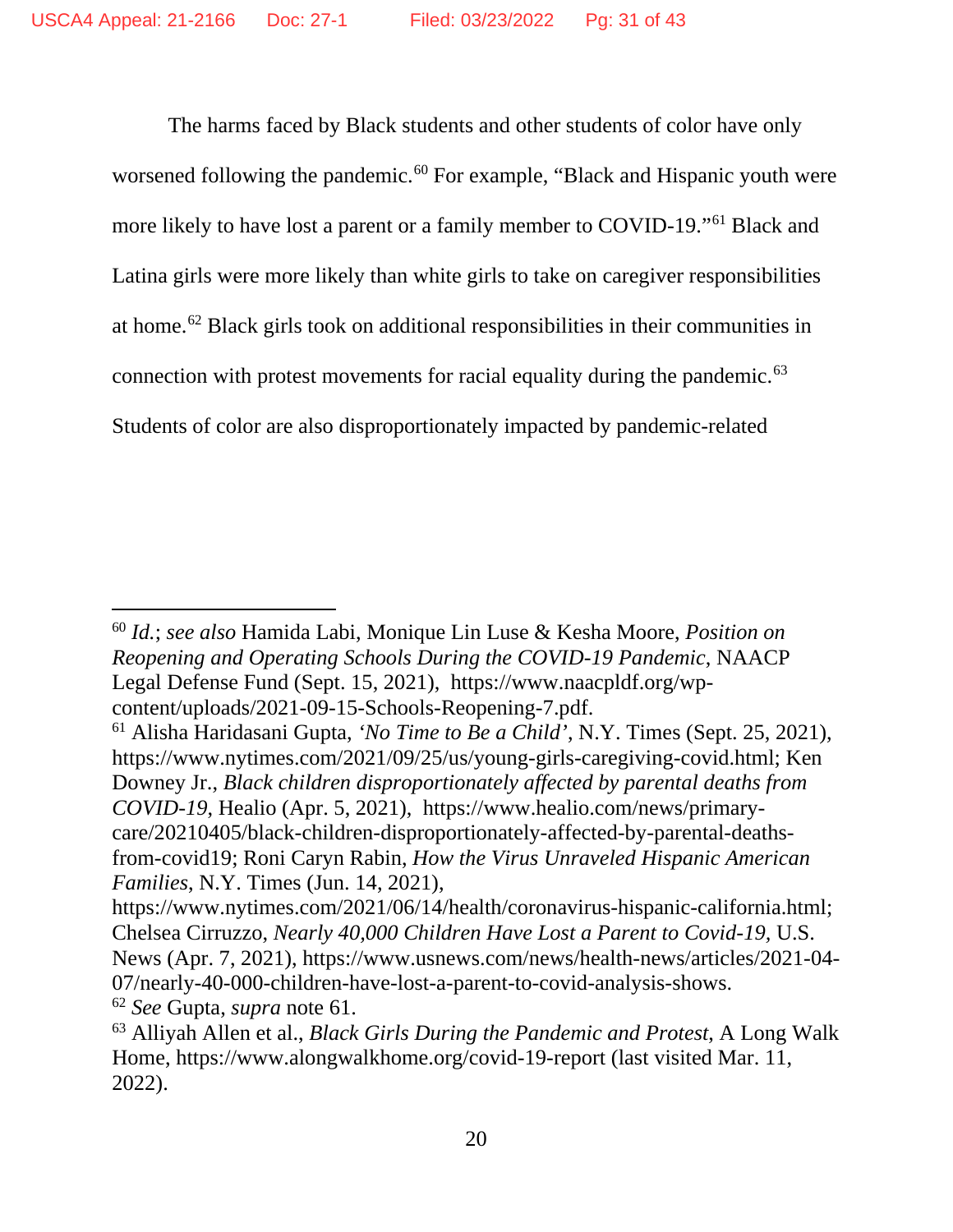stress,<sup>[64](#page-31-0)</sup> which, as explained above, may manifest in classroom misbehavior contributing to the ongoing crisis of the over-criminalization of students of color.

## **(b) Punitive and vague school disciplinary laws also significantly harm LGBTQ students.**

School disciplinary laws are also enforced in a manner that severely harms LGBTQ students. LGBTQ students can face stereotypes that cast them as "hypersexual, deviant, and immoral"<sup>[65](#page-31-1)</sup> and thus "deserving" of mistreatment.<sup>[66](#page-31-2)</sup> School officials often rely on stereotypes when responding to harassment of or misconduct by LGBTQ students by singling them out for punishment more than their cisgender and heterosexual peers.<sup>[67](#page-31-3)</sup>

<span id="page-31-4"></span>Often, educators refuse to intervene when LGBTQ students experience bullying or, when they do intervene, unilaterally discipline LGBTQ students for

<span id="page-31-3"></span><span id="page-31-2"></span><span id="page-31-1"></span><span id="page-31-0"></span><sup>64</sup> *See* Alliance for Girls, *Uniting Isolated Voices: Girls and Gender-Expansive Youth During COVID-19* 25 (July 2021), https://www.alliance4girls.org/wpcontent/uploads/UnitingIsolatedVoices\_FINAL\_ForUpload.pdf. <sup>65</sup> Gillian R. Chadwick, *Reorienting the Rules of Evidence*, 39 Cardozo L. Rev. 2115, 2118 (2018), http://cardozolawreview.com/heterosexism-rules-evidence. <sup>66</sup> Laura Dorwart, *The Hidden #MeToo Epidemic: Sexual Assault Against Bisexual Women*, Medium (Dec. 3, 2017), https://medium.com/@lauramdorwart/the-hiddenmetoo-epidemic-sexualassault-against-bisexual-women-95fe76c3330a. <sup>67</sup> Neal A. Palmer, Emily A Greytak & Joseph G. Kosciw, *Educational Exclusion*, GLSEN 33 (2016) https://www.glsen.org/sites/default/files/2019- 11/Educational\_Exclusion\_2013.pdf.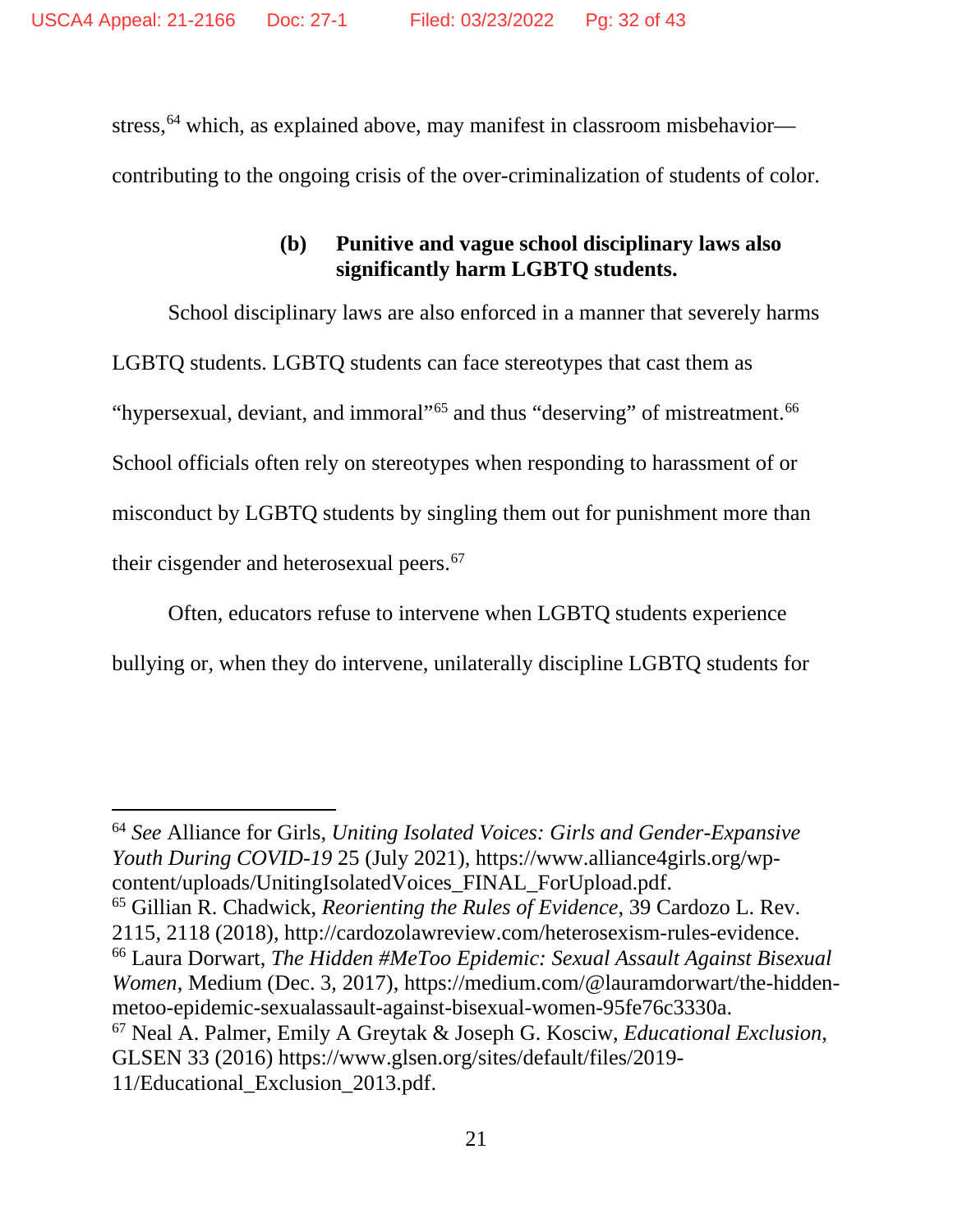defending themselves. [68](#page-32-0) This pattern makes apparent that the stigma associated with being LGBTQ alone is a risk factor for being pushed into the STPP.<sup>[69](#page-32-1)</sup>

The challenged school disciplinary laws allow for great discretion, leaving room for bias to influence enforcement against LGBTQ students. This makes LGBTQ students—who are already more likely to be referred to law enforcement for offending school policies<sup>70</sup>—especially vulnerable to excessive enforcement of these laws. Further, the impact of these harmful stereotypes about LGBTQ youth is exacerbated if a student occupies multiple marginalized identities. For example, a Black LGBTQ student will face discrimination tied to stereotypes relating both to LGBTQ individuals and to Black students—creating an especially high risk of criminalization for LGBTQ students of color.

## <span id="page-32-4"></span>**(c) Punitive and vague school disciplinary laws also significantly harm students with disabilities.**

Students with disabilities also face biases in educational settings, resulting in

higher rates of discipline and referral to law enforcement.<sup>[71](#page-32-3)</sup> During the 2017-2018

<span id="page-32-0"></span><sup>68</sup> *See id.* at 11 (1 in 10 LGBTQ+ students are punished for reporting bullying to faculty).

<span id="page-32-1"></span><sup>69</sup> *See* GLSEN, *supra* note [67,](#page-31-4) at 1 xii.

<span id="page-32-2"></span><sup>70</sup> GLSEN, *supra* note [67,](#page-31-4) at 28.

<span id="page-32-3"></span><sup>71</sup> Daniel J. Losen, Paul Martinez & Grace Hae Rim Shin, *Disabling Inequity: The Urgent Need for Race-Conscious Resource Remedies*, Civil Rights Project, The Center for Civil Rights Remedies, UCLA 6 (March 22, 2021) https://www.civilrightsproject.ucla.edu/research/k-12-education/special-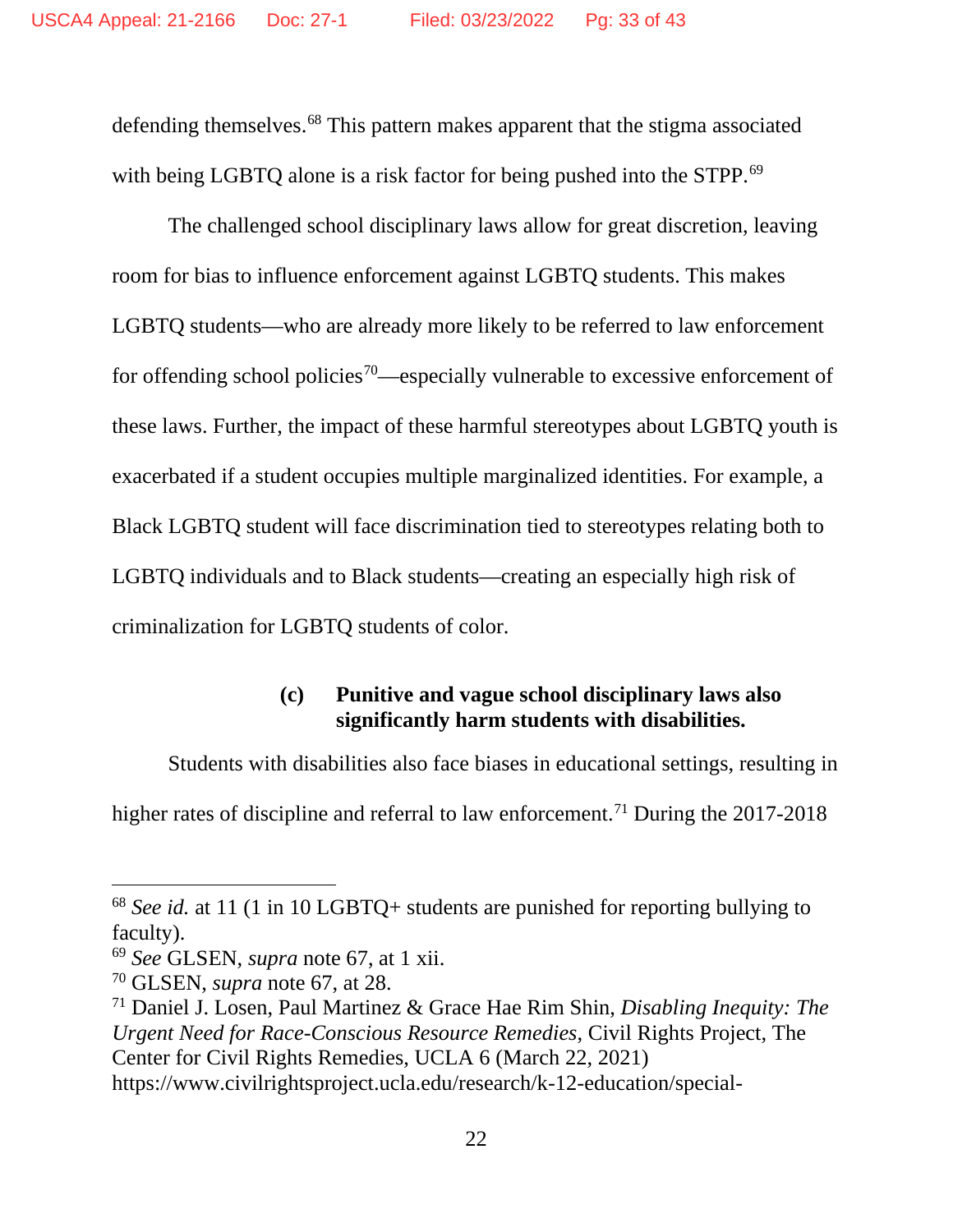school year, students with disabilities served under the Individuals with Disabilities Education Act ("IDEA") on average lost forty-one days of instruction per 100 students enrolled due to suspensions, while students without disabilities lost nineteen days of instruction per 100 students enrolled.<sup>[72](#page-33-0)</sup> Students with disabilities are also funneled into the STPP. Studies indicate that 65-70% of youth in the criminal legal system meet the criteria for a disability, a rate that is over three times higher than that of the general population.<sup>[73](#page-33-1)</sup>

Students with disabilities, particularly intellectual disabilities, are

stereotyped as less "credible"[74](#page-33-2) and are often viewed as "disruptive" in the

classroom solely because their behavior does not conform to what is viewed as

typical.[75](#page-33-3) Black students with disabilities are especially likely to be targeted for

education/disabling-inequity-the-urgent-need-for-race-conscious-resourceremedies/final-Report-03-22-21-v5-corrected.pdf.

<span id="page-33-1"></span>

<span id="page-33-0"></span><sup>72</sup> *Id*. 73 Skowyra & Cocozza, *Blueprint for Change: A Comprehensive Model for the Identification and Treatment of Youth with Mental Health Needs in Contact with the Juvenile Justice System*, Nat'l Center for Mental Health and Juvenile Justice, (May, 2015), http://www.ncmhjj.com/wpcontent/uploads/2013/07/2007\_Blueprintfor-Change-Full-Report.pdf; *Better Solutions for Youth with Mental Health Needs in the Juvenile Justice System*, The Mental Health and Juvenile Just. Collaborative for Change, 1,7 (2014), http://cfc.ncmhjj.com/wp-

content/uploads/2014/01/Whitepaper-MentalHealth-FINAL.pdf.

<span id="page-33-2"></span><sup>74</sup> Leigh Ann Davis, *People with Intellectual Disabilities and Sexual Violence*, 2 The Arc, https://www.thearc.org/document.doc?id=3657 (Mar. 2011).

<span id="page-33-3"></span><sup>75</sup> *See, e.g.*, L. Kate Mitchell, *We Can't Tolerate That Behavior in This School: The Consequences of Excluding Children with Behavioral Health Conditions and the Limits of the Law*, 41 N.Y.U. Rev. L. & Soc. Change 407, 422 (2017) (citing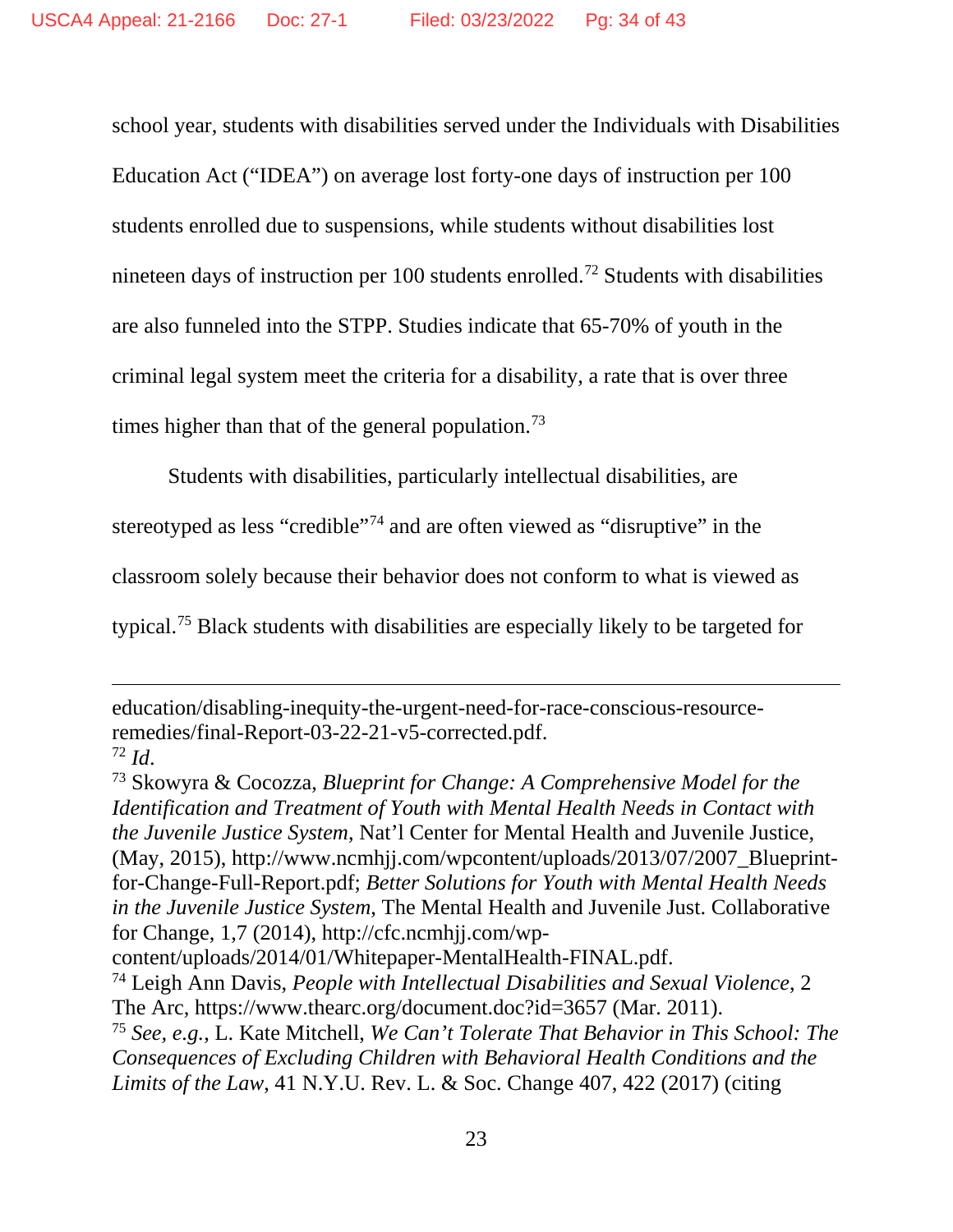harsh, exclusionary discipline and policing.<sup>[76](#page-34-0)</sup> For example, Plaintiff D.S., a Black girl with disabilities, was suspended and charged as an adult with Disturbing Schools despite being only seventeen and asserting that she was attacked by two other girls—a manifestation of adultification bias against Black girls and the stereotype of students with disabilities lacking credibility. *Kenny v. Wilson*, No. 2:16-CV-2794-MBS, 2021 WL 4711450, at \*5 (D.S.C. Oct. 8, 2021).

<span id="page-34-3"></span>Although restraint and seclusion practices<sup>[77](#page-34-1)</sup> can cause trauma, harm, and even death,[78](#page-34-2) school disciplinary laws have increased these practices in school policing, and they are used against students with disabilities more often than their peers. School districts are legally obligated to provide behavioral supports and services to assist students with disabilities before incidents occur. Restraints and seclusion are often employed when these supports were not provided as required.

Robert Balfanz, Vaughn Byrnes & Joanna Fox, *Sent Home and Put Off Track: The Antecedents, Disproportionalities, and Consequences of Being Suspended in the 9th Grade*, in CLOSING THE SCHOOL DISCIPLINE GAP 17, 21 (Daniel Losen ed., 2015)).

<span id="page-34-0"></span>76 *See* Losen, Martinez & Shin*, Disabling Inequity, supra* note [71.](#page-32-4)

<span id="page-34-1"></span><sup>77</sup> Restraint involves "restricting a student's ability to freely move [their] torso, arms, legs, or head," and seclusion refers to involuntary confinement in isolation. U.S. Dep't of Educ., Office for Civil Rights, *2017-2018 Civil Rights Data Collection: The Use of Restraint and Seclusion on Children with Disabilities in K-12 Schools* 6-7 (2020), https://www2.ed.gov/about/offices/list/ocr/docs/ restraint-and-seclusion.pdf [hereinafter U.S. Dep't of Educ. Restraint and Seclusion Report].

<span id="page-34-2"></span><sup>78</sup> Nat'l Disability Rights Network, *School is Not Supposed to Hurt* (Mar. 2012), https://www.ndrn.org/images/Documents/Resources/Publications/Reports/School\_i s\_Not\_Supposed\_to\_Hurt\_3\_v7.pdf.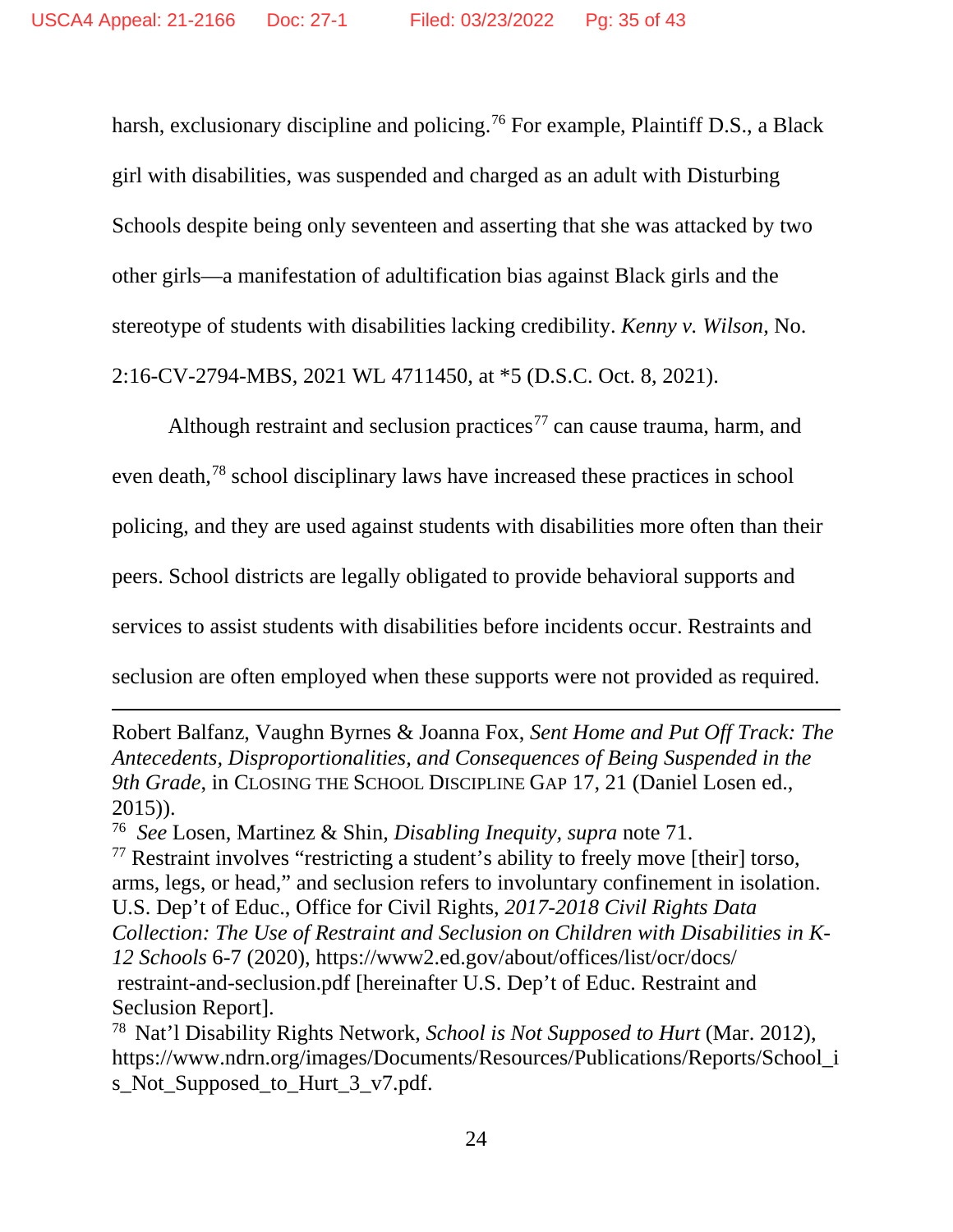During the 2017-2018 school year, students with disabilities served under the IDEA made up only 13% of total student enrollment nationwide but comprised 80% of students subjected to physical restraint; 41% of students subjected to mechanical restraint; and 77% of students subjected to seclusion.<sup>[79](#page-35-0)</sup>

These statistics are particularly striking given that students with disabilities have additional legal protections intended to prevent removal for behavior that is a manifestation of their disabilities. A school district may not remove a child eligible under the IDEA or Section 504 of the Rehabilitation Act of 1973 long-term without determining if the act was a manifestation of their disability—and even then, the district must provide services and supports to address the behavior, and educational services while removed from school.<sup>[80](#page-35-1)</sup>

## *B. The harms caused by school pushout and the school-to-prison pipeline can lead to negative short- and long-term academic, socialemotional, and economic consequences.*

When students with one or more marginalized identities are forced to interact with the criminal legal system, they face short-term harms such as loss of critical classroom instruction and are also more likely to face significant lifelong disadvantages. In addition to the trauma of arrest and prosecution that can never be undone, students forced into the STPP also face severe collateral consequences.

<span id="page-35-1"></span><span id="page-35-0"></span><sup>79</sup> U.S. Dep't of Educ. Restraint and Seclusion Report, *supra* note [77,](#page-34-3) at 6-7. <sup>80</sup> *See* 34 CFR § 300.530 & § 300.320 (a)(4).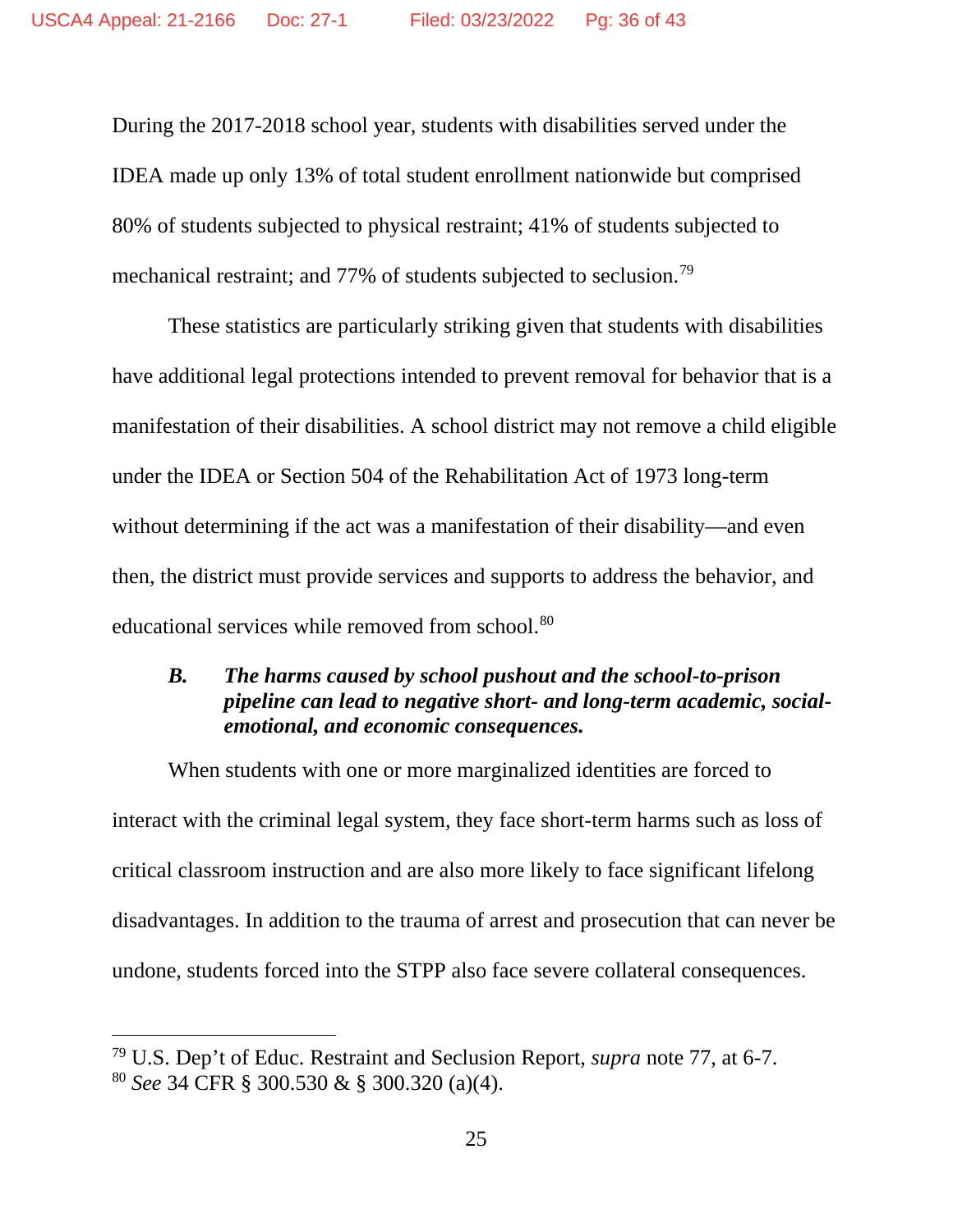In the short-term, exclusionary discipline can seriously disrupt students' classroom instruction and their participation in extracurricular activities, such as removal from driver's education programs and ineligibility for athletics, music programs, or other school activities—resulting in loss of future opportunities like college scholarships. Exclusionary discipline and policing negatively impact academic performance and students' social-emotional wellbeing. When students are regularly surveilled and criminalized, they report feeling powerless, stifled, <sup>[81](#page-36-0)</sup> and anxious from being under constant suspicion.[82](#page-36-1) Exclusionary discipline and policing fracture school relationships and communicate to students that they are unwelcome and unsafe, creating a negative school climate and diminishing academic engagement.<sup>[83](#page-36-2)</sup> Such was the case for Plaintiff D.D., who was pushed out of school, lost his love for learning and honor roll status, and experienced a severe decrease in social-emotional wellbeing. *Kenny v. Wilson*, No. 2:16-CV-2794-MBS, 2021 WL 4711450, at \*4-5 (D.S.C. Oct. 8, 2021). Moreover, students with a single suspension are less likely to graduate from high school, threatening severe,

<span id="page-36-0"></span><sup>81</sup> Jason P. Nance*, Student Surveillance, Racial Inequalities, and Implicit Racial Bias*, 66 Emory L.J. 765, 788 (2017).

<span id="page-36-1"></span><sup>82</sup> Jen Weiss, *Scan This: Examining Student Resistance to School Surveillance*, in Schools Under Surveillance 213, 215 (Torin Monahan & Rodolfo D. Torres eds., 2010).

<span id="page-36-2"></span><sup>83</sup> *See, e.g.*, Emily K. Weisburst, *Patrolling Public Schools: The Impact of Funding for School Police on Student Discipline and Long-Term Education Outcomes* 20 (2018), https://strategiesforyouth.org/sitefiles/wpcontent/uploads/2019/10/PatrollingPublicSchools.pdf.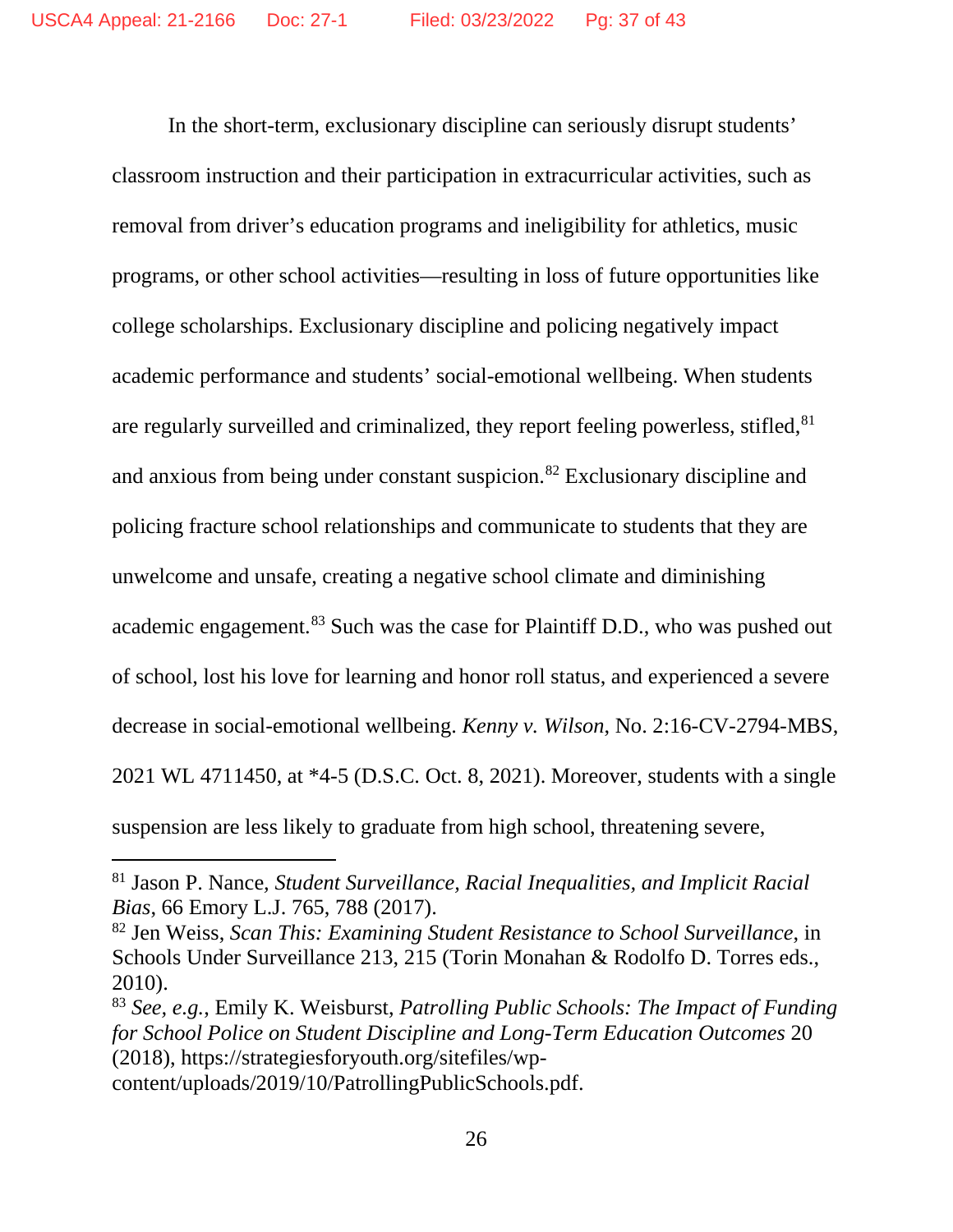negative, long-term career and economic consequences.[84](#page-37-0) Merely *attending* a school with high suspension rates increases the likelihood of future interactions with the criminal legal system.<sup>[85](#page-37-1)</sup> Conversely, schools with lower suspension rates are correlated to higher rates of graduates enrolling in four-year colleges.<sup>[86](#page-37-2)</sup>

<span id="page-37-5"></span>In the longer-term, a juvenile record can pose barriers to obtaining higher education.[87](#page-37-3) Sixty-six percent of public and private colleges collect criminal legal information from applicants for admissions. [88](#page-37-4) Other collateral consequences of school-based arrests and related juvenile records include a doubled likelihood of

<span id="page-37-0"></span><sup>84</sup> *See, e.g.*, Russell J. Skiba et al., *More Than a Metaphor: The Contribution of Exclusionary Discipline to a School-to-Prison Pipeline*, 47 Equity & Excellence in Educ. 546 (2014), https://eric.ed.gov/?id=EJ1045755; Robert Balfanz et al., *Sent Home and Put Off-Track: The Antecedents, Disproportionalities, and Consequences of Being Suspended in the Ninth Grade* (Dec. 12, 2012) (prepared for the National Conference on Race and Gender Disparities in Discipline, Johns Hopkins University),

https://www.civilrightsproject.ucla.edu/resources/projects/center-for-civil-rightsremedies/school-to-prison-folder/state-reports/sent-home-and-put-off-track-theantecedents-disproportionalities-and-consequences-of-being-suspended-in-theninth-grade/balfanz-sent-home-ccrr-conf-2013.pdf; Jasmine Tucker & Kayla Patrick, *What Happens When Girls Don't Graduate from High School?*, Natl Women's Law Ctr. (2017), https://nwlc-ciw49tixgw5lbab.stackpathdns.com/wpcontent/uploads/2017/09/final\_nwlc\_2017WhenGirlsDontGraduat.pdf. <sup>85</sup> *"*…and they cared*"*, *supra* note [42,](#page-26-0) at 2.

<span id="page-37-2"></span><span id="page-37-1"></span><sup>86</sup> *Id.*

<span id="page-37-4"></span><span id="page-37-3"></span><sup>87</sup> Joy Radice, *The Juvenile Record Myth*, 106 Georgetown L. J. 365, 387 (2018). <sup>88</sup> U.S. Comm'n on Civil Rights, *Collateral Consequences: The Crossroads of Punishment, Redemption, and the Effects on Communities* 26 (2019), https://www.usccr.gov/pubs/2019/06-13-Collateral-Consequences.pdf.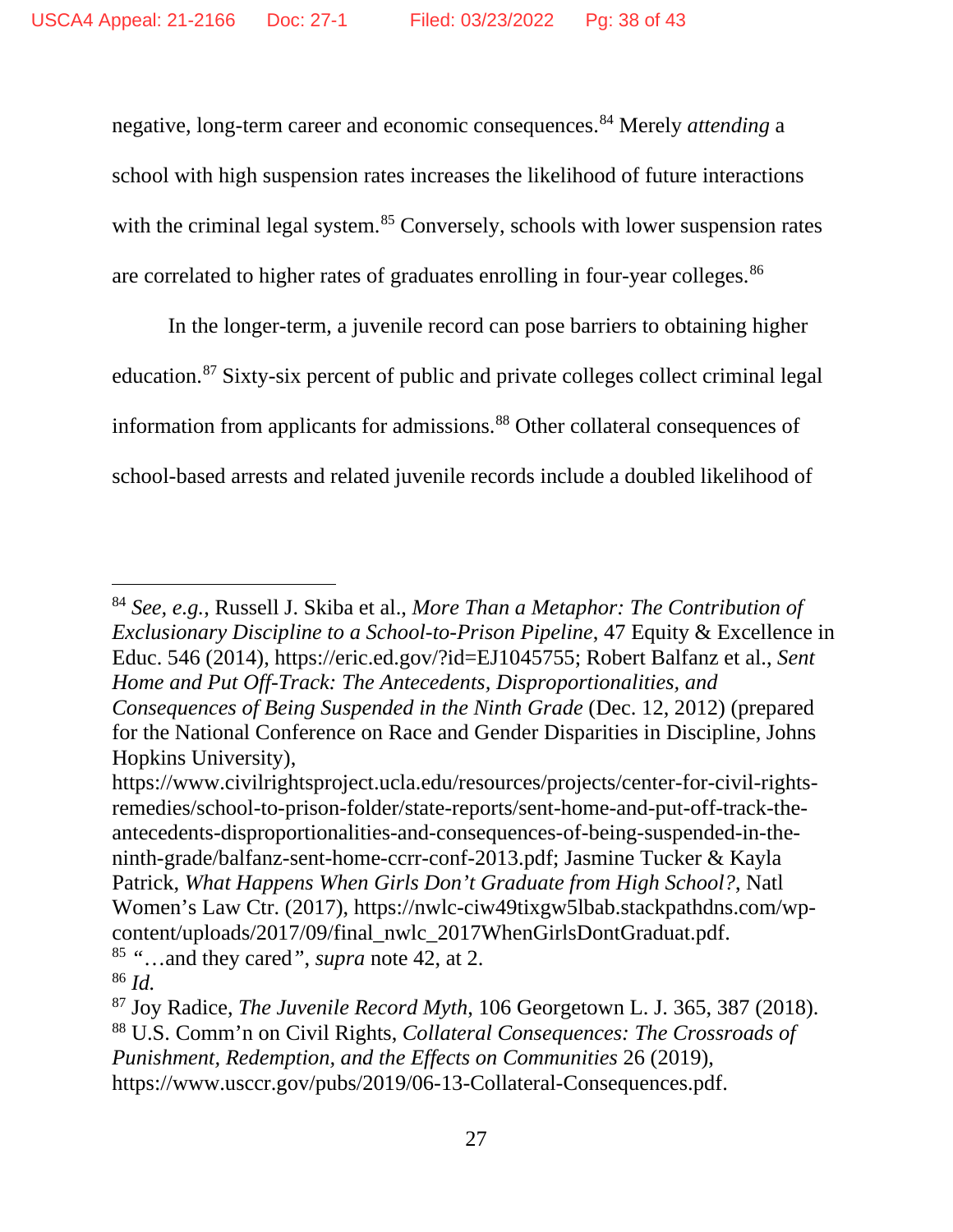<span id="page-38-0"></span>dropping out, [89](#page-38-1) heightened barriers to receiving federal financial assistance for college,<sup>[90](#page-38-2)</sup> a higher chance of involvement in the criminal legal system,<sup>[91](#page-38-3)</sup> and reduced employment and military service opportunities.<sup>[92](#page-38-4)</sup>

These short- and long-term negative consequences make it critical to end the use of vague, exclusionary discipline laws that are unconstitutional and perpetuate the STPP, and for the Court to allow for full expungement of records for students in South Carolina who were illegally criminalized under such laws.

## **CONCLUSION**

In addition to the traumas of exclusionary discipline and police interactions

detailed above, students are still facing the traumas and anxieties of learning

https://www.aclu.org/sites/default/files/field\_document/aclu\_bullies\_in\_blue\_4\_11 \_17\_final.pdf. Studies show that contact with the court alone, regardless of a conviction, can increase a high school student's chances of dropping out. Justice Policy Institute, *Education Under Arrest: The Case Against Police in Schools* 17 (2011),

http://www.justicepolicy.org/uploads/justicepolicy/documents/educationunderarres t\_fullreport.pdf.<br><sup>90</sup> U.S. Comm'n on Civil Rights, *supra* note 88.

<span id="page-38-1"></span><sup>89</sup> American Civil Liberties Union, *Bullies in Blue: The Origins and Consequences of School Policing* 30 (Apr. 2017),

<span id="page-38-2"></span>

<span id="page-38-3"></span><sup>&</sup>lt;sup>91</sup> Riya Saha Shah & Jean Strout, *Future Interrupted: The Collateral Damage Caused by Proliferation of Juvenile Records*, Juvenile L. Ctr. 9 (Feb. 2016), https://jlc.org/sites/default/files/publication\_pdfs/Future%20Interrupted%20- %20final%20for%20web\_0.pdf. 92 Justice Policy Institute, *supra* note [89](#page-38-0) at 17.

<span id="page-38-4"></span>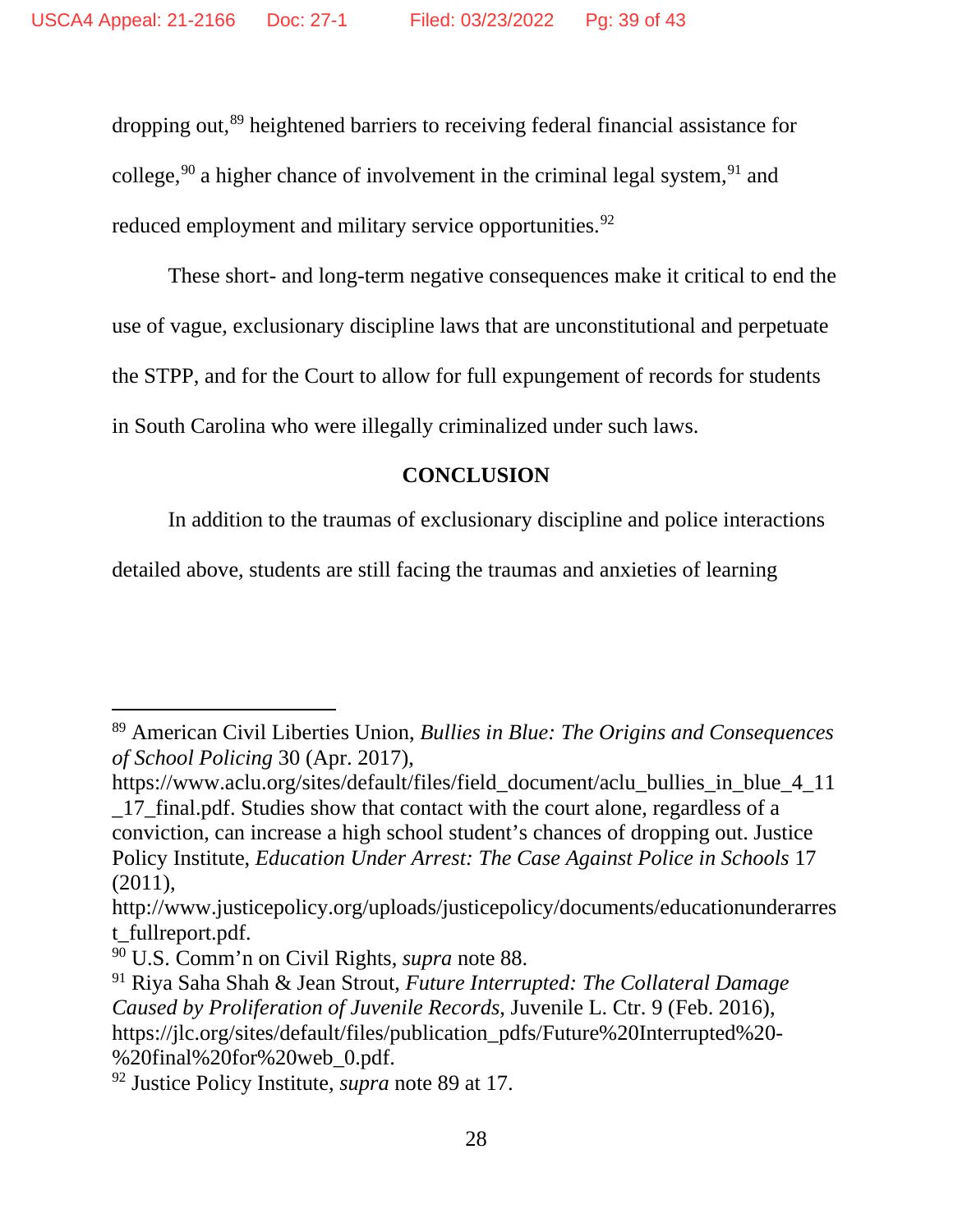through a pandemic, [93](#page-39-0) and millions of students attend schools with police officers but no counselors.[94](#page-39-1) *Amici* have submitted this brief to highlight the multiple groups of students harmed by states that enforce school disciplinary laws like the ones challenged in this case.

For the foregoing reasons, *amici* ask the Fourth Circuit to affirm the district court's holding that the Disturbing Schools Law, S.C. Code Ann. §16-17-420, and the Disorderly Conduct Law as applied to schoolchildren, S.C. Code Ann. § 16-17- 530, are unconstitutionally vague and in violation of the Due Process Clause, as well as its order directing expungement of the relevant records of students subject to arrest and prosecution under these laws.

Dated: March 23, 2022 New York, N.Y

Respectfully submitted,

/s/ Courtney M. Dankworth

<span id="page-39-1"></span><span id="page-39-0"></span><sup>&</sup>lt;sup>93</sup> The Centers for Disease Control and Prevention data found a dramatic surge in hospitalizations for suicide attempts of teenage girls during the pandemic—an already high-risk population for self-harm. Between February and March 2021, "weekly emergency room visits for teenage girls suspected of attempting suicide were up by more than 50 percent compared with the number of visits in the same time span in 2019 to 2020." Shefali Luthra, *Suicide Attempts Among Teen Girls Were Already High. The Pandemic Might Have Made It Worse.*, The 19th (Jun. 15, 2021), https://19thnews.org/2021/06/teen-girls-attempted-suicide-risk-pandemic/. <sup>94</sup> *See Cops and No Counselors*, *supra* note [29.](#page-21-4)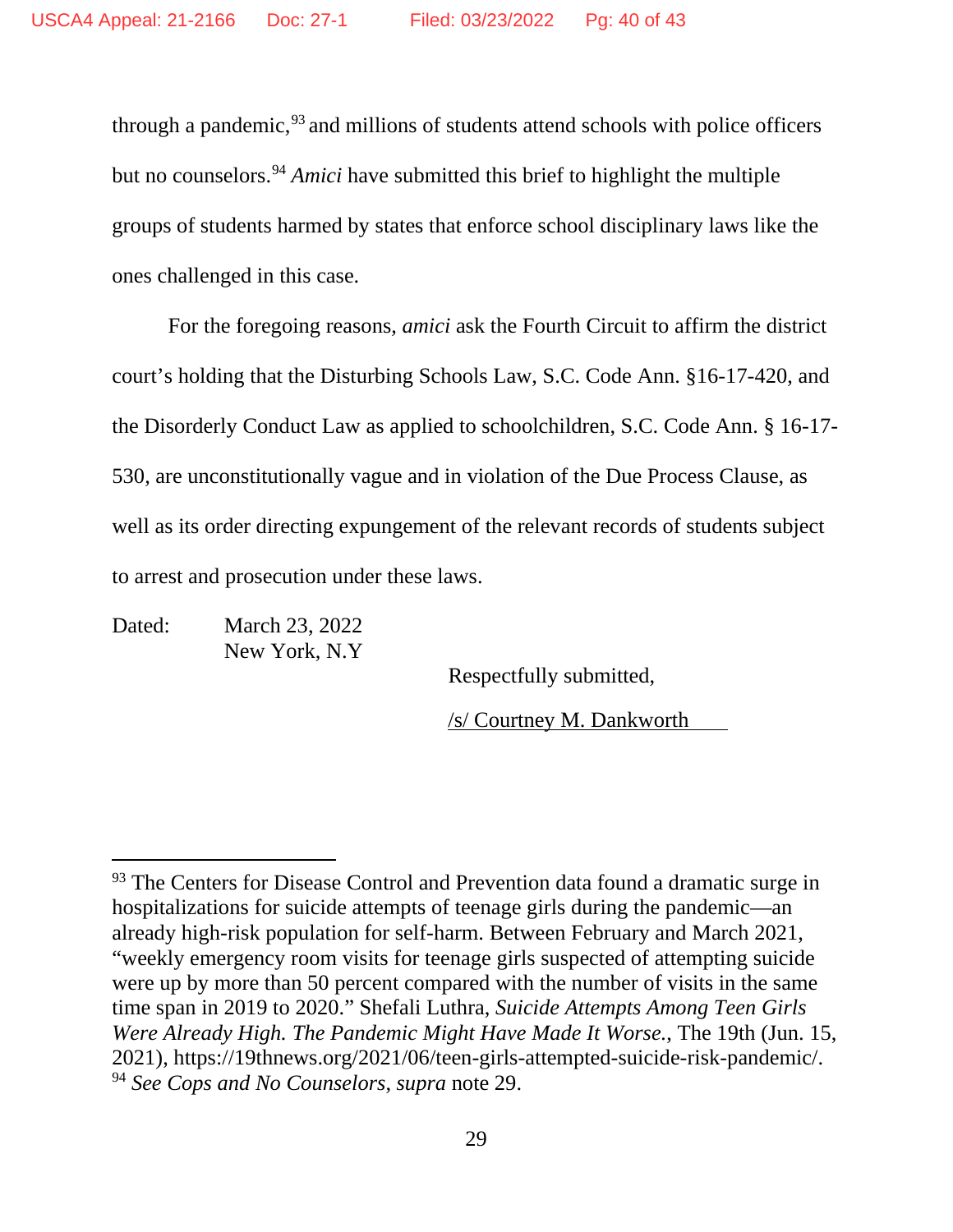Sabrina Bernadel Hunter Iannucci Sunu Chandy Emily Martin National Women's Law Center 11 Dupont Circle, NW Washington, D.C. 20036 (202) 588-5180

Janette Louard Victor Goode Anna Kathryn Barnes NAACP Office of the General Counsel 4805 Mount Hope Drive Baltimore, MD 21215 Telephone: (410) 580-5777

National Disability Rights Network 820 First Street NE, Washington, DC 20002 (202) 408-9514

Michael Harris Luke Fernbach National Center for Youth Law 1212 Broadway, Suite 600 Oakland, CA (510) 835-8098

Courtney M. Dankworth *Counsel of Record* Adrian Gonzalez Dominique Jones DEBEVOISE & PLIMPTON LLP 919 Third Avenue New York, New York 10003 (212) 909-6000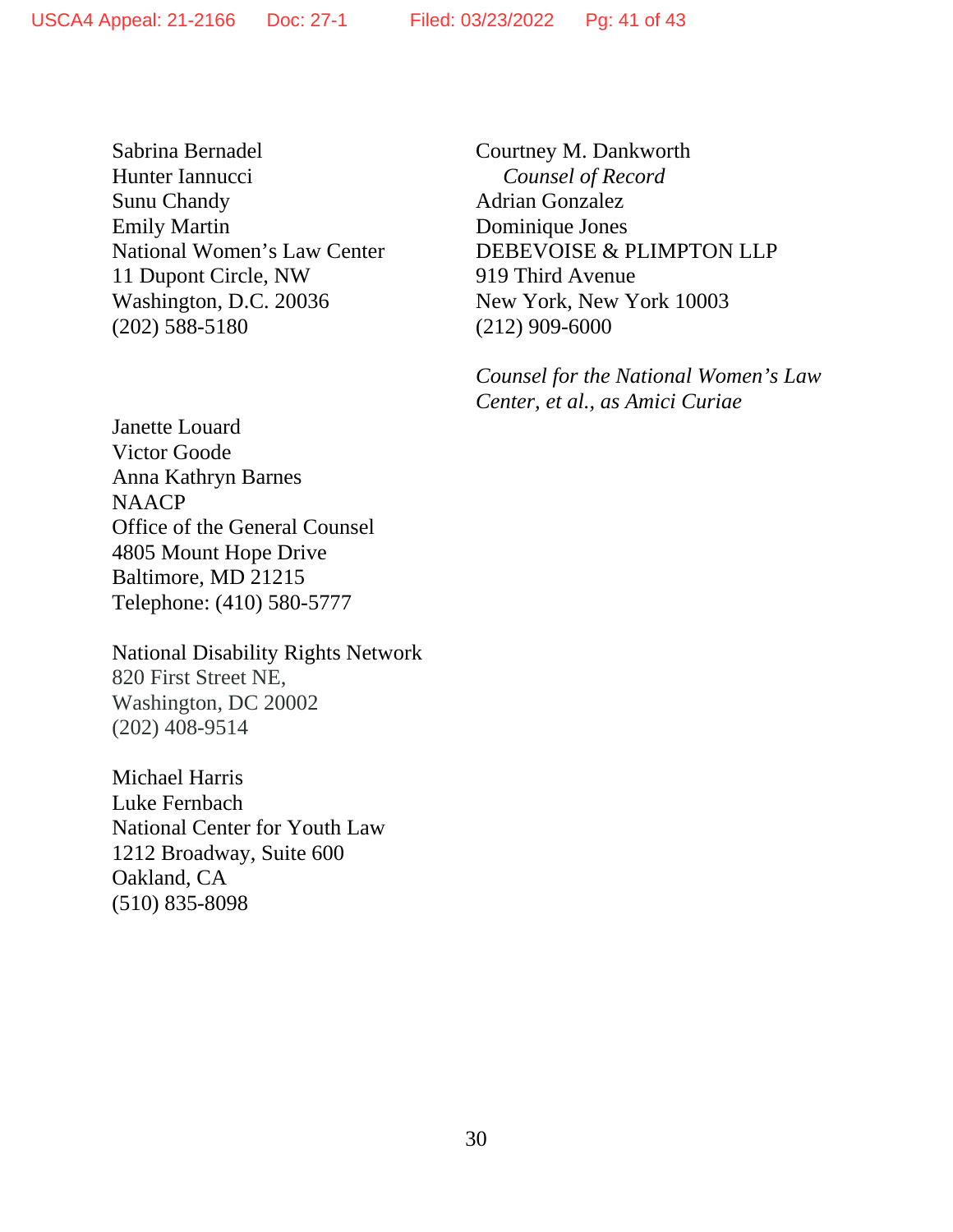### **CERTIFICATE OF COMPLIANCE**

I certify the following in accordance with Fed. R. App. P.  $32(g)(1)$ :

- 1. This brief complies with the type-volume limits because, excluding the parts of the document exempted by Fed. R. App. P. 32(f) (i.e., cover page, disclosure statement, table of contents, table of authorities, certificate of counsel, signature blocks, proof of service, addendum), this brief contains 6,499 words.
- 2. This brief complies with the typeface requirements of Fed. R. App. P.  $32(a)(5)$  and the type style requirements of Fed. R. App. P.  $32(a)(6)$ , because it was prepared in a proportionally spaced typeface using Microsoft Word 2010 in 14-point font size and Times New Roman type style.

Dated: March 23, 2022

/s/ Courtney M. Dankworth COURTNEY M. DANKWORTH